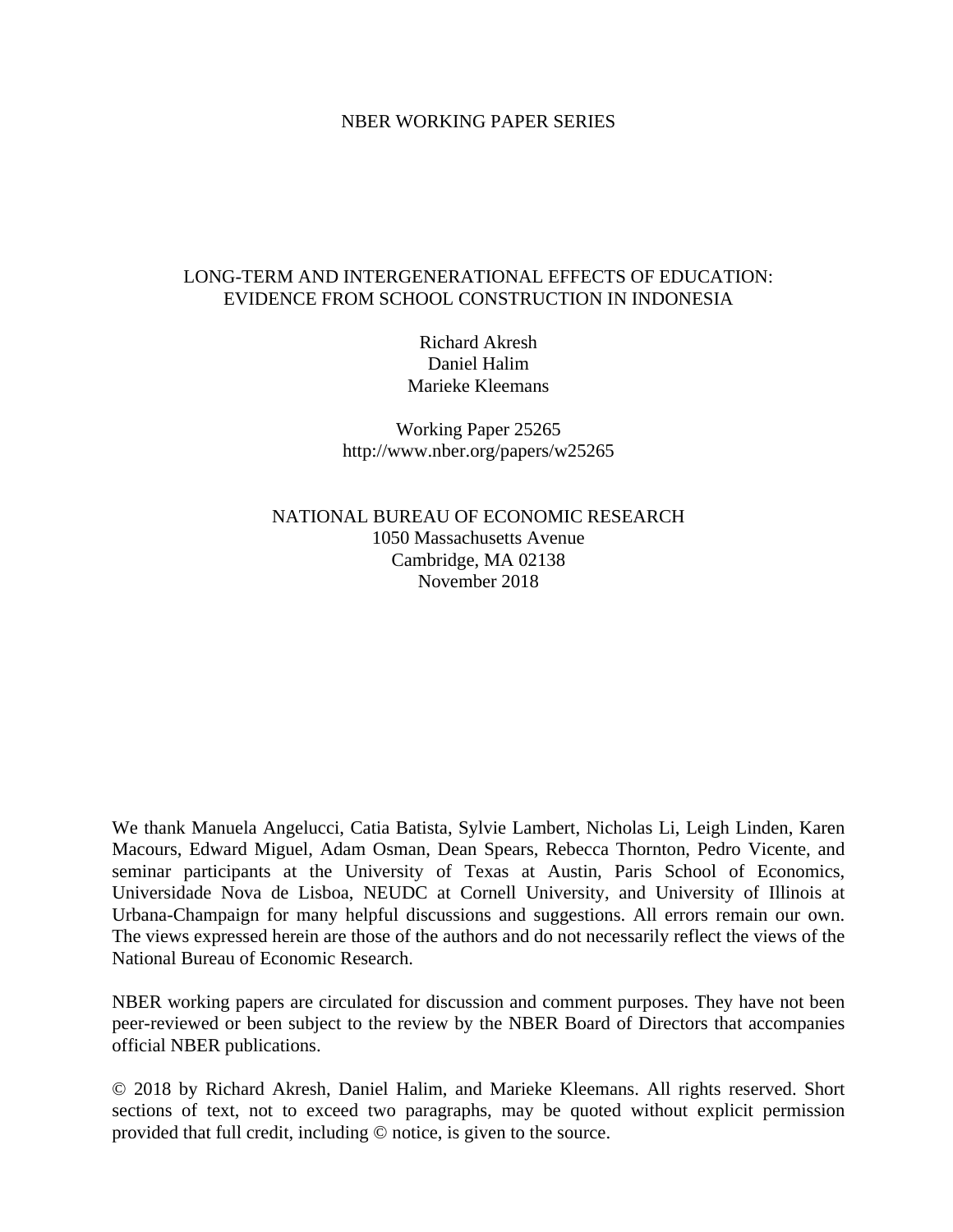Long-term and Intergenerational Effects of Education: Evidence from School Construction in Indonesia Richard Akresh, Daniel Halim, and Marieke Kleemans NBER Working Paper No. 25265 November 2018 JEL No. I2,J13,J62,O15,O22

## **ABSTRACT**

In 1973, the Indonesian government began one of the largest school construction programs ever. We use 2016 nationally representative data to examine the long-term and intergenerational effects of additional schooling as a child. We use a difference-in-differences identification strategy exploiting variation across birth cohorts and regions in the number of schools built. Men and women exposed to the program attain more education, although women's effects are concentrated in primary school. As adults, men exposed to the program are more likely to be formal workers, work outside agriculture, and migrate. Households with parents exposed to the program have improved living standards and pay more government taxes. Education benefits are transmitted to the next generation. Increased parental education has larger impacts for daughters, particularly if mothers are exposed to school construction. Intergenerational results are driven by changes in the marriage partner's characteristics, with spouses having more education and improved labor market outcomes.

Richard Akresh Department of Economics University of Illinois at Urbana-Champaign 1407 West Gregory Drive 214 David Kinley Hall Urbana, IL 61801 and NBER akresh@illinois.edu

Daniel Halim Department of Economics University of Illinois at Urbana-Champaign 1407 West Gregory Drive 214 David Kinley Hall Urbana, IL 61801 dzhalim2@illinois.edu

Marieke Kleemans Department of Economics University of Illinois at Urbana-Champaign 1407 West Gregory Drive 214 David Kinley Hall Urbana, IL 61801 kleemans@illinois.edu

An online appendix is available at http://www.nber.org/data-appendix/w25265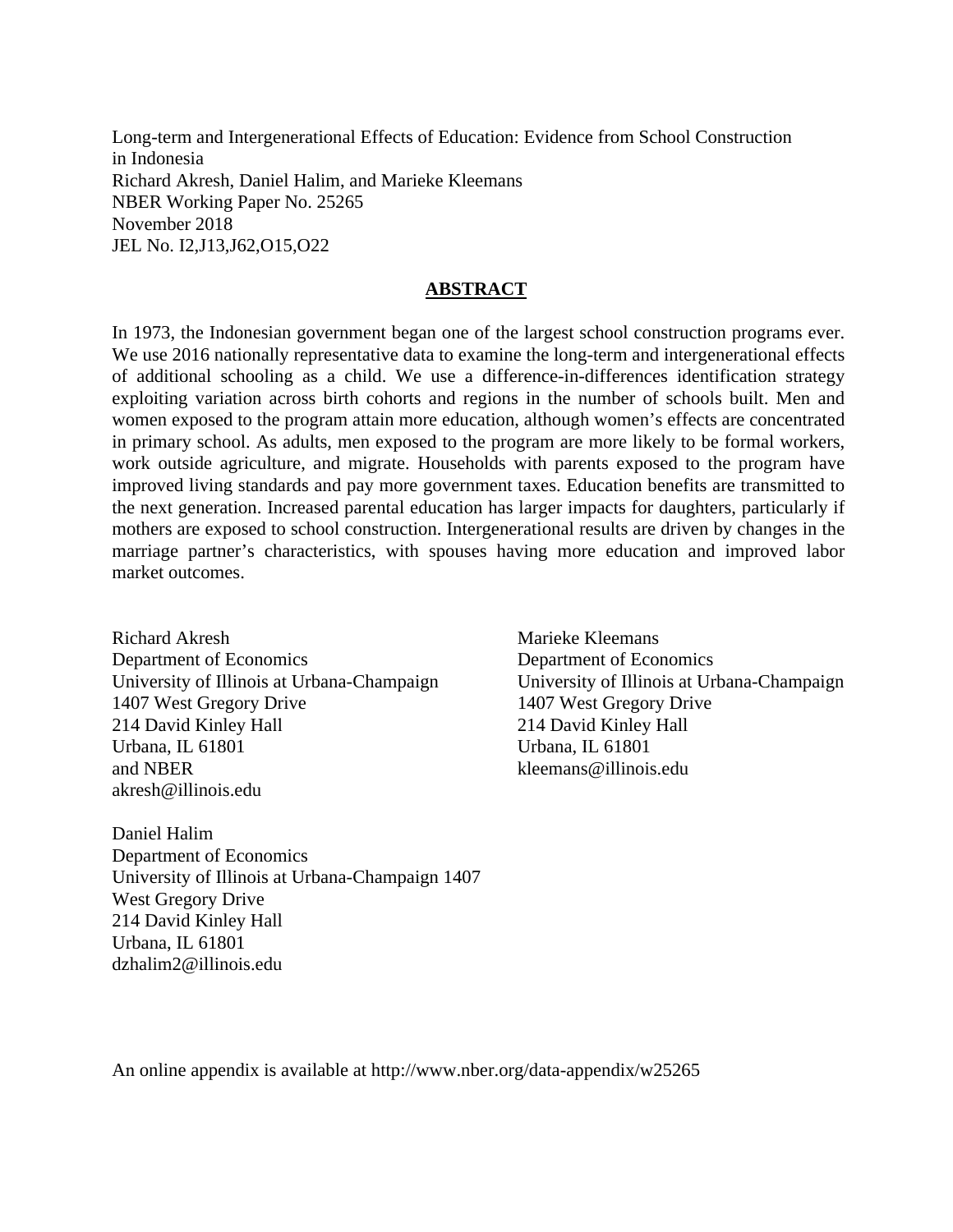#### **1. Introduction**

 $\overline{a}$ 

The questions of which adult outcomes are affected by increases in educational attainment and whether these effects persists into the next generation are of great policy importance and broad research interest. Governments in developing countries spend approximately one trillion dollars annually on education, and households are estimated to spend hundreds of billions more on the education of their children (Glewwe and Muralidharan, 2016). While much of the government spending is motivated by the belief that increases in education will translate to higher economic development and growth, the causal effect of schooling on economic growth is not uncontested.<sup>[1](#page-2-0)</sup> An extensive literature in macroeconomics and growth has pointed to a high correlation between cross-country differences in per capita income and in education, but some have argued that these may reflect reverse causality of increased educational attainment in anticipation of high rates of economic growth (Bils and Klenow, [2](#page-2-1)000).<sup>2</sup>

Microeconomic analyses of the returns to schooling date back to Gorseline (1932) and Walsh (1935) and have long recognized that without (quasi) exogenous variation in educational attainment, the causal impact of education is hard to estimate because the choice of how much education to obtain is correlated with a large number of individual, household, and community characteristics. In recent years, major strides forward have been made using randomized experiments, but reviewing 111 primary school interventions in developing countries, McEwan (2015) finds that only 10 percent had any evaluation taking place more than one month after the

<span id="page-2-0"></span><sup>&</sup>lt;sup>1</sup> In the early nineties, theories endogenizing technology (such as Romer, 1990 and Grossman and Helpman, 1991) were motivated by the belief that cross-country differences in human capital could not quantitatively explain the differences in levels and growth rates of per capita output (Klenow and Rodriguez-Clare, 1997, 2005). Several later empirical papers challenge that belief showing that a Solow model augmented to include human capital can explain the lion's share of cross-country variance in output per capita (Mankiw, Romer, and Weil, 1992; Young, 1994, 1995; Barro and Sala-i-Martin, 1995).

<span id="page-2-1"></span><sup>&</sup>lt;sup>2</sup> Foster and Rosenzweig (1996) also find evidence of this direction of causality by documenting that Indian provinces that benefited from the Green Revolution saw increases in returns to, and enrollment in, schooling.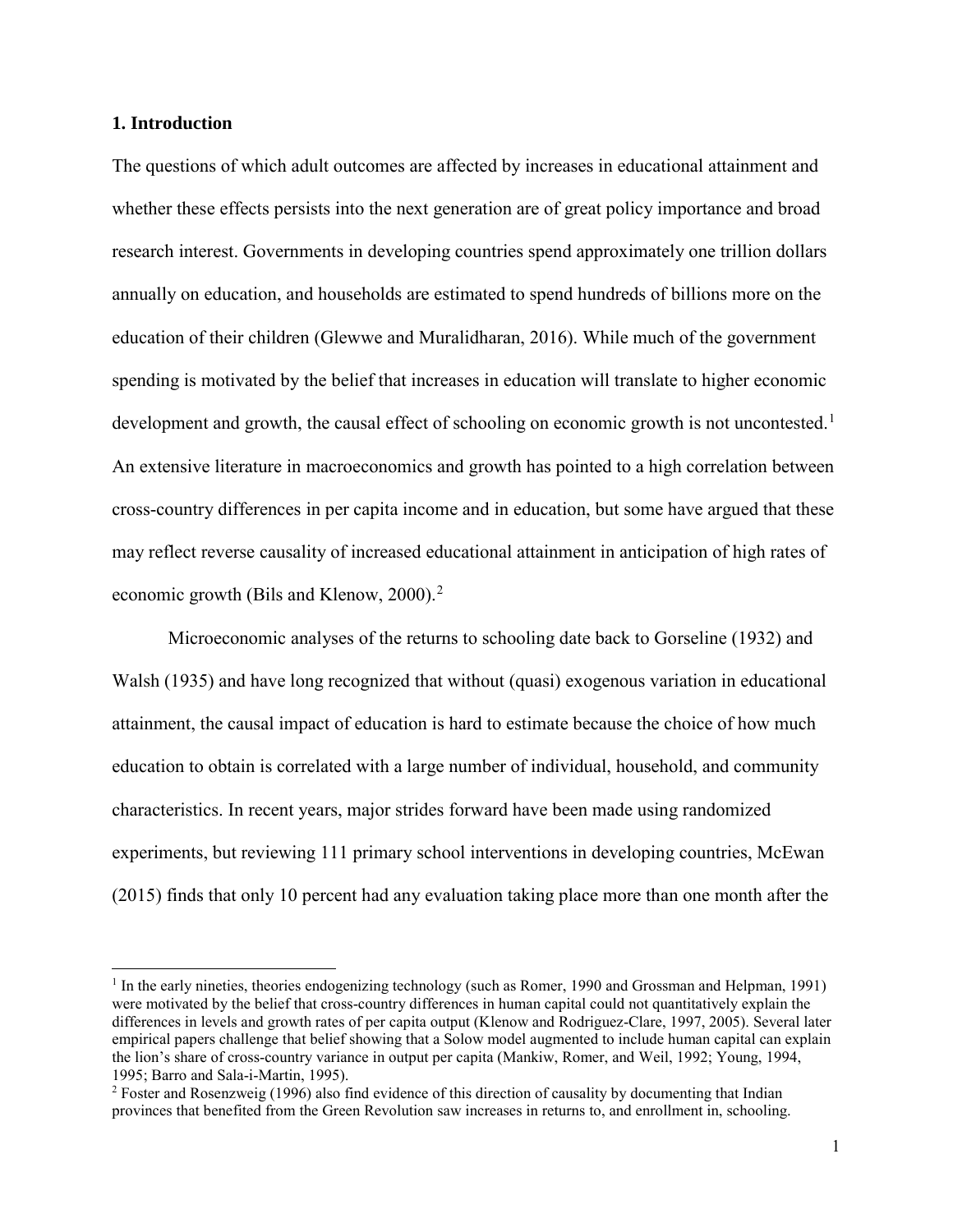intervention had ended.<sup>[3](#page-3-0)</sup> While the focus on measuring early life outcomes is understandable given that primary education provides the foundation for subsequent educational attainment, the ultimate goal is improvements in later life outcomes and overall economic development.

In this paper, we study the causal impact of one of the largest primary school construction programs ever completed on a wide range of long-term and intergenerational outcomes, including those related to education, employment, migration, living standards, taxes, marriage health, housing and assets. Between 1973 and 1979, the Indonesian government constructed over 61,000 primary schools, averaging two schools per 1,000 children of primary school age. We use 2016 nationally representative Indonesian data to examine the long-term and intergenerational effects of additional schooling as a child. Following the seminal work by Duflo (2001) who studies the effects of this school construction program on men's education and earnings in 1995, we employ a difference-in-differences strategy, exploiting variation across geographic regions in the number of schools built and across birth cohorts in their exposure to the schools.

The paper makes the following contributions. First, we estimate the causal impact of the school construction program on an extensive range of outcomes, many of which researchers have not previously studied. Second, we do so at a time that those exposed to the program are in their forties and fifties, giving us a unique look at the persistence of the effects over time. This type of long-term analysis is important for policy evaluation, but is uncommon and existing evidence on the persistence of education interventions is mixed.<sup>[4](#page-3-1)</sup> Third, the long time horizon and detailed

<span id="page-3-0"></span><sup>&</sup>lt;sup>3</sup> Notable exceptions include Baird, Hamory Hicks, Kremer, and Miguel (2016) who show positive labor market impacts 10 years after a deworming intervention in Kenya, and Gertler et al. (2014) showing higher earnings 20 years after an early child stimulation program in Jamaica. Evidence from the U.S. indicates preschool and kindergarten programs lead to improved adult outcomes (Garces, Thomas, and Currie, 2002; Heckman et al., 2010; Chetty et al., 2011) as do health interventions (Bhalotra and Venkataramani, 2018).

<span id="page-3-1"></span><sup>4</sup> For example, Evans and Ngatia (2018) find that positive outcomes from a free school uniform program fade out over time and are no longer observable eight years after the intervention. Andrabi et al (2015) using data from Pakistan find that only one-fifth to one-half of student learning persists between grades. Jacob, Lefgren, and Sims (2010) find low persistence of teacher learning in the U.S. with three-quarters or more fading out within one year.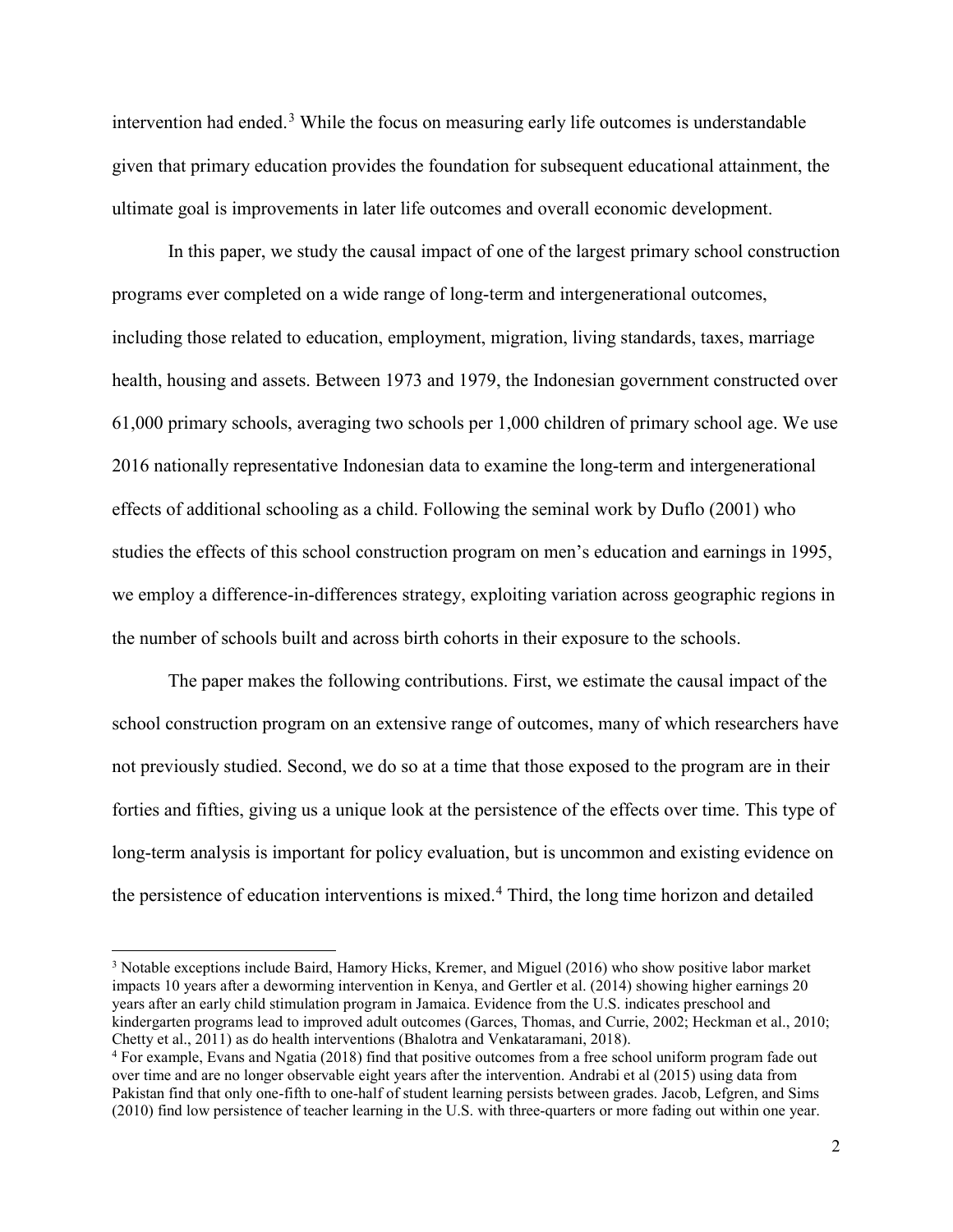household-level data allow us to observe intergenerational effects on children whose parents were exposed to the program and study impacts on the children's educational attainment and basic measures of well-being.<sup>[5](#page-4-0)</sup> Fourth, we extend the focus on working-age men in Duflo (2001) to also study the impact of school construction on women. This allows us to study gender differences for both the first and second generation outcomes and explore marriage market outcomes, which appear to play a crucial role in the intergenerational transmission of human capital. Finally, while most of the education research evaluates demand-side interventions, we study the impacts of a supply-side educational intervention, with large up-front costs and benefits dispersed over time. We perform a detailed cost-benefit analysis to calculate the internal rate of return, and using tax data, we evaluate whether school construction pays for itself with higher future government tax revenues.

Figure 1 provides an overview of our findings. Due to the richness of the data and the sheer number of outcomes we can explore, we want to be careful in avoiding an overemphasis on any single significant result and so we take two main approaches. First, following Kling, Liebman, and Katz (2007), we create an index for each family of outcomes where we aggregate all the individual outcomes in that family together. As described in more detail in Section 3, we then estimate standardized effects from exposure to the school construction program on a range of these outcome indexes (Banerjee et al., 2015). Second, since we examine multiple outcomes, we correct for the potential issue of simultaneous inference using multiple hypothesis testing. We

<span id="page-4-0"></span><sup>5</sup> Black and Devereux (2011) review the large literature on the intergenerational transmission of human capital that measures the persistence between parents' and children's educational attainment, while Currie (2011) and Almond and Currie (2011) provide a review of the long-term effect on education of negative shocks while in utero or early childhood. In addition to the focus on the estimation of correlations between parent and child educational outcomes, recently there is an increased emphasis on estimating causal relationships. Researchers have used changes in school compulsory laws (see Chevalier, 2004 for U.K; Black, Devereux, and Salvanes, 2005 for Norway; Oreopoulos, Page, and Stevens, 2008 for U.S.), other educational policies (Currie and Moretti, 2003; Maurin and McNally, 2008), and environmental shocks (Black et al., forthcoming) to estimate these effects. There is however limited evidence from developing countries.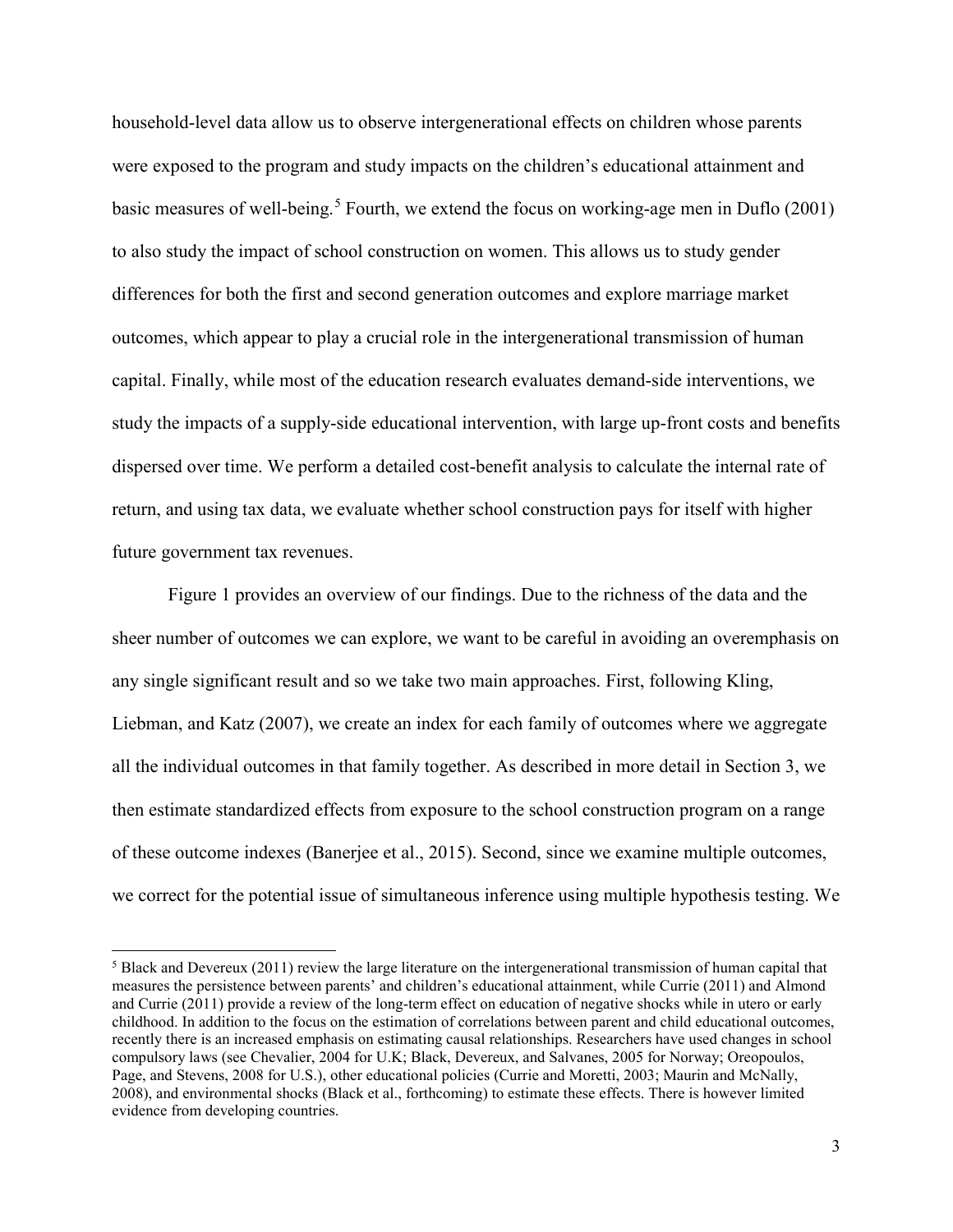calculate q-values using the Benjamini-Hochberg step-up method to control for the false discovery rate (Benjamini and Hochberg, 1995).

The consistent pattern seen in Figure 1 is that exposure to the school construction program improves almost every family of outcomes that we are able to explore in the data.<sup>[6](#page-5-0)</sup> School construction, not surprisingly, leads to improved educational outcomes. Duflo (2001) previously showed this for men, and we are now able to confirm that it also improves women's education.<sup>[7](#page-5-1)</sup> The education effects for women are concentrated in primary school only, while men also see significant increases in lower and upper secondary education. As adults, men who were exposed to the program are more likely to be employed, to work in the formal sector, and to work in the non-agricultural sector, while the likelihood of migration increases for both men and women. Households in which either parent were exposed to the program have higher living standards, better housing, more assets, and pay more government taxes. While nutrition and health investments increase, we do not observe any improvements in health outcomes. School construction leads to improved marriage market outcomes, with spouses being more educated, more likely to be literate, and healthier.

Parents transmit these effects to the next generation, who have more education, with larger impacts observed in secondary and tertiary education. Second generation children whose parents were exposed to the school construction program are less likely to be working, but as with the first generation results, we do not find any evidence of improved health outcomes. Increased parental education has larger impacts for daughters, particularly if the mother was

<span id="page-5-0"></span><sup>6</sup> An increase of one additional school built per 1,000 children would increase these indexes for those exposed to the school construction by 0.02 to 0.07 standard deviations relative to the control group.

<span id="page-5-1"></span><sup>7</sup> In addition to Duflo (2001) focusing on Indonesia, studies evaluating school construction projects have been carried out in Mozambique (Handa, 2002), Pakistan (Alderman, Kim, and Orazem, 2003), Afghanistan (Burde and Linden, 2013) and Burkina Faso (Kazianga et al., 2013). These studies focus on improvements in enrollment rates, as opposed to later-life outcomes, and all confirm large increases in school enrollment.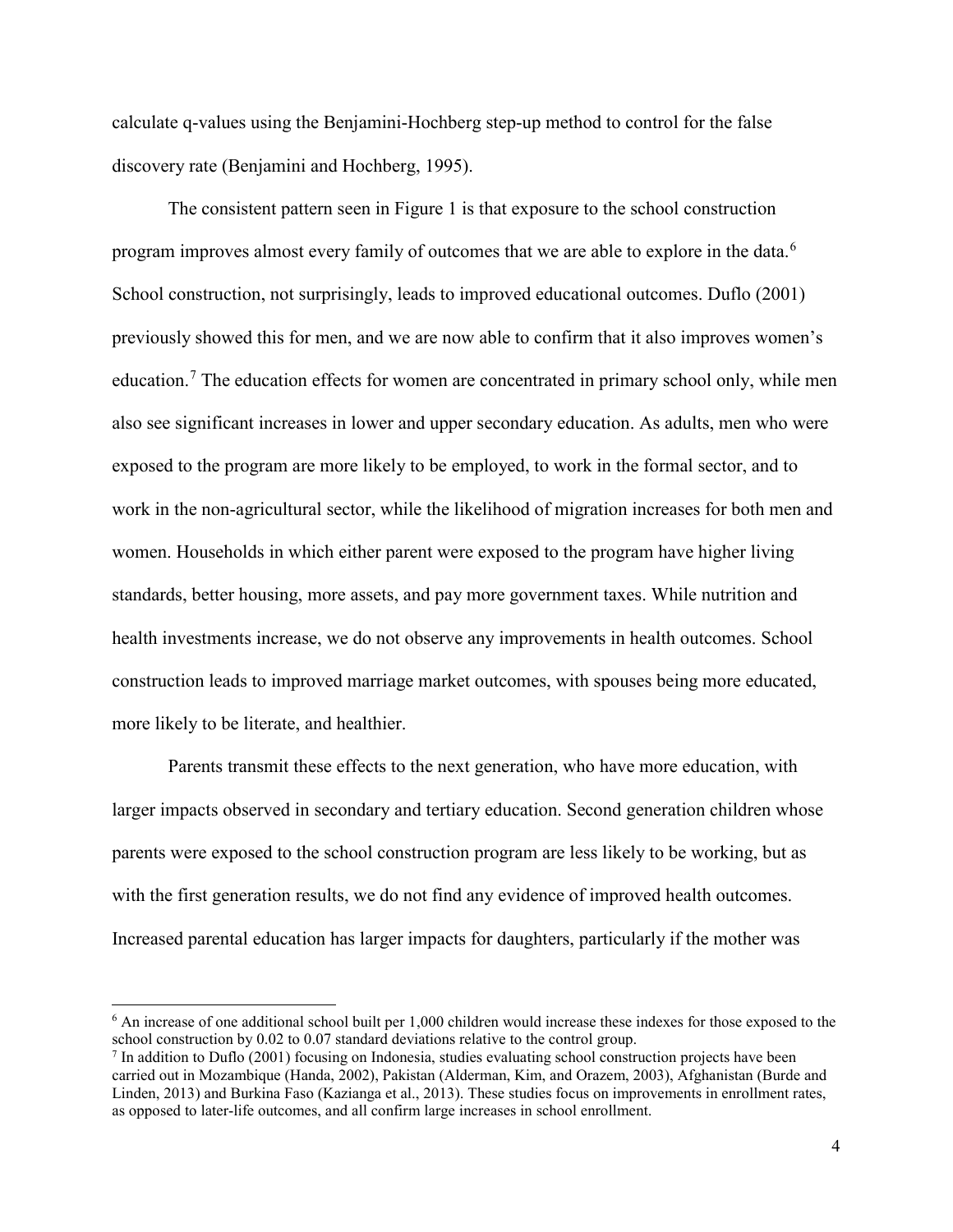exposed to the school construction program. We perform a mediation analysis indicating that the intergenerational transmission of human capital appears to be driven by changes in the parents' marriage market outcomes, especially whether the spouse has completed primary school, is literate, works in the formal sector, and outside of agriculture.

To quantify the policy implications, we conduct an extensive cost-benefit analysis in which we create an accounting model to calculate the discounted costs of school construction and subsequent benefits for the government in terms of increased tax revenues and overall improved living standards for the Indonesian population. Across a range of different parameter estimates, we find that the school construction program leads to increased government tax revenues that will directly offset school construction costs in most cases within 40 years. Furthermore, taking into account the improved welfare and living standards of the Indonesian population reveals high internal rates of return ranging from 13-21 percent and benefits surpassing costs within 17-30 years after the schools were built. These results provide strong support for the cost-effectiveness of supply-side interventions.<sup>[8](#page-6-0)</sup>

The rest of this paper is organized as follows. Section 2 describes the institutional context and school construction program in Indonesia. Section 3 describes the empirical identification strategy and the data. Section 4 presents the results examining the effects of exposure to school construction on a range of long-term outcomes and Section 5 discusses the intergenerational

<span id="page-6-0"></span><sup>8</sup> Recent education research has typically focused on evaluating demand-side interventions that include either information-based interventions (see Jensen, 2010 for the first study of this type that provided information to parents about the returns to schooling), cash transfer programs (see Fiszbein et al. 2009 for an overview; Behrman, Parker, Todd, 2011 for evidence on the medium-term impacts of the Mexican conditional cash transfer program Progresa; Parker and Vogl, 2017 for evidence on Progresa's long-term impacts; Baird et al., 2011, Akresh, de Walque, and Kazianga, 2013, 2016; and Benhassine et al., 2015 for research that explores the role of conditionality in these cash transfer programs), scholarship programs (see Kremer, Miguel, and Thornton, 2009 for one of the first studies to examine the impact of merit-based scholarships), or other household level interventions (see Oster and Thornton, 2011 for evidence on providing female sanitary products to secondary school girls; and Muralidharan and Prakash, 2017 for evidence from providing bicycles to families).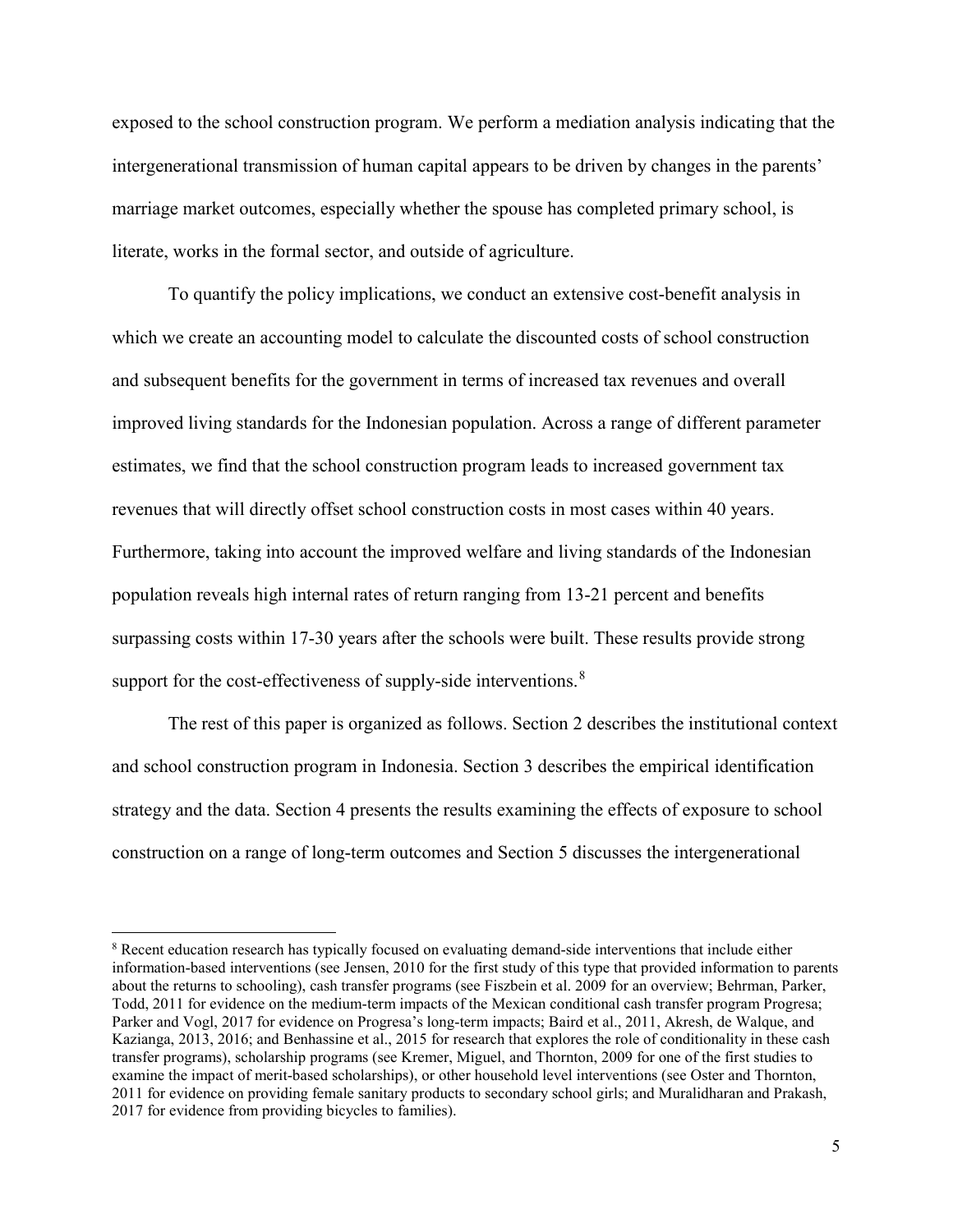effects. Section 6 shows results of a number of robustness checks. Section 7 presents the costbenefit analysis and Section 8 concludes.

## **2. Institutional Context**

 $\overline{a}$ 

Indonesia is the fourth most populous country in the world and the seventh largest economy in terms of total GDP at purchasing power parity. The country has experienced over 40 years of high economic growth. Beginning from Soeharto's rise to power in 1967, Indonesia's Ministry of National Development Planning (*Bappenas*) outlined their plans for national development and the reduction of poverty in a series of Five-Year Development Plans (*Repelita*). One important part of these plans included the establishment of the "presidential instructions" (INPRES) program, which set up a system for distributing revenues from the central government to lower administrative levels. Starting with the oil boom in 1973, the central government emphasized the explicit goal of reducing regional disparities (Ravallion, 1988).

As part of this redistribution goal, the government began a nationwide school construction program, the Sekolah Dasar INPRES, which was one of the first and largest INPRES programs. Between 1973 and 1979, around 61,800 primary schools were constructed. Enrollment rates in 1972 before the start of school construction were 71 percent among primary school-age children. By 1[9](#page-7-0)78, enrollment rates among this age reached 85 percent.<sup>9</sup> Prior to this program in 1973, capital expenditures in education were low and enrollment rates in the few years before school construction began were stagnant (World Bank, 1989).

School construction nearly doubled the stock of primary schools from a baseline of around 63,000 primary schools. On average, the program added over 200 schools per district or two schools for every 1,000 children of primary school age. There was large heterogeneity across

<span id="page-7-0"></span><sup>9</sup> World Bank Databank. 2018. "Adjusted Net Enrollment Rate, Primary (% of Primary School Age Children)" (Accessed on October 17, 2018: databank.worldbank.org)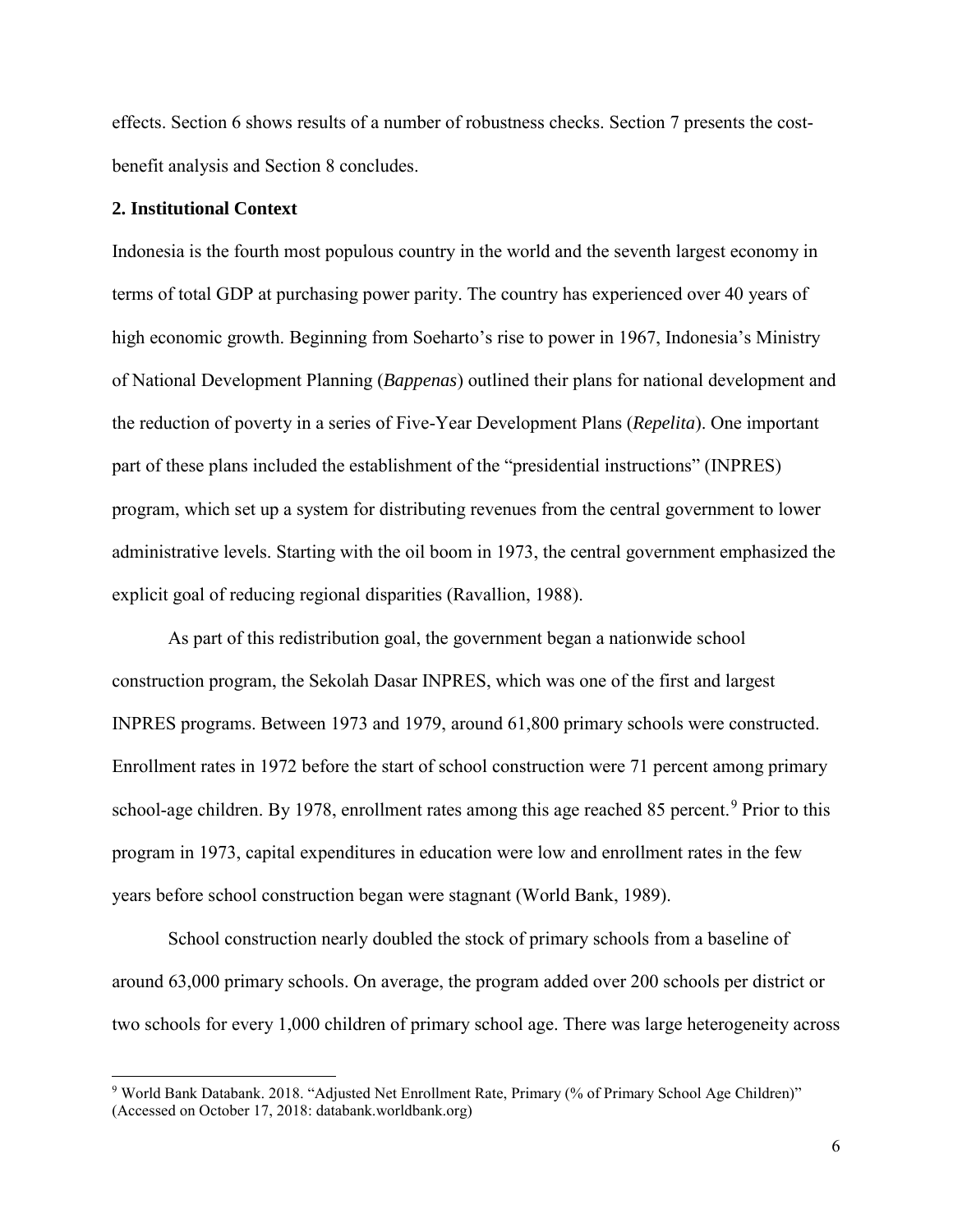districts in how many schools the government built as the government designed the school construction program to target regions in which enrollment was initially lower.<sup>[10](#page-8-0)</sup> The government designed each school for 120 students, and they recruited teachers and paid their salaries for these newly constructed schools. During the same period, the government attempted to train new teachers, and the percentage of teachers who met the minimum qualification of having an upper secondary school degree did not change over this period (World Bank, 1989).

#### **3. Empirical Strategy and Data**

#### *3.1 Difference-in-differences*

 $\ddot{\phantom{a}}$ 

Following Duflo (2001), we estimate a difference-in-differences specification in which an individual's region of birth and date of birth jointly determine their exposure to the INPRES school construction program. Children in Indonesia typically attend primary school between the ages of seven to twelve. INPRES school construction started during the 1973-1974 school year, so children who were born in or before 1962 were at least 12 years of age in 1974 and would not have benefited from the school construction.<sup>11</sup> Children younger than seven in 1974 would have been exposed to the full potential benefits of the newly constructed schools. Children who were of primary school age in 1974 might partially benefit from the new INPRES schools as some of them were induced to enroll, and their propensity to enroll likely decreased with the child's age.

In addition to variation across birth cohorts, there was considerable variation across geographical regions in the intensity of the school construction program. This was because the program intensity (how many schools were constructed) was linked to the regions' primary

<span id="page-8-0"></span> $10$  Figure 2 presents a map of Indonesia indicating the geographical distribution of the number of schools constructed in each district.

<span id="page-8-1"></span><sup>&</sup>lt;sup>11</sup> The 1993 Indonesian Family Life survey indicates that less than 3 percent of individuals born between 1950 and 1962 were still in primary school in 1974. As a further check, we use the 1976 Intercensal Survey and find that only 4.3 percent of individuals born between 1950 and 1962 were still in primary school in 1976.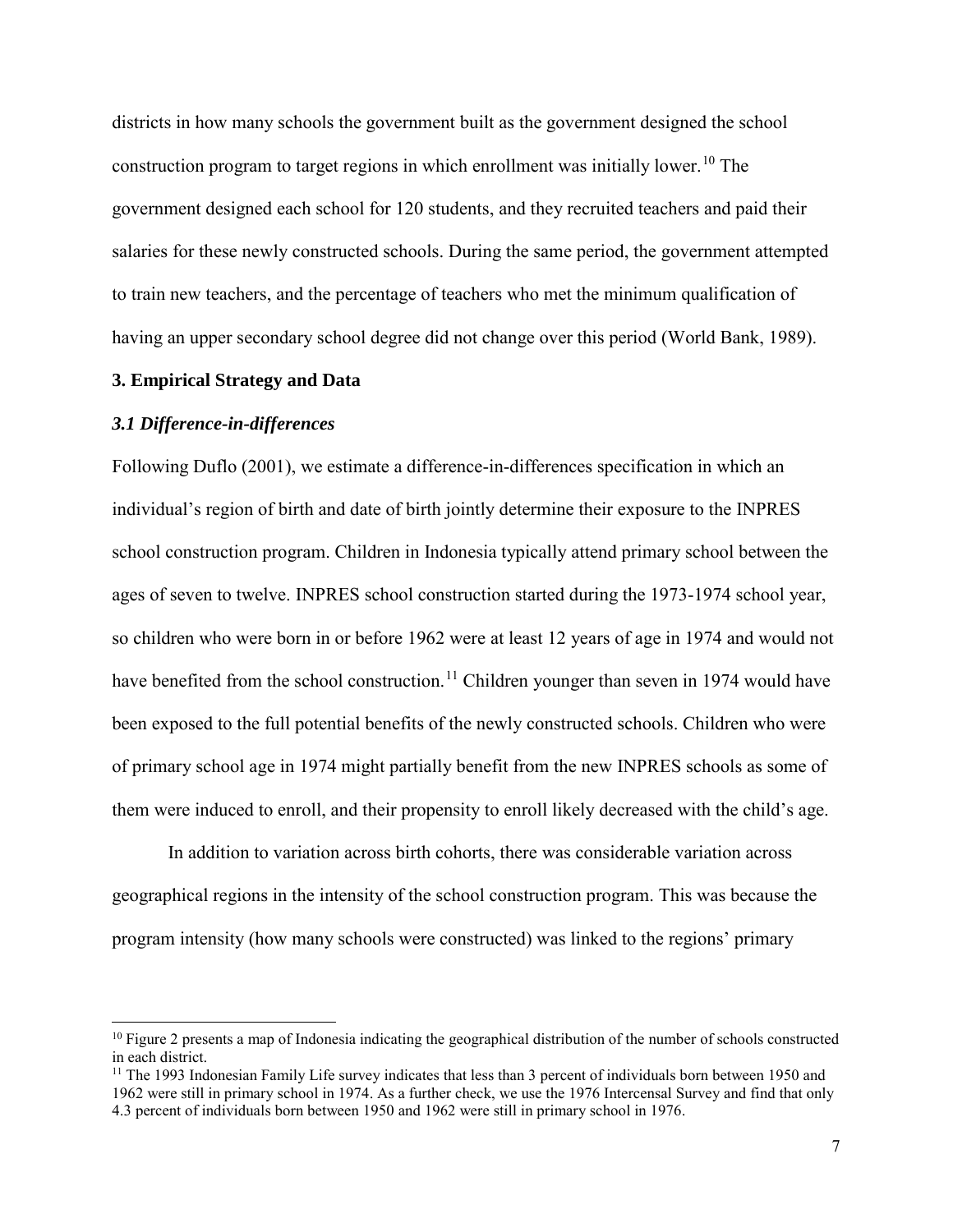school enrollment rate in 1972 (prior to the school construction). Areas that had low prior enrollment rates benefited more from the program and had more schools built, while areas with high prior enrollment rates had fewer additional schools built.

Exploiting these two sources of variation (birth cohort and geographical), we estimate the effect of school construction in the following regression:

$$
y_{ijt} = \alpha + \beta \n\text{ School}_j \cdot \text{Young}_{it} + (X_j B_t') \gamma_t + \mu_j + \delta_t + \varepsilon_{ijt} \tag{1}
$$

where  $y_{ijt}$  is the outcome of individual *i* born in district *j* in year *t*,  $School<sub>j</sub>$  measures the number of schools constructed by the INPRES program between 1973 and 1979 per 1,000 children in the individual's birth district *j*. It is important to use an individual's birth district instead of current district of residence because the latter may be endogenous to program placement if households move in order to provide access to schools for their children.<sup>[12](#page-9-0)</sup> Young<sub>it</sub> is an indicator variable for being born between 1968-1972 (ages 2-6 in 1974) and thus being young enough to have benefitted from the program. Individuals born between 1957 and 1962 (ages 12-17 in 1974) represent older birth cohorts that were not exposed to the construction program. Following Duflo (2001), we exclude individuals born between 1963 and 1967 (ages 7-11 in 1974) as they might have only partially benefited from the school construction. We perform several robustness checks to confirm our results are consistent across various definitions of exposed and unexposed cohorts.<sup>[13](#page-9-1)</sup>  $\mu_i$  are time-invariant district of birth fixed effects,  $\delta_t$  are cohort of birth fixed effects,

<span id="page-9-0"></span><sup>&</sup>lt;sup>12</sup> In the African context, child fostering, where the biological parents send their own child to live with another family, is quite common and often done to send the child to school (Akresh, 2004, 2009). In the Indonesian context, child fostering is much less common (Marazyan, 2012).

<span id="page-9-1"></span><sup>&</sup>lt;sup>13</sup> One of the reasons for Duflo (2001) to restrict the young cohort to those born before 1972 is so that these cohorts would have completed schooling and begun participating in the labor market by 1995, the survey year of the data she uses. The 1972 cohorts turned 23 in 1995, which is old enough to have completed tertiary education. With our 2016 data, cohorts born after 1972 would have also been exposed to the school construction and had sufficient time to complete school and join the labor market. In the robustness checks discussed in Section 6, we explore the robustness of the results to alternative cohort definitions. In particular, we show that results are robust to adding in younger cohorts (born 1973-1980), older cohorts (born 1950-1956), and partially exposed cohorts (born 1963-1967).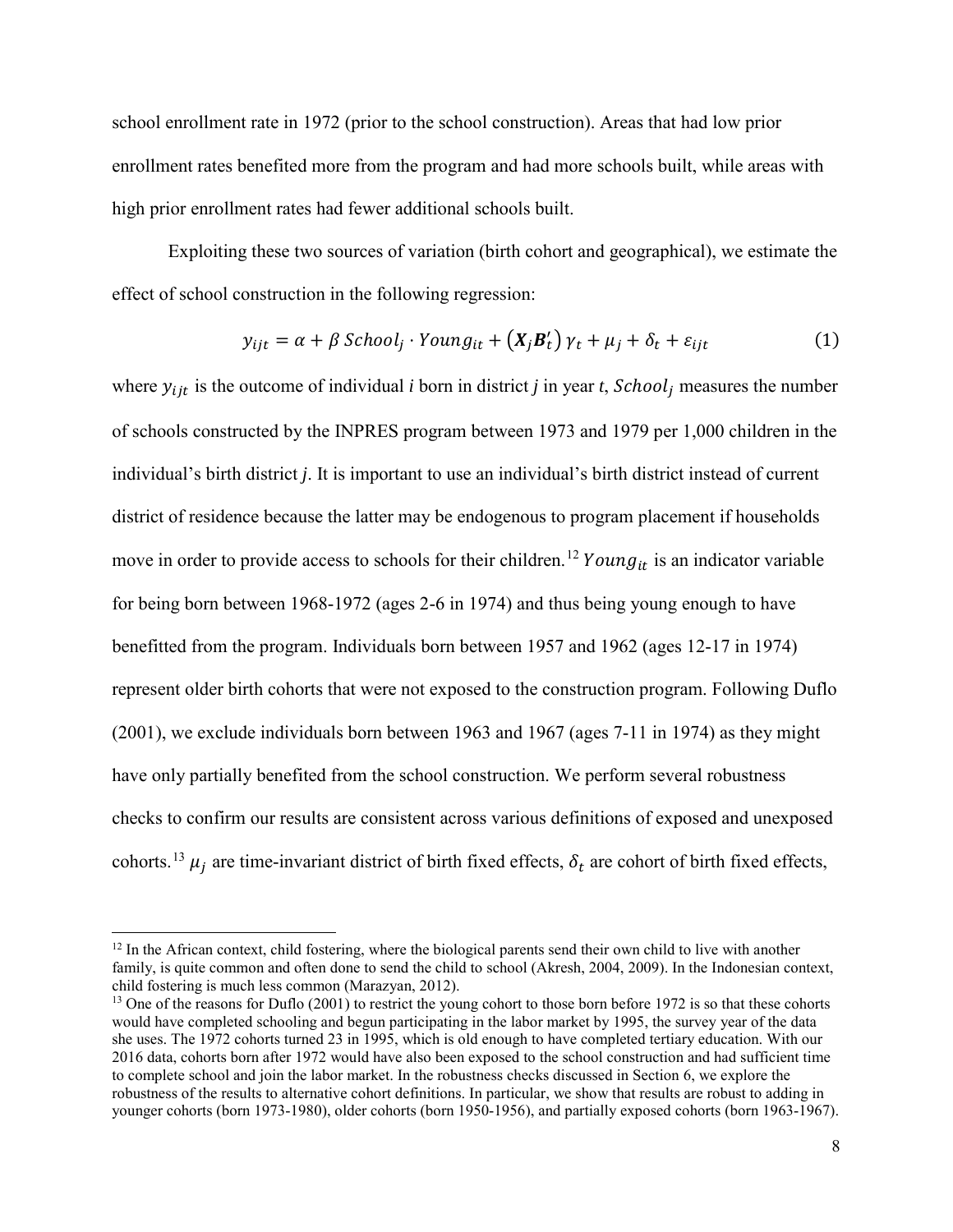and  $X_j B'_t$  is intended to control for district-specific time-varying factors that might influence outcomes. Following Duflo (2001), we do this by interacting birth cohort indicators with the district enrollment rate in 1971 and with the presence of water and sanitation programs in the district.<sup>[14](#page-10-0)</sup> Note that we closely follow Duflo (2001) with the only exceptions that, unlike Duflo, we cluster our standard errors, and we do so at the district level, and that our data allows us to estimate the effects of school construction on both men and women. To allow for gender heterogeneity, we estimate Equation  $(1)$  separately for men and women.<sup>[15](#page-10-1)</sup>

We are able to explore both individual and household-level variables to examine impacts of exposure to the school construction program. For data collected at the household level, such as expenditures and assets, we use the birth cohort and region of birth of the household head or the spouse and present results in separate panels for men and women.<sup>[16](#page-10-2)</sup> In Equation  $(1)$ , *j* refers to the district of birth of the man or woman, while  $t$  refers to their year of birth.<sup>[17](#page-10-3)</sup>

<span id="page-10-0"></span><sup>&</sup>lt;sup>14</sup> We use the district enrollment rate in 1971 because school construction program intensity was tied to the 1972 district enrollment and not controlling for pre-program enrollment might bias the results as there could be mean reversion even in the absence of the INPRES program. In addition, the oil boom, which provided the financial resources for the school construction, could have also provided the resources for other government programs that were correlated with INPRES schools placement. Water and sanitation programs were the second largest set of INPRES programs delivered by the central government.

<span id="page-10-1"></span><sup>&</sup>lt;sup>15</sup> Given the school construction program targeted less developed areas, we want to show that our effects are not explained by general catching up (or mean reversion) from those areas, as this would violate the parallel trends assumption. To test this identification assumption, we estimate placebo regressions in which we compare the old cohort (ages 12-17 in 1974) with an even older cohort (ages 18-24 in 1974). Results are discussed in Section 6 and show there are no differential time trends in outcomes prior to the school construction. Further, in Appendix Figure A.1, we estimate a regression where we interact the number of INPRES schools constructed in one's birth district with an indicator for age in 1974. We omit the age group 19-24 in 1974 from the regression so that we are comparing each age against this older cohort. For both men and women, we do not observe any differential trend effects for non-exposed ages.

<span id="page-10-2"></span><sup>&</sup>lt;sup>16</sup> Female household heads represent 13.8 percent of the sample and are included in the regressions for women. Results are robust to estimating the regressions separately for household heads and spouses, irrespective of gender. Note that in the household level regressions the analysis for men does not condition on the women's exposure to school construction. Likewise, for women, the analysis does not condition on the men's exposure.

<span id="page-10-3"></span><sup>&</sup>lt;sup>17</sup> This assignment is arguably the most natural way to define exposure for household-level outcomes as it is possible to have multiple individuals living in a household and these individuals could be in the old, young, and intermediate birth cohorts. For example, a household with the household head born in 1962, his wife born in 1968, his younger brother born in 1965, and his sister-in-law born in 1970 would yield potentially four individuals of which one is in the old birth cohort (1957-1962), one in the intermediate cohort (1963-1967), and two in the young cohort (1968-1972). Robustness checks discussed in Section 6 show that this assignment decision does not influence the results.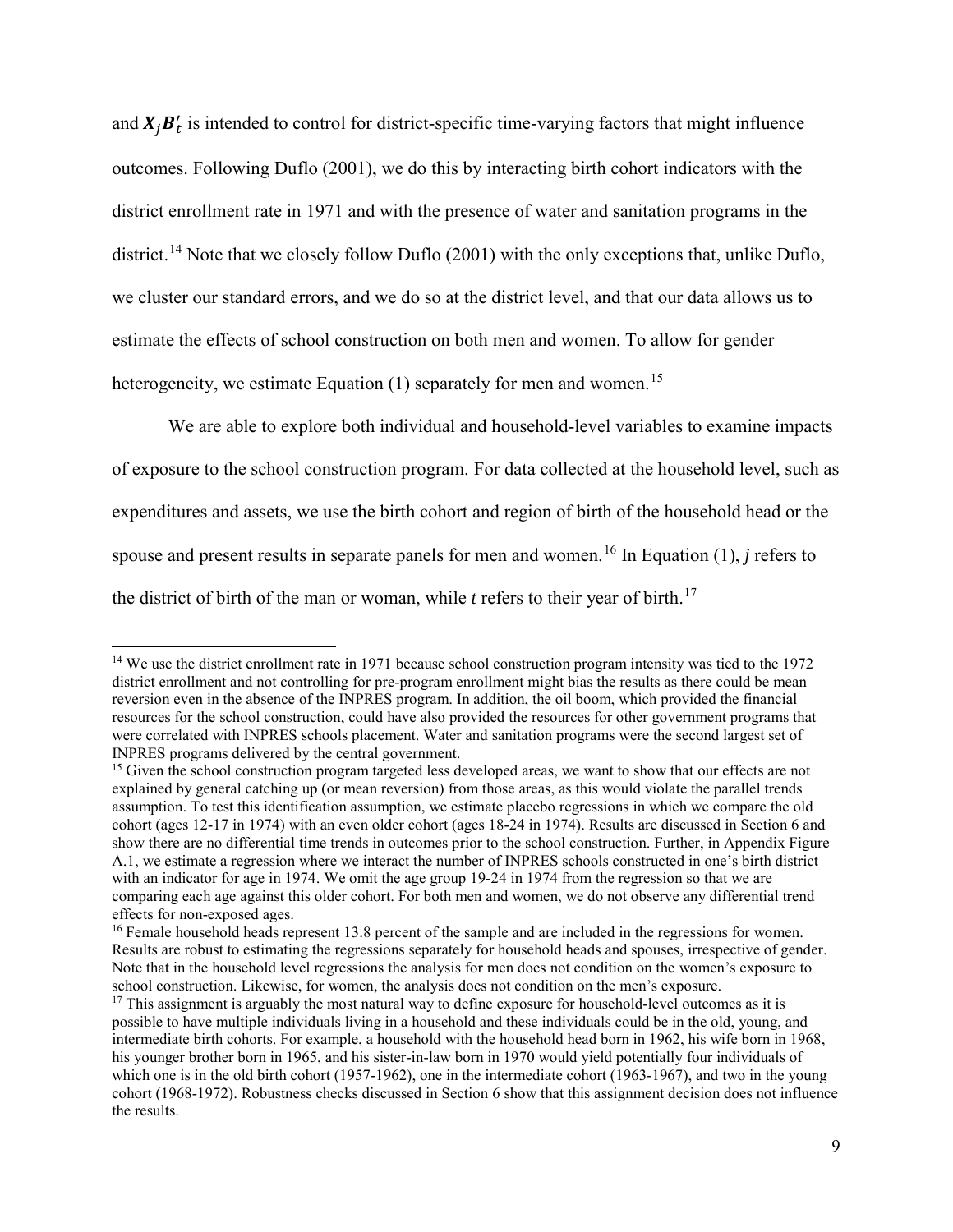The duration between the school construction that started in 1973 and the data collection that took place in 2016 allows us to not only study the long-term effects of exposure to the program but also to study the effects of school construction on the next generation's outcomes. Specifically, we can estimate the impact on children's schooling and other child outcomes based on whether their mother or father (or both) was exposed to the INPRES school construction program. We estimate the reduced-form relationship between second generation outcomes and the INPRES schools construction program in the following regression:

$$
y_{ijtca} = \alpha + \beta \; School_j \cdot Young_{it} + (X_j B_t') \gamma_t + \mu_j + \delta_t + \theta_a + \varepsilon_{ijtca} \tag{2}
$$

where  $y_{ijtca}$  denotes the outcome of child *c* who is age *a*, born to a parent *i* who was born in district *j* in year *t*,  $School<sub>j</sub>$  is the number of schools constructed in the father's or mother's birth district, Young<sub>it</sub> indicates if the father or mother belongs to the young cohort, and  $\theta_a$  is child *c*'s age fixed effect.<sup>[18](#page-11-0)</sup> Standard errors are clustered at the father's or mother's birth district.<sup>[19](#page-11-1)</sup>

## *3.2 Strategies to address the large number of outcomes*

 $\overline{a}$ 

We adopt two main strategies to deal with the large number of outcomes that we examine in order to avoid overemphasizing any single significant result. First, as mentioned in the introduction, we create indexes for each family of outcomes following Kling, Liebman, and Katz (2007). These indexes combine all of the individual outcomes in each family of outcomes. To construct the indexes, we first define each outcome so that higher values correspond with better outcomes. Then we standardize each outcome into a Z-score by subtracting the mean and

<span id="page-11-0"></span><sup>&</sup>lt;sup>18</sup> We include child age fixed effects because parents in the old cohort will mechanically have older children on average than parents in the young cohort and older children have more chance to complete more years of schooling than younger children. Therefore, the marginal benefit to the children's years of schooling has to be estimated across different households but among children of the same age.

<span id="page-11-1"></span> $19$  As is common in household surveys, Susenas 2016 identifies all household relationships with respect to the household head. If a child is not the biological or adopted child of the household head and spouse, the child will be recorded as 'other household member'. Therefore, our intergenerational analysis is restricted to children of the household head and spouse.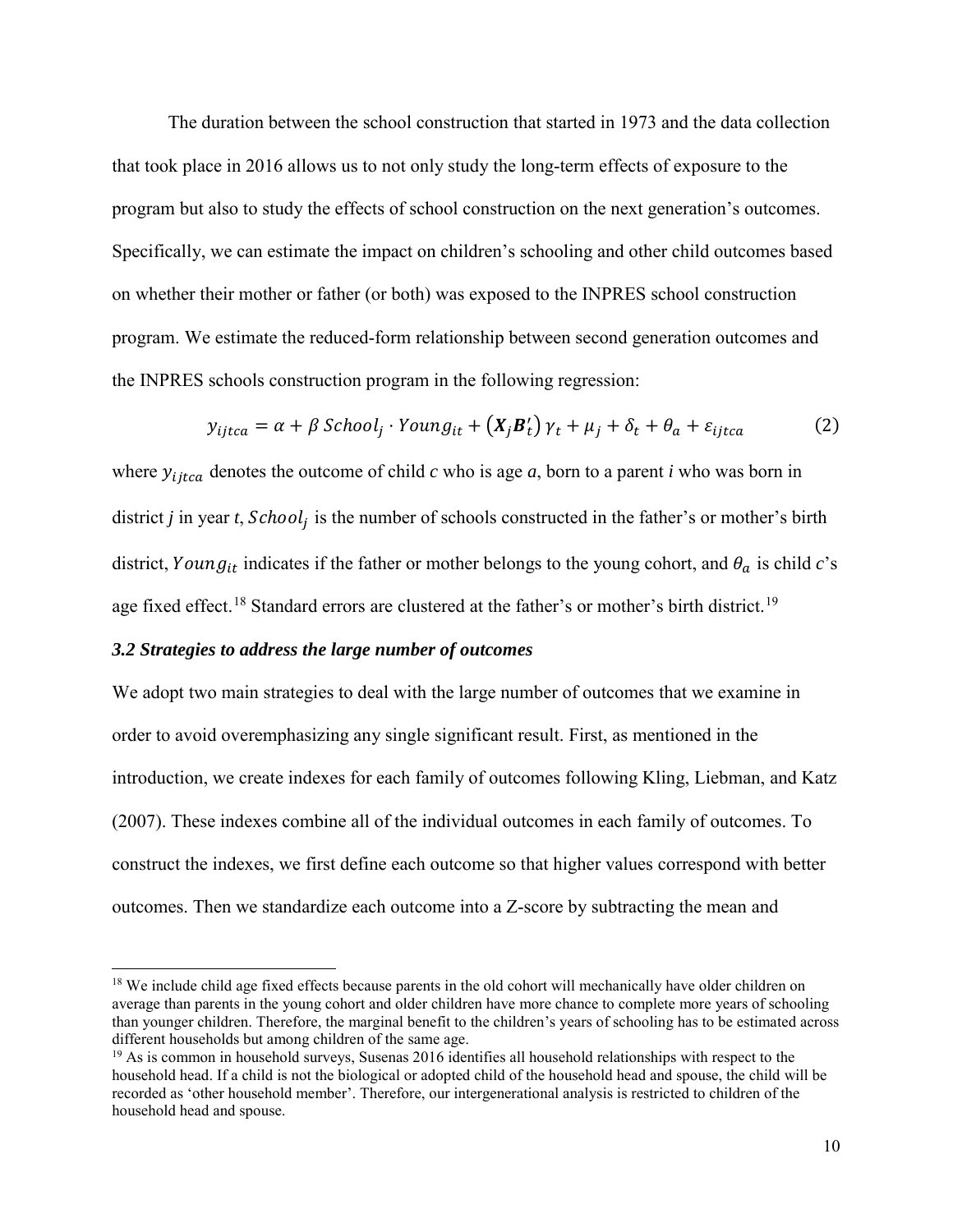dividing by the standard deviation of the older cohort born in low intensity regions. We then average all of the Z-scores and then standardize the average relative to the older cohort born in the low intensity regions.<sup>20</sup> We then estimate the effect of exposure to the school construction program on these standardized outcome indexes.

Second, since we examine multiple outcomes, we correct for the potential issue of simultaneous inference using multiple hypothesis testing. Following Benjamini and Hochberg (1995), we use the concept of a false discovery rate (FDR) to allow inference when we are conducting many tests. Intuitively, the FDR allows the researcher to tolerate a certain number of tests to be incorrectly discovered. An FDR adjusted q-value of 0.05 implies that 5 percent of significant tests will result in false positives, compared with an unadjusted p-value of 0.05 that implies that 5 percent of all tests will result in false positives. In all of the regression tables, we present standard errors (and stars indicating statistical significance) based on the regular unadjusted p-values and also FDR adjusted q-values that address the multiple hypotheses being tested in a given family of outcomes.

## *3.3 Data*

 $\ddot{\phantom{a}}$ 

To measure the impact of this school construction program, we use Duflo's data of the Sekolah Dasar INPRES program that reports the number of schools constructed in each district between 1973 and 1979.<sup>[21](#page-12-1)</sup> We combine the data on school construction with the National Socioeconomic Survey conducted in 2016, henceforth Susenas 2016, which is administered by Indonesia's Central Statistics Bureau, Badan Pusat Statistik. Susenas 2016 is a nationally representative

<span id="page-12-0"></span><sup>&</sup>lt;sup>20</sup> This is the approach used by Banerjee et al. (2015) in evaluating the effect of poverty graduation programs across six different countries on a range of outcomes. Ajayi and Ross (2017) who are not evaluating a randomized control trial modify this standardization approach to use with a difference-in-difference empirical identification strategy that does not have a randomly assigned control group.

<span id="page-12-1"></span><sup>21</sup> We are grateful to Esther Duflo for sharing these data.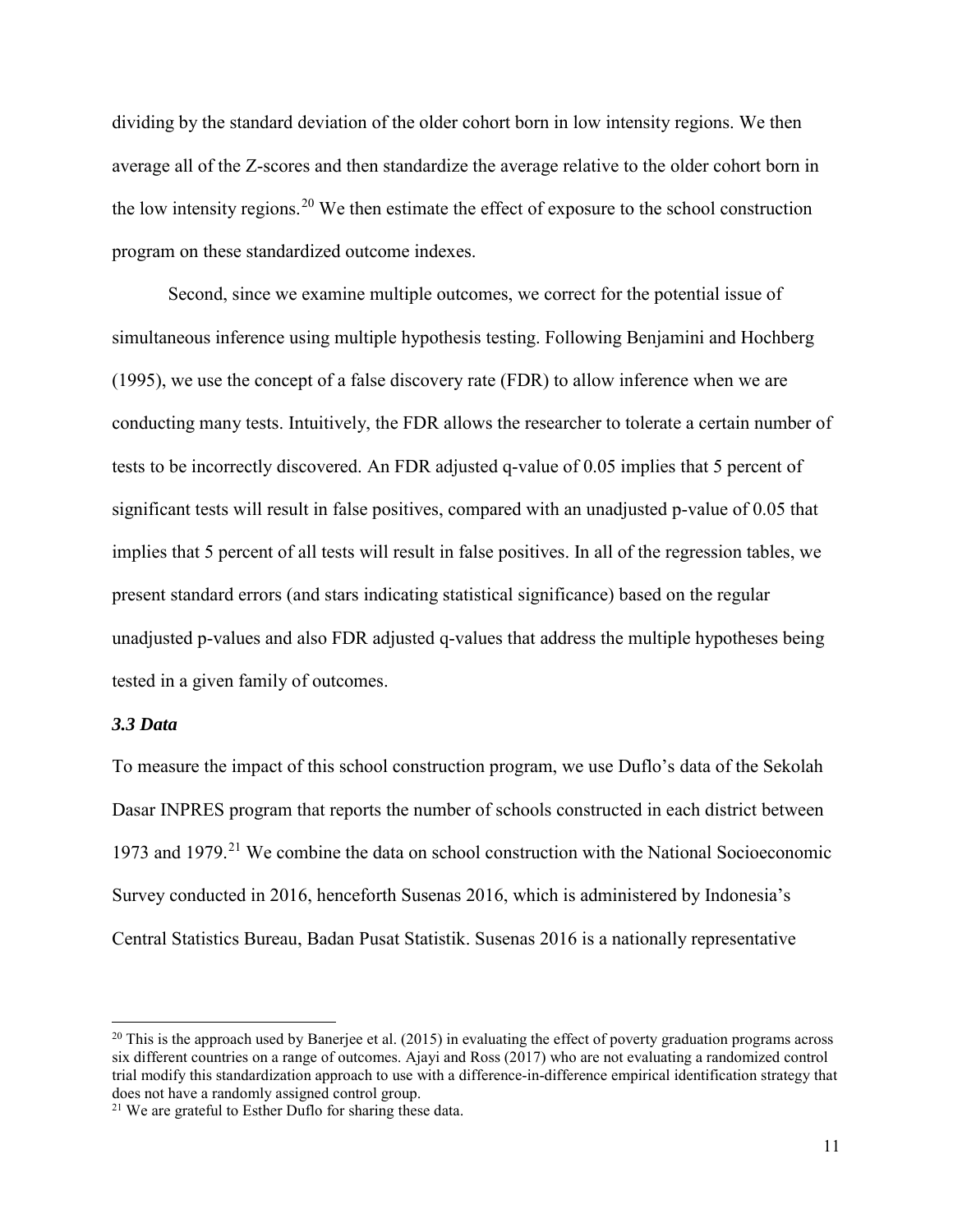household survey that covers all 34 provinces and 511 districts of Indonesia.<sup>[22](#page-13-0)</sup> The data combines a large sample size of 291,414 households and 1,048,575 individuals with a wide range of variables, including on education, employment, migration, living standards, taxes, housing and assets, nutrition, health, marriage market and demographic outcomes, welfare program participation, and educational outcomes for the next generation.<sup>[23](#page-13-1)</sup>

Summary statistics are presented for each family of outcomes in Tables 1 to 12, which will be discussed in the next section together with the estimated results of the INPRES school construction program. For the birth cohorts that our analysis will focus on (born 1957-1962 for the old cohort and 1968-1972 for the young cohort), households have on average just over four members and the sample is evenly split between men and women. Average completed years of schooling for individuals in these cohorts is 8.0 years for men and 7.1 years for women. Approximately 81 percent of men and 73 percent of women have completed primary school. These individuals have lower rates of lower and upper secondary school completion (39 and 34 percent for men respectively and 31 and 26 percent respectively for women). Tertiary completion rates are only 9.5 and 7.7 percent for men and women.

These individuals would be ages 44 to 48 (young cohort) and 54 to 59 (old cohort) at the time of the survey in 2016. Most men are working (95 percent), while women have lower labor force attachment (64 percent). Conditional on working, only 33 percent of men and 24 percent of women are in the formal labor market. Just over half of men and women work in the nonagricultural sector and around one-quarter of them have migrated from their birth district.

<span id="page-13-1"></span><span id="page-13-0"></span><sup>22</sup> The smallest geographical unit in the Susenas 2016 is the Indonesian '*kabupaten*', loosely translated as district. <sup>23</sup> Susenas 2016 is particularly suitable to study the effects of the school construction program because it includes information on the individual's district of birth and because the sample is large enough to be able to precisely estimate the observed relationships. Appendix B provides further rationale for the choice of data, in particular showing that the sample for the Indonesia Family Life Survey (IFLS) is not large enough to detect the effects of school construction. This is confirmed by Bharati, Chin, and Jung (2018) who use the most recent round of the IFLS and argue it is underpowered to estimate the effect of school construction on education.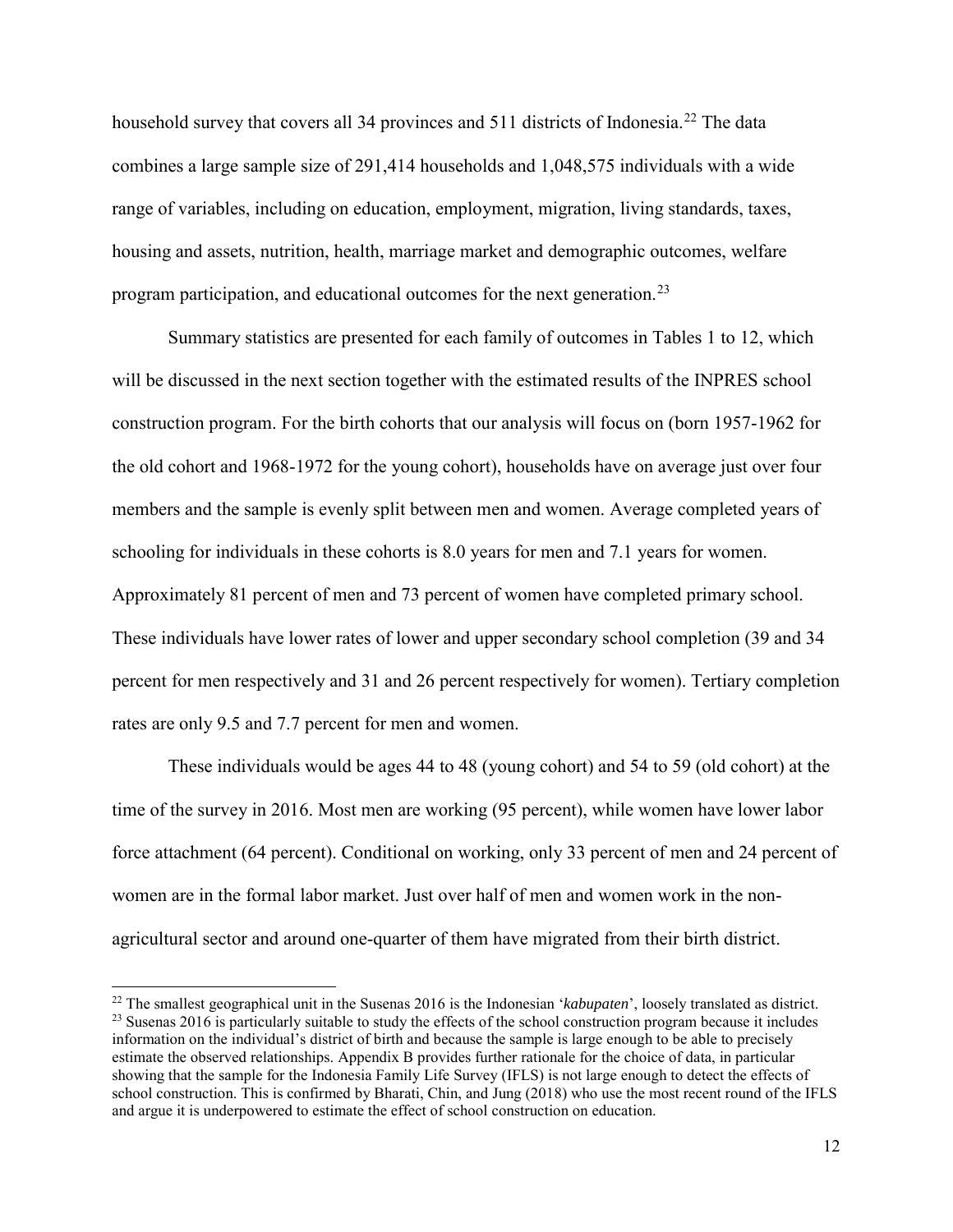## **4. Results**

 $\overline{a}$ 

This section describes the impact of the INPRES school construction program on long-term and intergenerational outcomes. Following the estimation strategy outlined in the previous section, the main explanatory variable is an interaction of the number of schools constructed per 1,000 children in a person's birth district with an indicator variable for being young enough to have benefitted from the program. As briefly discussed in the introduction, Figure 1 reveals broad positive impacts of the school construction program across ten indexes that measure impact on individuals exposed to the program, and across two indexes that capture second generation effects on their children. In Tables 1 to 12, we present the family of outcomes that each of the 12 indexes is based on and we discuss these in more detail.

#### *4.1. Impact on educational attainment*

Table 1 studies the relationship between school construction and educational attainment.<sup>[24](#page-14-0)</sup> On average, the program increases years of education for men by 0.27 years and for women by 0.23 years. At the mean number of schools built per 1,000 children (1.98), these estimates imply an increase in years of schooling of 0.53 and 0.46 for men and women, respectively. The analysis by Duflo (2001) is restricted to men, and the comparable point estimate in her study (0.19 years) is lower than ours. We can only speculate about the source of this difference, but both estimates are modest in size, given that the number of primary schools almost doubled.<sup>[25](#page-14-1)</sup>

The next four rows break the education effects down by completed level of education and show considerable gender differences. For men, the program caused a 2.6 percentage point increase in the likelihood of having completed primary school. Even though the INPRES

<span id="page-14-0"></span><sup>&</sup>lt;sup>24</sup> Educational outcomes are recorded for household members aged five and older, and are missing otherwise.  $^{25}$  Similar to Duflo (2001), we also estimate the impact on average years of education for the sample of wage

<span id="page-14-1"></span>and for all those employed. Results are broadly similar in magnitude and significance.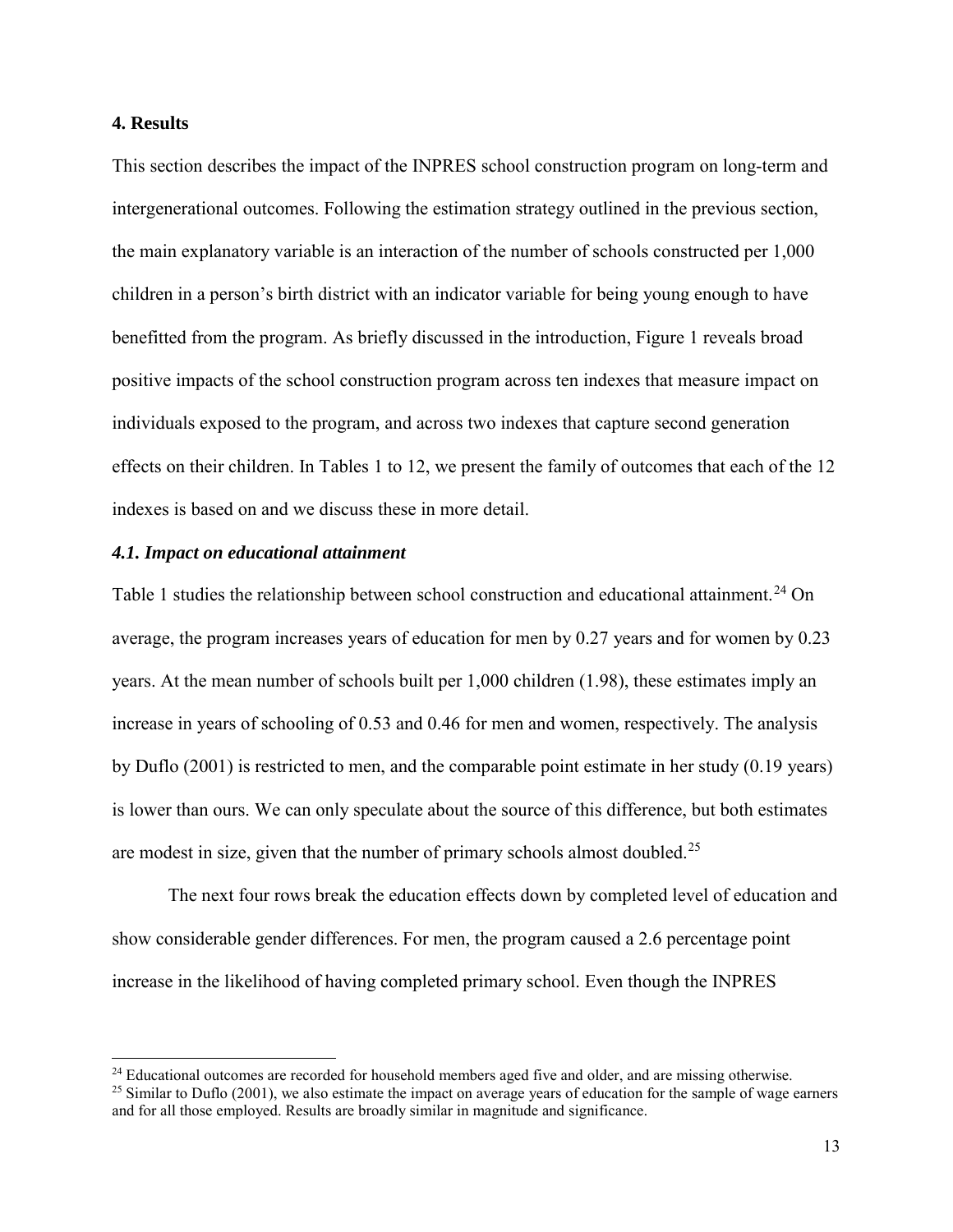program targeted primary schools only, effects for men continue through lower and upper secondary education at 2.3 and 2.6 percentage points. These represent larger percentage increases than for primary school because the average completion rates for lower and higher secondary education are lower.

The results for women on the other hand are concentrated in primary school only, which they were 4.1 percentage points more likely to complete, and we are able to reject the equality of this coefficient with the male effect. The effects on lower and higher secondary completion rates are considerably smaller and indistinguishable from zero. For both men and women, the school construction program did not affect tertiary education completion rates. As shown in row 6, literacy rates are high on average at 95 percent for men and 91 percent for women, and the program raised these by 1.5 and 3.3 percentage points, respectively. The FDR q-values (in brackets in the table) that correct for multiple hypothesis testing across all of the outcomes in the education table show that the coefficients remain statistically significant.

The last row in Table 1 creates an index using all other rows combined, following Kling et al. (2007) as discussed in the previous section. The point estimates correspond with those shown in Figure 1 and confirm broad increases in education attainment for men and women. Building two additional schools in an individual's birth district would increase the educational outcomes for those exposed to the school construction by approximately 0.13 standard deviations relative to the control group.

The gender dynamics and patterns by grade are explored in further detail in Figure 3 showing the impact of school construction on the likelihood of completing at least a certain number of years of education. For example, it shows that the program increased the likelihood of completing at least one year of school by 0.95 percentage points for men and 2.3 percentage

14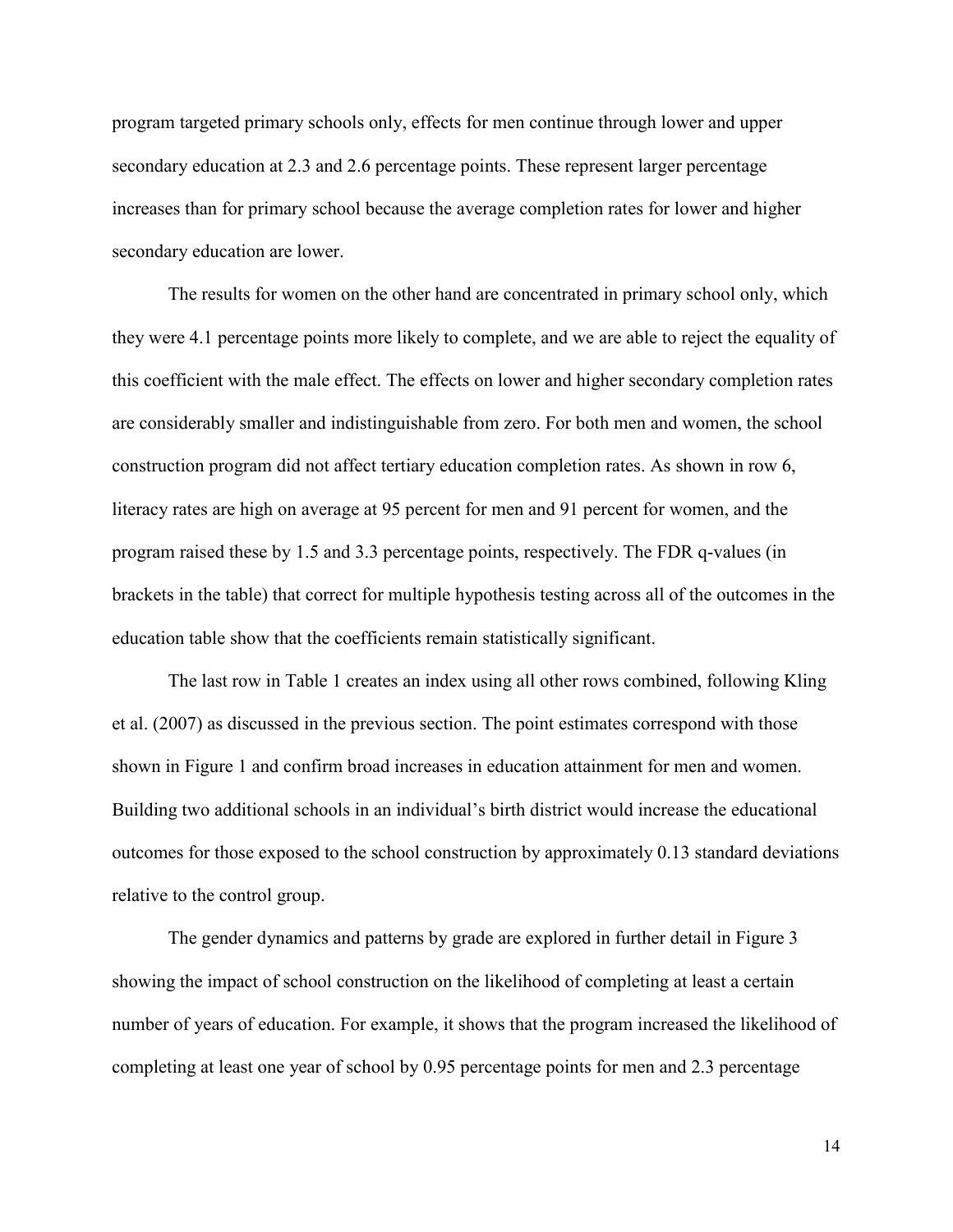points for women. For both men and women, the effects are significantly different from zero throughout all primary school years and show an increasing pattern by grade, which explains the large effects on primary school completion rates. Consistent with Table 1, effects for men continue throughout lower and upper secondary school and seem fairly stable across grades. While positive, the effects for women are not distinguishable from zero, nor are the effects on tertiary education for either gender. $^{26}$  $^{26}$  $^{26}$ 

#### *4.2. Long-run labor market impacts*

 $\overline{a}$ 

Having observed large increases in education in response to the INPRES school construction program, Table 2 studies subsequent labor market and migration outcomes.<sup>[27](#page-16-1), 28</sup> As shown in row 1, 95 percent of men are working and the school construction program raises this by 0.6 percentage points. The effect for women is half as large and insignificant, but allows for an economically meaningful increase within its confidence bounds, especially considering a lower average employment rate of 64 percent. Conditional on working, row 2 explores the intensive margin of employment, namely number of hours worked. Point estimates indicate increases of 0.26 hours for men and 0.16 for women, but neither are significant. In response to the school construction, men move to jobs that are generally deemed more desirable: they are 1.1 percentage points more likely to work in the formal sector that tends to offer higher quality and more stable jobs. Given an average formal sector employment rate of 33 percent for men,

<span id="page-16-0"></span><sup>&</sup>lt;sup>26</sup> While the school construction program could be used as an instrument for years of education, we prefer to study later-life outcomes using OLS in order to capture broad impacts and because the exclusion restriction could be violated if the program caused community-level changes that affect long-term outcomes in ways other than through increased schooling. There is a strong first stage relationship with the F-statistic being 32.3 for men and 31.8 for women. That said, for scaling purposes, the coefficients on long-term outcomes can be multiplied by approximately four to calculate the effect of an extra year of education, given that the program increased years of schooling by approximately  $0.25$  years.<br><sup>27</sup> Employment outcomes are recorded for household members aged ten and older, and are missing otherwise.

<span id="page-16-1"></span>

<span id="page-16-2"></span> $28$  Heckman, Humphries, and Veramendi (2018) provide a recent overview of the extensive literature examining the relationship between education and labor market outcomes. Duflo, Dupas, and Kremer (2017) is one of the few education sector randomized control trials that follows individuals over eight years and finds that secondary school scholarships improved labor market outcomes.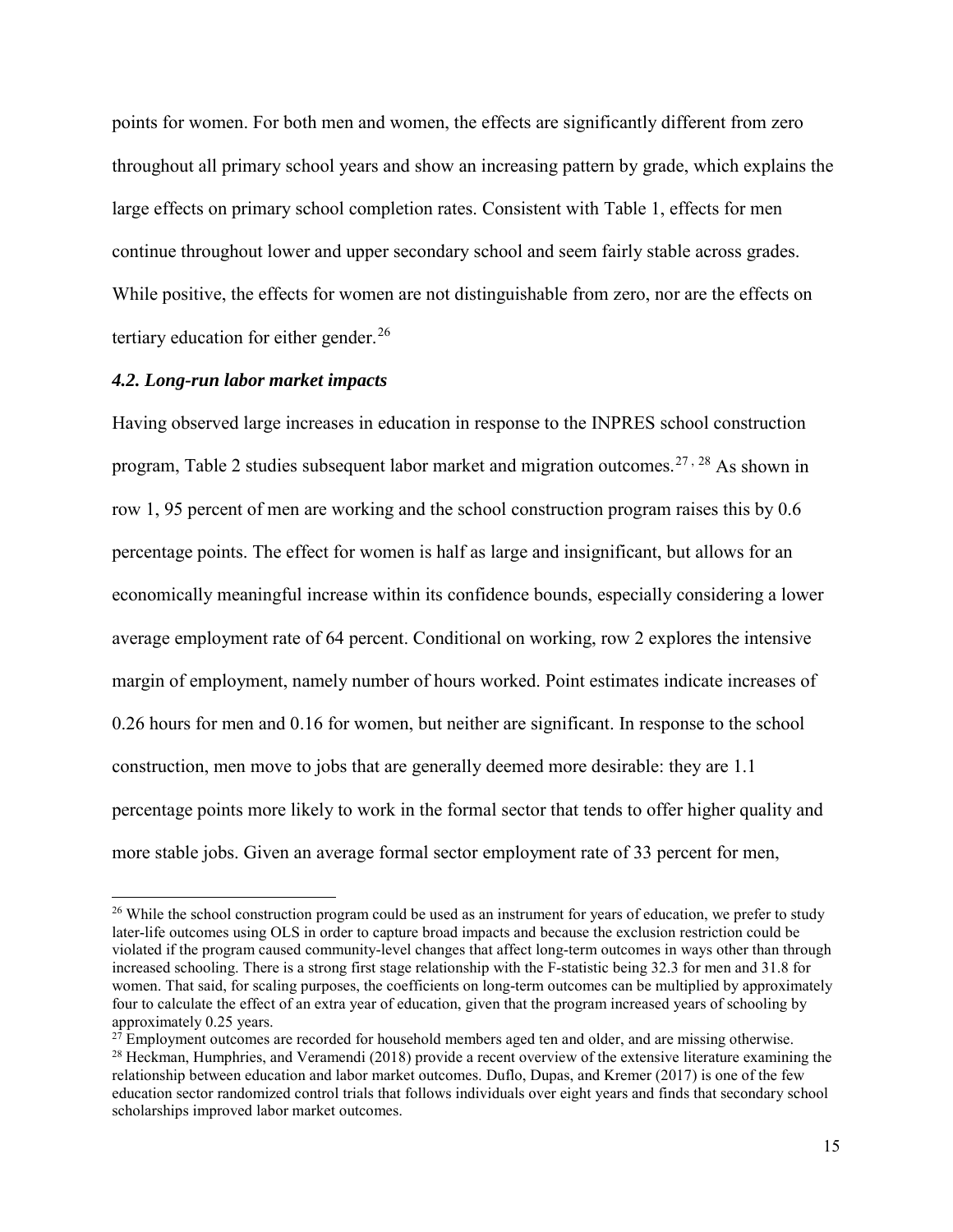increasing the number of schools in an individual's birth district by the sample mean raises the likelihood of men being in the formal sector by almost 7 percent. They furthermore move away from agricultural work, which they are 1.2 percentage points less likely to hold, compared to 44 percent on average, and shift towards service sectors. We do not find any evidence of occupational shifts for women.[29](#page-17-0)

There is a large literature on the relationship between education and migration that has generally focused on the selection into migration in terms of educational attainment.<sup>[30](#page-17-1)</sup> However, little is known about the causal relationship between education and migration, in particular whether an exogenous shift in education leads to more or less migration. In our situation, on average, 27 percent of men and 25 percent of women have migrated away from their district of birth. The school construction program increases migration rates by 0.7 and 0.8 percentage points respectively, and at the mean level of school construction, this would represent an increase of 5.1 and 6.5 percent for men and women, respectively. Row 7 indicates that the increase in migration is concentrated in shorter distance moves within—rather than between—provinces. Correcting for multiple hypothesis testing across all of the outcomes in the work/migration table shows that the FDR q-values are somewhat larger but coefficients generally remain statistically significant. Finally, aggregating the seven outcomes in the work/migration table into an index following Kling et al. (2007) shows a positive and significant impact for men with an increase of 0.076 standard deviations due to an increase of two additional schools built in the district.

#### *4.3. Long-term impacts on living standards, taxes, housing, and assets*

<span id="page-17-0"></span> $29$  The only occupation-related variable that shows up as statistically significant for women is whether they are selfemployed in their own micro-enterprise, which almost a quarter of women are. They are 1.1 percentage points more likely to do so. Given the large number of outcomes variables, we decided not to report all subcategories separately, but instead combine them into the 'formal worker' variable, which is not statistically significant.

<span id="page-17-1"></span><sup>&</sup>lt;sup>30</sup> Empirical evidence for Indonesia (Hicks et al., 2018) and for developing countries in general (Young, 2013) shows positive selection from rural to urban areas and negative selection from urban to rural.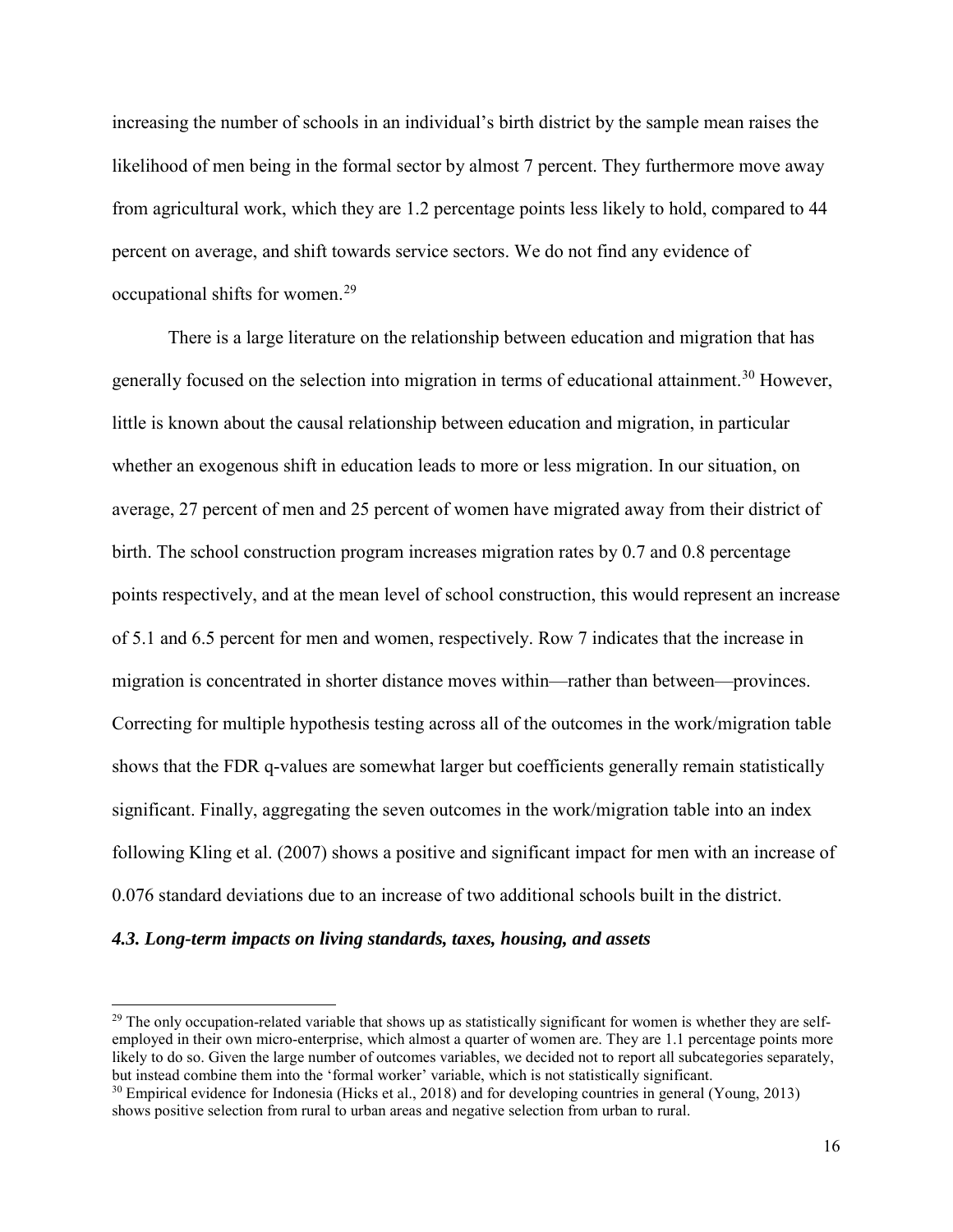Susenas 2016 collects detailed data on expenditure at the household level, which we use as a proxy for living standards.<sup>31</sup> Table 3 shows the effects of exposure to the school construction program on five aggregated living standard measures. Row 1 shows that households in which males are exposed experience a 2.1 percent increase in total expenditure and households in which females were exposed increase total expenditure by 3.2 percent, and we are able to reject the equality of these coefficients. The increase is larger for non-food expenditure than for food expenditure as shown in rows 2 and 3 and, as a result, the ratio of non-food to total increases (row 4). Households where the household head or spouse was exposed to the school construction program in the 1970s spend 16 to 19 percent more on education in 2016 (row 5). All results remain statistically significant even after correcting for multiple hypothesis testing. The last row in Table 3 combines the expenditure data from rows 1, 2, and 5 into a living standards index, showing an overall increase of 0.03 and 0.05 standard deviations for men and women, respectively, for each additional school built in an individual's birth district.<sup>[32](#page-18-1)</sup>

In addition to increases in expenditure, we study whether tax payments increase. This is an important input for the cost-benefit analyses in Section 7 allowing us to study whether a program as large as the Sekolah Dasar INPRES program could pay for itself from increased tax payments over time. Table 4 shows broad increases in total tax payments and the three main tax

<span id="page-18-0"></span><sup>&</sup>lt;sup>31</sup> Susenas 2016 does not include information on income, unlike the 1995 Intercensal survey that Duflo (2001) used to measure the returns to education. After the 1995 round, the earnings question was discontinued so we do not have access to more recent income data. That said, Rizky, Suryadarma, and Suryahadi (2018) argue that expenditure is a better measure of living standards because income data tends to suffer from under-reporting in developing countries. All expenditure values refer to average monthly expenditure measured in 10,000 Indonesian rupiah (IDR). In 2016, the exchange rate was 1 USD=13,308 IDR. Expenditure categories that were reported in weekly or annual amounts are converted to monthly expenditure. In regression analyses, we apply an inverse hyperbolic sine transformation to the nominal values since consumption data tends to be skewed and a log transformation would not be defined for zero expenditures. The inverse hyperbolic sine is approximately equal to  $log(2y)$  or  $log(2) + log(y)$ , so in most cases it can be interpreted the same way as a standard logarithmic dependent variable.

<span id="page-18-1"></span> $32$  The variables shown in rows 3 and 4 of Table 3 can be derived from those shown in rows 1 and 2, so to avoid double counting these are excluded from the living standards index.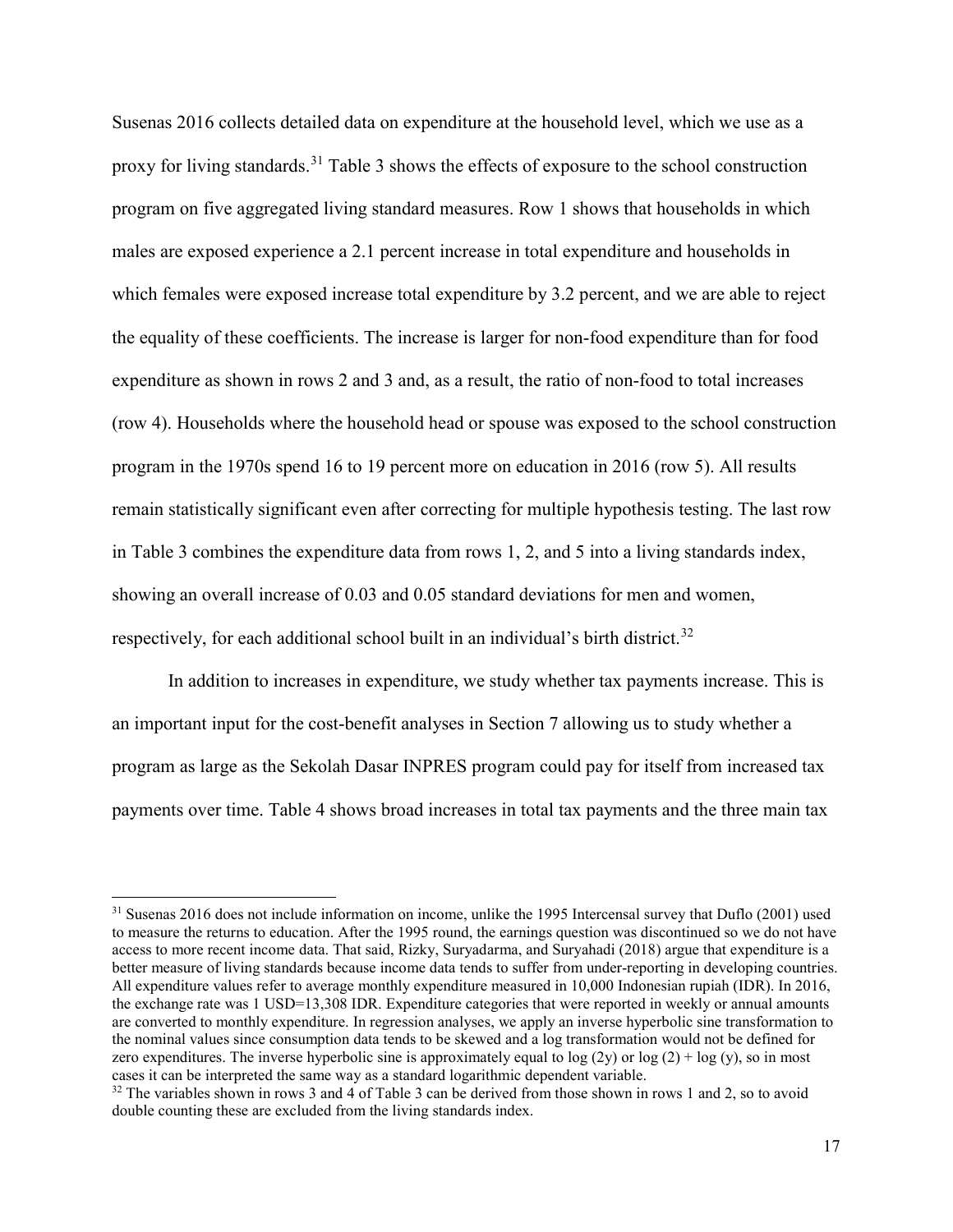payment sub-components that Susenas 2016 collects data on.<sup>33</sup> Total tax payments, shown in row 1, increase by 7.8 percent in households in which the man is exposed to the school construction program and by 12.3 percent if the woman was exposed, and we are able to statistically reject the equality of these coefficients. Total tax expenditures are comprised of a rich set of tax data that is analyzed in more detail in rows 2, 3, and 4, revealing increases in land and building taxes, taxes on motorized and non-motorized vehicles, and local community taxes.

Table 5 explores effects on housing and assets starting with the likelihood of living in an urban area. On average 43 percent of the sample lives in urban areas and even though exposure increased migration, especially over short distances, the school construction program does not increase the share of people living in urban areas. They do appear to move to more valuable and larger housing. Row 2 shows an increase of 2.8 percent in the monthly rent payments if the women is exposed to school construction, and a smaller and insignificant effect if males are exposed. If either is exposed, we observe increases in floor area of 1.2–1.5 square meters (row 3) and increases in utility usage of 5.1 to 8.5 percent (row 4). In order to approximate for household wealth, row 5 studies the impact of school construction on an asset index that is created as a principle components index over household ownership of all durable assets that the Susenas 2016 asked about.<sup>34</sup> The school construction program leads to a 3.0 percent increase if men are exposed and 4.0 percent increase if women are exposed in the household asset index. Aggregating all five housing and asset outcomes into an index following Kling et al. (2007) (row 6) confirms broad increases for men and women in response to school construction.

#### *4.4. Long-run impacts on nutrition and health*

<span id="page-19-0"></span><sup>&</sup>lt;sup>33</sup> All tax payments refer to average monthly values measured in 10,000 Indonesian rupiah (IDR).

<span id="page-19-1"></span><sup>&</sup>lt;sup>34</sup> Asset index is a PCA index of ownership of motorcycle, car, home phone, computer/laptop, television, gold/jewelry ( $\geq 10$  g), refrigerator, water heater, LPG gas tube ( $\geq 5.5$  kg), boat, motorized boat, and air conditioner.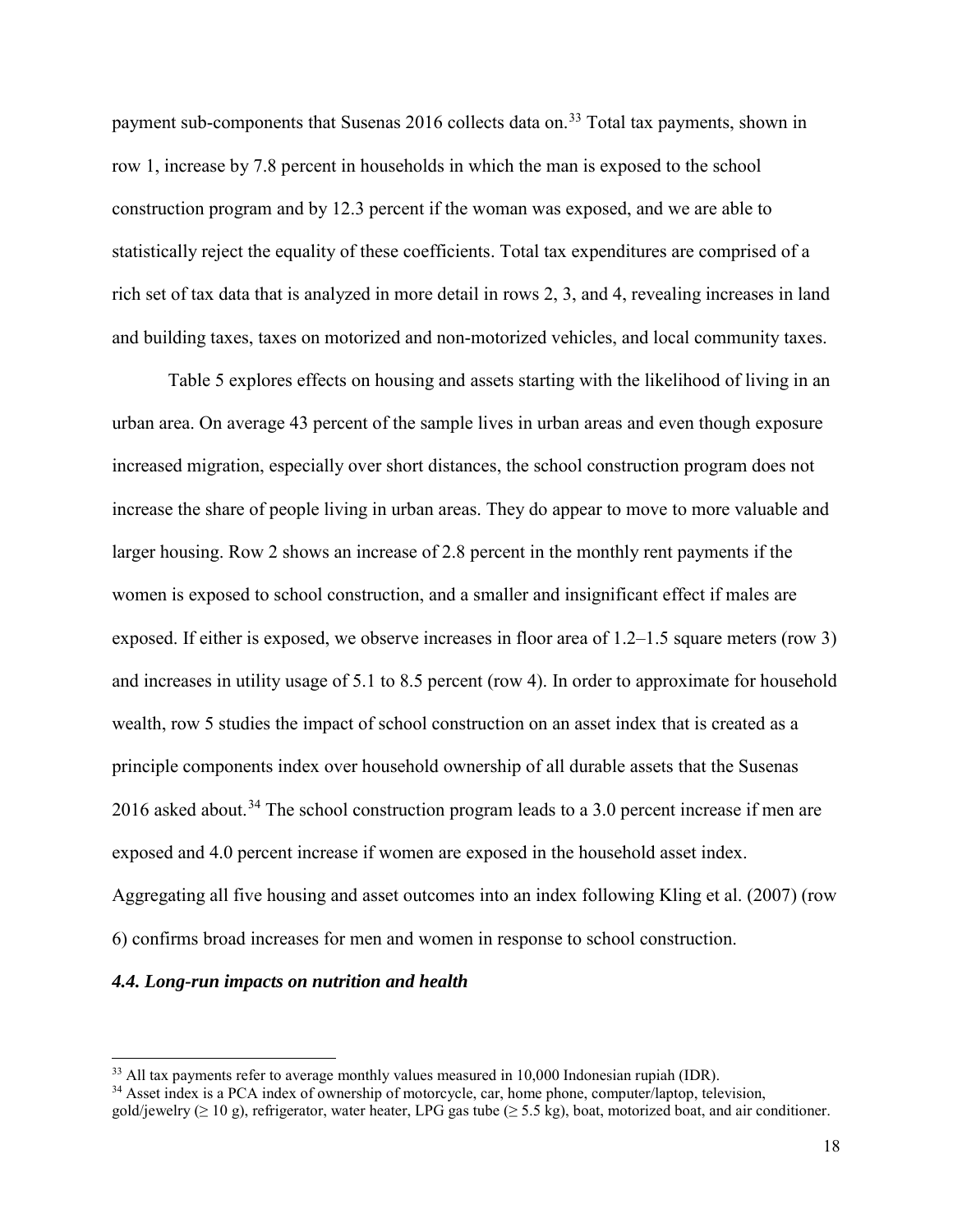There exists a strong correlation between more education and better health, although research estimating a causal relationship has found mixed evidence. Lleras-Muney (2005) finds positive effects of education on mortality in the U.S., while Clark and Royer (2013), Malamud, Mitrut, and Pop-Eleches (2018), and Meghir, Palme, and Simeonova (2018) find no effects of education on mortality in the U.K., Romania, and Sweden, respectively. Tables 6, 7, and 8 show three main components of health effects in response to the INPRES school construction program. Table 6 focuses on nutrition and finds increases in food intake, particularly for women exposed to the program. Overall calories increase by 1.8 percent for women while the effect for men is smaller and not significant. Patterns are similar for consumption of protein, fats, and carbohydrates with respective increases of 1.8, 2.3, and 1.7 percent when women are exposed to the program, and smaller increases for men, and we are able to reject the equality of coefficients in all cases. The data do not allow us to answer definitively (although Table 8 examines self-reported health outcomes) whether these changes in nutrition for women are health improving as additional protein is likely to be beneficial for individuals in developing countries, but additional fats can be indicative of a worsening diet.

Table 7 studies investments in health at the household level. Overall health expenditures appear to increase by 7.1 percent for exposed men and 5.5 percent for exposed women, but only the men's coefficient is marginally significant. The effects are particularly large for investments in preventative health, including medical check-ups, family planning, and immunizations, which increase by 24 percent if the father is exposed to school construction and 19 percent if the mother is exposed. Breaking this down further, we see large increases in expenditures related to family planning, including contraceptives and consultations, of 32 and 23 percent for exposed men and women, respectively. On the curative side, households with either the man or woman exposed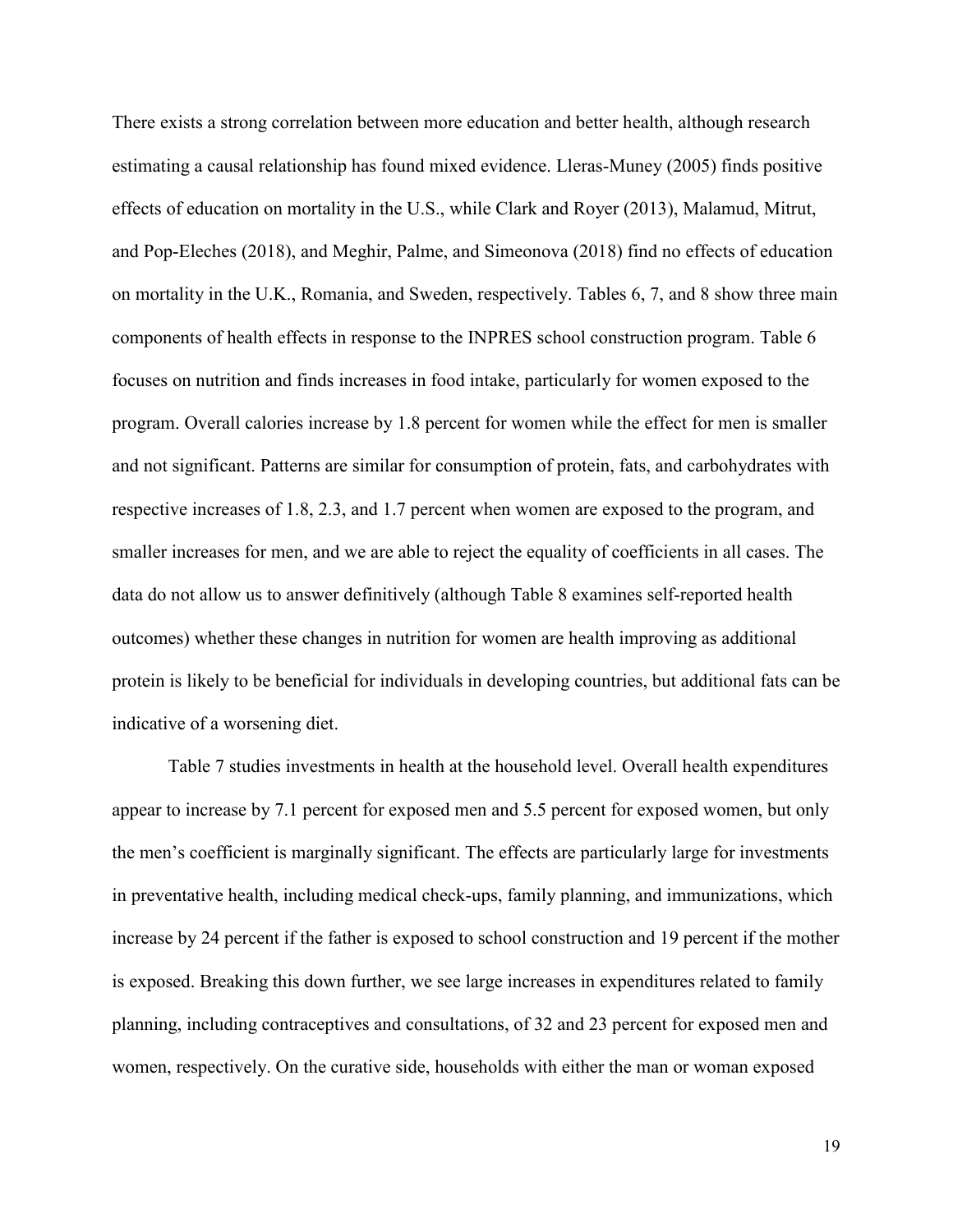are 4.8-7.5 percent more likely to use a private hospital instead of a public one, which generally provide higher quality and more expensive health care. Finally, row 5 shows an increase of 14 percent in health insurance expenditures if women are exposed to the program, and an 8 percent increase if men are exposed, but the latter cannot be distinguished statistically from zero. Taken together, the health investment index in row 6 shows broad increases for both men and women exposed, with an improvement in health investments of 0.13 standard deviations when an additional two schools are built in the individual's birth district.

A natural follow-up question is whether increases in nutrition and health investments result in improved health outcomes. Table 8 reveals that overall such improvements are not observed. While we see increases in not reporting a health complaint in the last month (0.4 and 0.3 percentage points for exposed men and women, respectively) and the number of days uninterrupted by health complaints (row 2), neither are statistically significant. Considering severe health complaints only, we observe a 0.5 percentage point decrease in reports from exposed men. The aggregated health index in row 4 shows an improvement in health outcomes for men exposed to school construction but is insignificant for exposed women.

## *4.5. Long-run marriage and fertility effects*

Evidence estimating the causal relationship between education and demographic outcomes has generally been mixed and nuanced. Osili and Long (2008) find evidence of increased education reducing fertility in Nigeria. On the other hand, using U.S. data, McCrary and Royer (2011) find only a small fertility effect but a larger effect on the quality of the marriage partner. In the Kenyan context, education subsidies reduce women's likelihood of teenage marriage and pregnancy (Duflo, Dupas, and Kremer, 2015). Looking at a larger age range of women, Geruso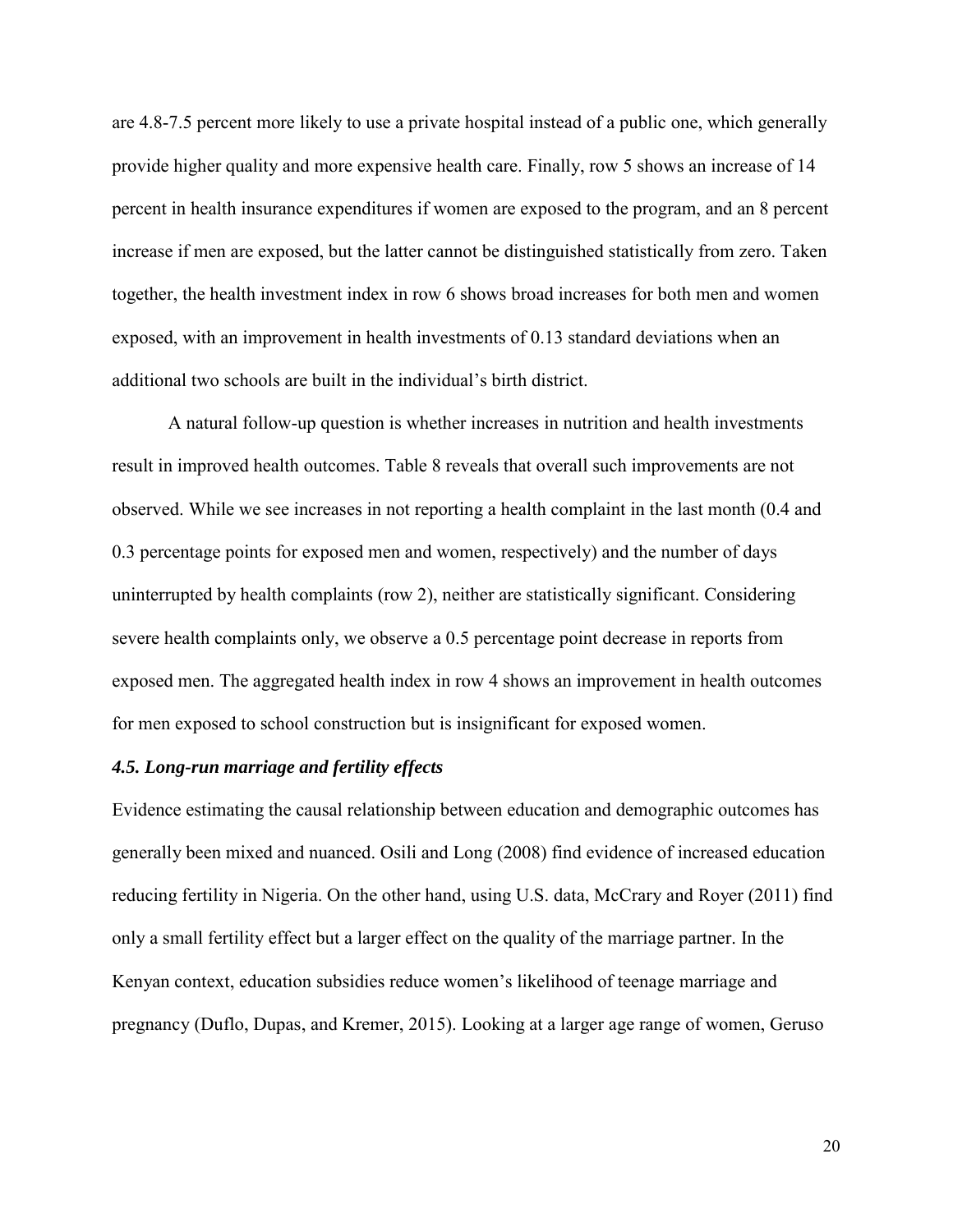and Royer (2018) find increased education lowered teen fertility and increased the education of the spouse, but had no impact on total completed fertility.

In our setting, we also find nuanced evidence of the impacts of exposure to the school construction program. Table 9 explores marriage and fertility outcomes for those exposed to the program in the 1970s. In general, women marry on average almost five years younger than men (row 1), but there is no effect of exposure to the school construction program on the age of first marriage. Coefficients are small and statistically insignificant. On the other hand, we do observe improvements in marriage partners, with spouses having more years of schooling. Program exposure for men raises their spouse's years of schooling by 0.18 years, while program exposure for women raises their spouse's years of education by 0.12 years. Note that there is an overall increase in years of education attained in communities exposed to the program, so the increase in the level of education of a person's spouse may be due to improved selection on the marriage market and/or an overall increase in the level of education in the local marriage market. We also observe a 1 percentage point increase in the likelihood that the women's spouse is still alive in 2016, which may be indicative of improved health of the spouse. We do not have complete birth histories for each women that would allow us to measure the relationship between increased education and fertility. However, we are able to test if there is a change in the number of children aged 0–14 living in the household at the time of the survey in 2016. Exposure to school construction reduces the number of children for women. All of these results remain statistically significant after correcting for multiple hypothesis testing. The marriage market index that aggregates these four outcomes shows that for women there is a significant improvement in her marriage market if she is exposed to the school construction program. Having an additional two schools built in her home district raises this index by 0.10 standard deviations.

21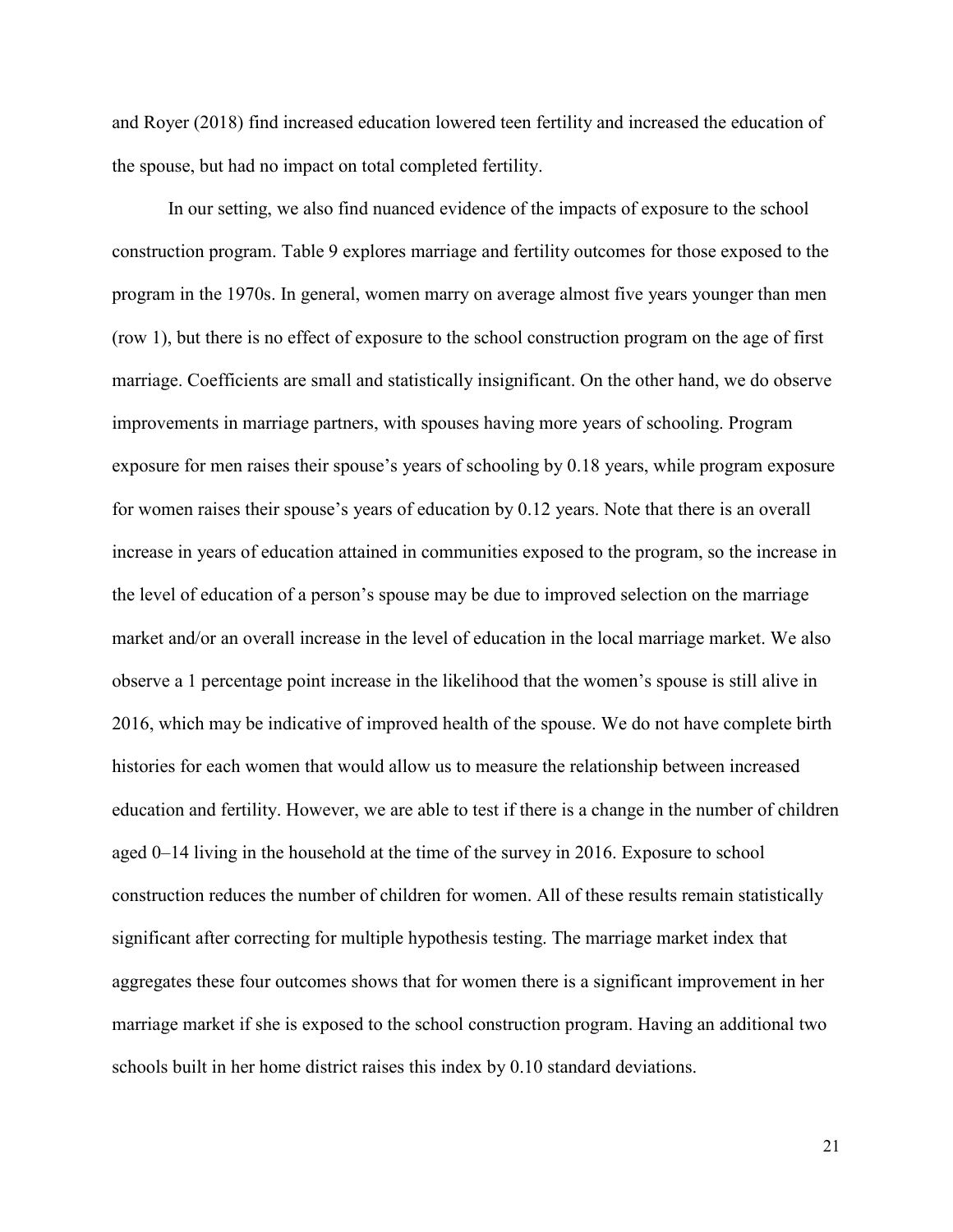### *4.6. Long-term impacts on welfare program utilization*

Lastly, we explore the effects of exposure to school construction on the first generation's utilization of government welfare programs. Susenas 2016 collects data on four countrywide programs that aim to reduce poverty and inequality. Ex-ante it is unclear if increased take-up of welfare programs reflects higher needs due to increased poverty, or whether it is indicative of increased awareness of existing programs. Table 10 reveals few changes in response to the INPRES school construction program, and this is confirmed by the last row that combines the four welfare program outcomes into a welfare program index.

#### **5. Second generation effects of school construction**

Having observed large long-term effects of Indonesia's school construction program on a wide range of outcomes, including education, employment, migration, and living standards, we now investigate whether the effects extend to the next generation and affect the children of those parents who were exposed to the program. As explained in Section 3, second generation impacts are measured using the same difference-in-differences framework as first generation effects. The main explanatory variable is an interaction of the intensity of school construction in a parent's birth district with an indicator of whether the parent was young enough to have benefitted from the program. Outcomes of all children living in the parent's household are considered and age fixed effects are included to ensure comparisons take place across children of the same age.

## *5.1. Second generation effects on education and wellbeing*

Table 11 shows the effect of parental exposure to the school construction program on the education attainment of their children. Row 1 confirms that the effects of the school construction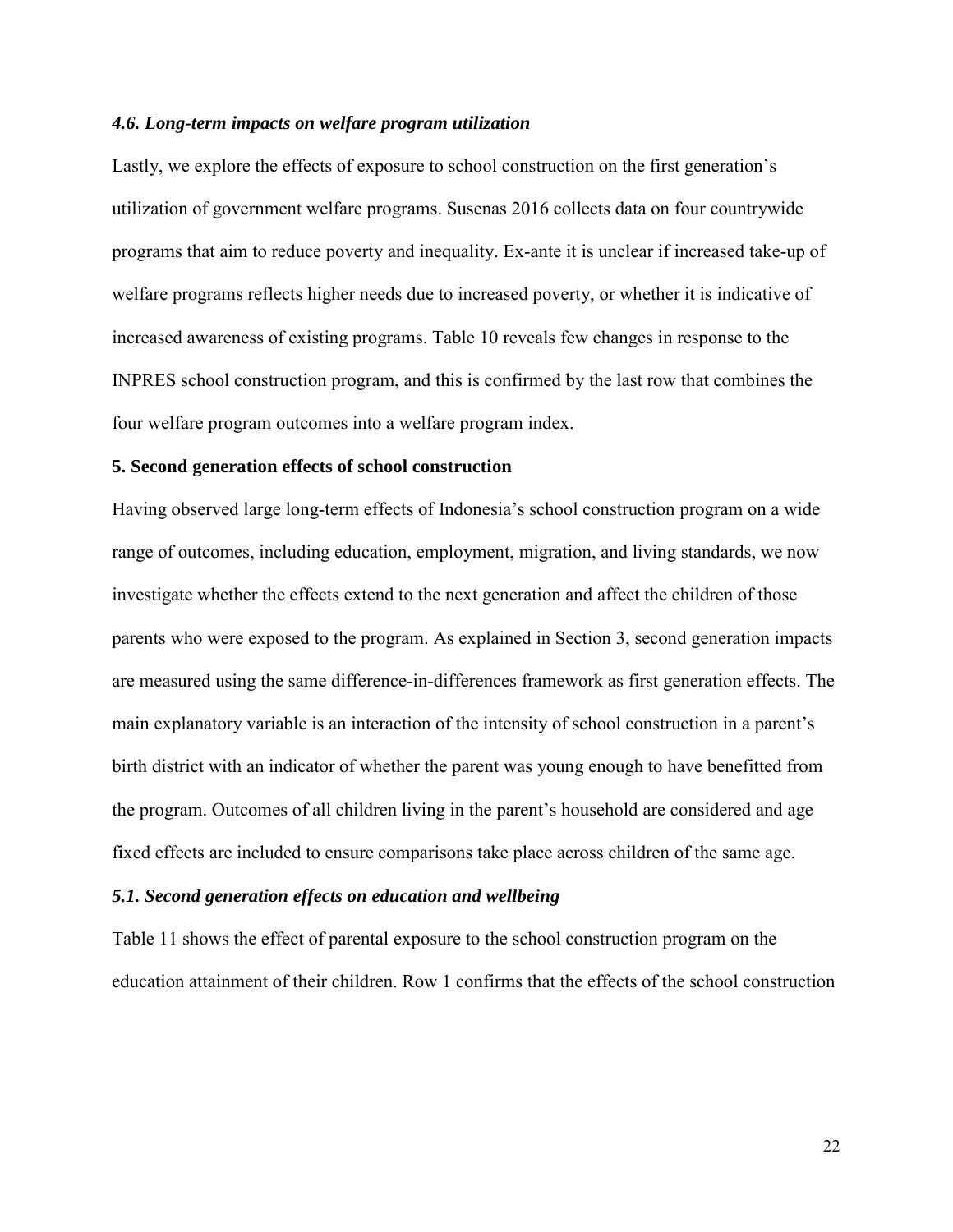program persist into the next generation.<sup>[35](#page-24-0)</sup> Children whose fathers were exposed to the program obtain an additional 0.10 years of education, while children whose mothers were exposed obtain 0.17 years more. We are able to reject the equality of these coefficients. The magnitudes have decreased compared to the first generation results of 0.27 years for men and 0.23 years for women, but are still economically meaningful. In the next sub-section, we explore potential channels through which these effects persist into the next generation.

Unlike the first generation education results, no effects are observed on children for primary school completion rates (row 2) because primary school by 2016 has become almost universal.<sup>36</sup> There are large effects on completing lower and upper secondary for children whose parents were exposed to the school construction program, with the effect for exposed mothers being statistically larger than for exposed fathers. Also, unlike the first generation education results, increases in educational attainment now extend to tertiary education completion rates. Children whose mothers were exposed are 0.8 percentage points more likely to have completed tertiary education, compared to a 0.4 percentage point increase for children whose fathers were exposed. In terms of effect sizes, an increase of the mean number of schools in a mother's birth district would lead to a 25 percent increase in the likelihood her child completes tertiary education, relative to average tertiary education levels.

To account for the fact some second generation children may still be attending school, we study the effects on age-for-grade (row 6), loosely defined as an indicator variable for whether the child is on track to complete the appropriate grades on time.<sup>37</sup> Results confirm that having

<span id="page-24-0"></span><sup>&</sup>lt;sup>35</sup> Related research explores the production function for children's human capital (Behrman and Rosenzweig, 2002; Attanasio, Meghir, and Nix, 2017) as well as focuses on how parents or teachers respond to inequalities across children (Akresh et al., 2012, Pop-Eleches and Urquiola, 2013).

<span id="page-24-1"></span><sup>&</sup>lt;sup>36</sup> UNICEF data indicate that net enrollment rates in primary education in Indonesia from 2008-2012 were 100 and 98 percent for boys and girls, respectively.

<span id="page-24-2"></span> $37$  More specifically, the indictor variable is zero for those who have not yet started primary school by age 7 as well as for those who had to repeat one or more grades before completing upper secondary education, which is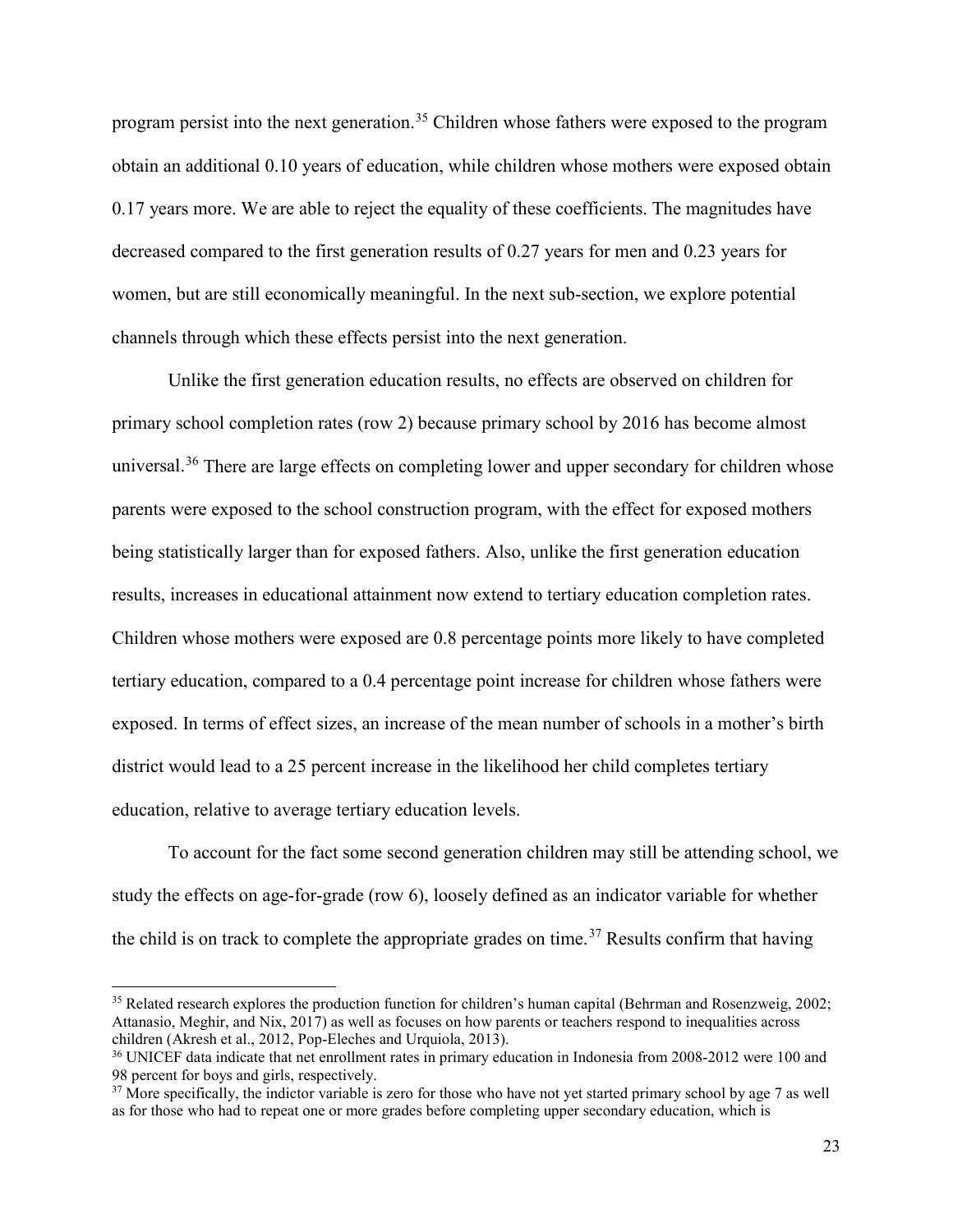parents exposed to school construction in the 1970s increases the likelihood of being on track by 1.1 percentage points if the father is exposed and 1.8 percentage points if the mother is exposed.

All of the education results for mothers remain statistically significant after correcting for multiple hypothesis testing, while lower secondary and tertiary completion rates for children when the father is exposed are not statistically significant. We aggregate the six outcomes into a second generation education index, and it shows broad increases for children when their father or mother was exposed to the school construction. An increase of two additional schools built in the father or mother's birth district increases their children's educational attainment by 0.06 or 0.11 standard deviations, respectively, relative to parents who were not exposed to the program.

Having observed broad increases in educational attainment for the children whose parents were exposed to the INPRES school construction program, in Table 12, we explore effects on the children's general well-being. Despite having limited information on these second generation children, we are able to explore employment and self-reported health outcomes. Rows 1 and 2 examine their likelihood of being employed. We consider it welfare improving for children not to be engaged in employment so we define the employment-related variables as the number of days and hours they are not engaged in work. For a child whose father was exposed to school construction, we see a slight reduction in the days and hours worked, but for a child whose mother was exposed the effects are indistinguishable from zero. However, none of these results remain statistically significant after correcting for multiple hypothesis testing. Rows 3, 4, and 5 study second generation health effects. Children whose mothers were exposed to the school construction show no effects on their health indicators. On the other hand, children whose fathers were exposed appear to self-report worse health outcomes. We are unable to determine if these

compulsory in Indonesia. The indicator variable is one for those who are on track to complete upper secondary education in a timely manner and for those who have already completed upper secondary education.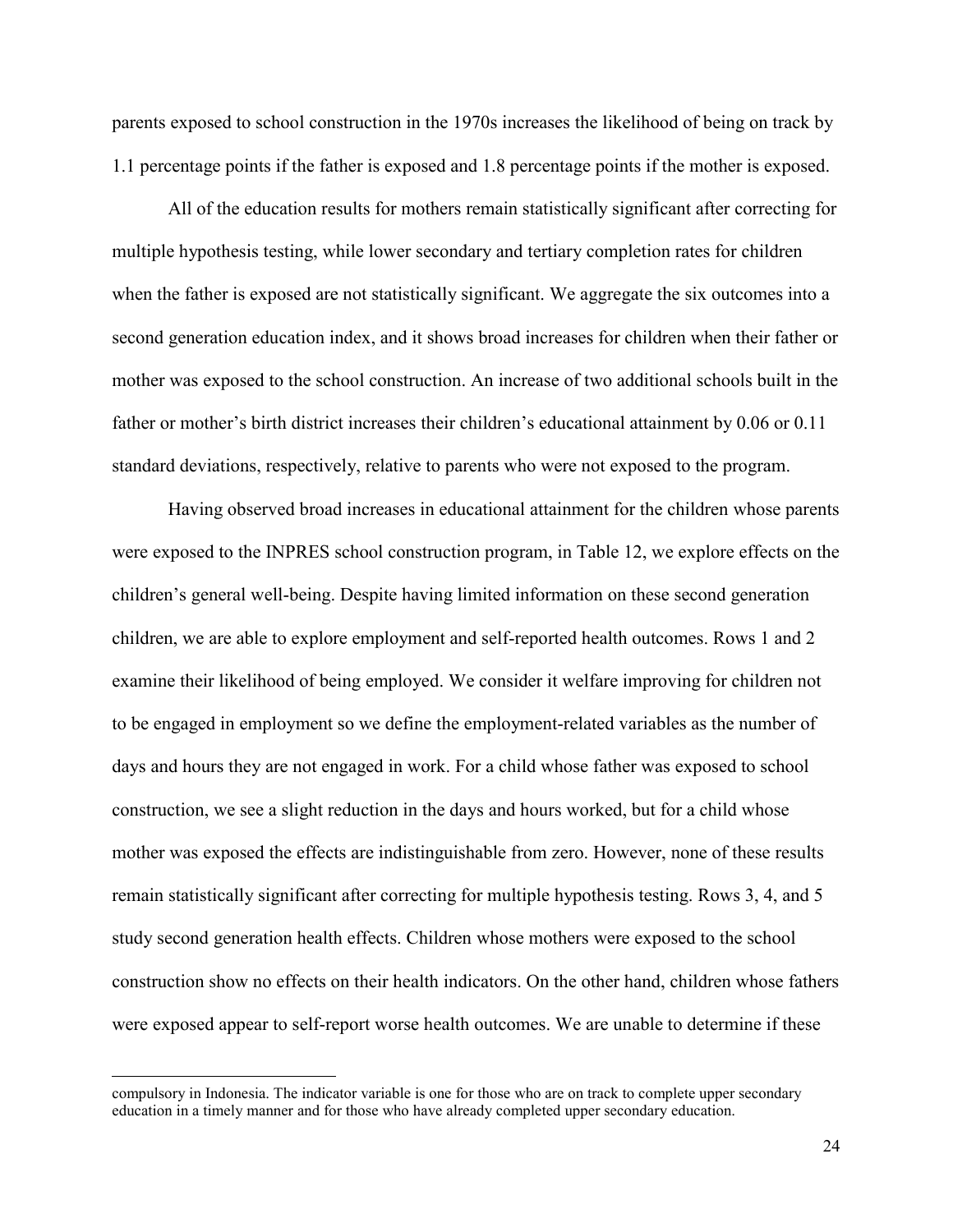children are actually less healthy or whether their better educated parents have an understanding of health that makes them more likely to report their child as ill. Aggregating these employment and health indicators into a second generation wellbeing index shows no effect for children whose fathers were exposed but does show a positive impact if the child's mother was exposed.

We next explore two dimensions of heterogeneity in the second generation education results. First, we examine if school construction had different second generation effects at different grade levels. Second, we examine, within a household, if paternal or maternal exposure to school construction had differential impacts on their children and if those impacts differed by whether the child was a son or daughter.

In Figure 4, we estimate the likelihood of a second generation child completing at least a certain number of years of school. We explore the effects depending on whether the father or mother was exposed to school construction and whether their child is a son or daughter. Results highlight that effects are small and indistinguishable from zero during primary school. Consistent with Table 11, for all other grades, exposure to school construction by mothers has a larger effect than fathers on their children's education. For grades in lower secondary, upper secondary, and tertiary, we observe effects that are significantly different from zero for daughters when either their mother or father was exposed to school construction. Effect sizes for second generation daughters are approximately of the same magnitude as those of the first generation's men exposed to the program (see Figure 3 for this comparison). Effect sizes are largest for daughters when the mother was exposed to the program and lowest for sons when the father was exposed. While we cannot statistically distinguish the results by gender of the parent or child when examining each grade separately, in Table 13 we investigate this issue in more detail.

25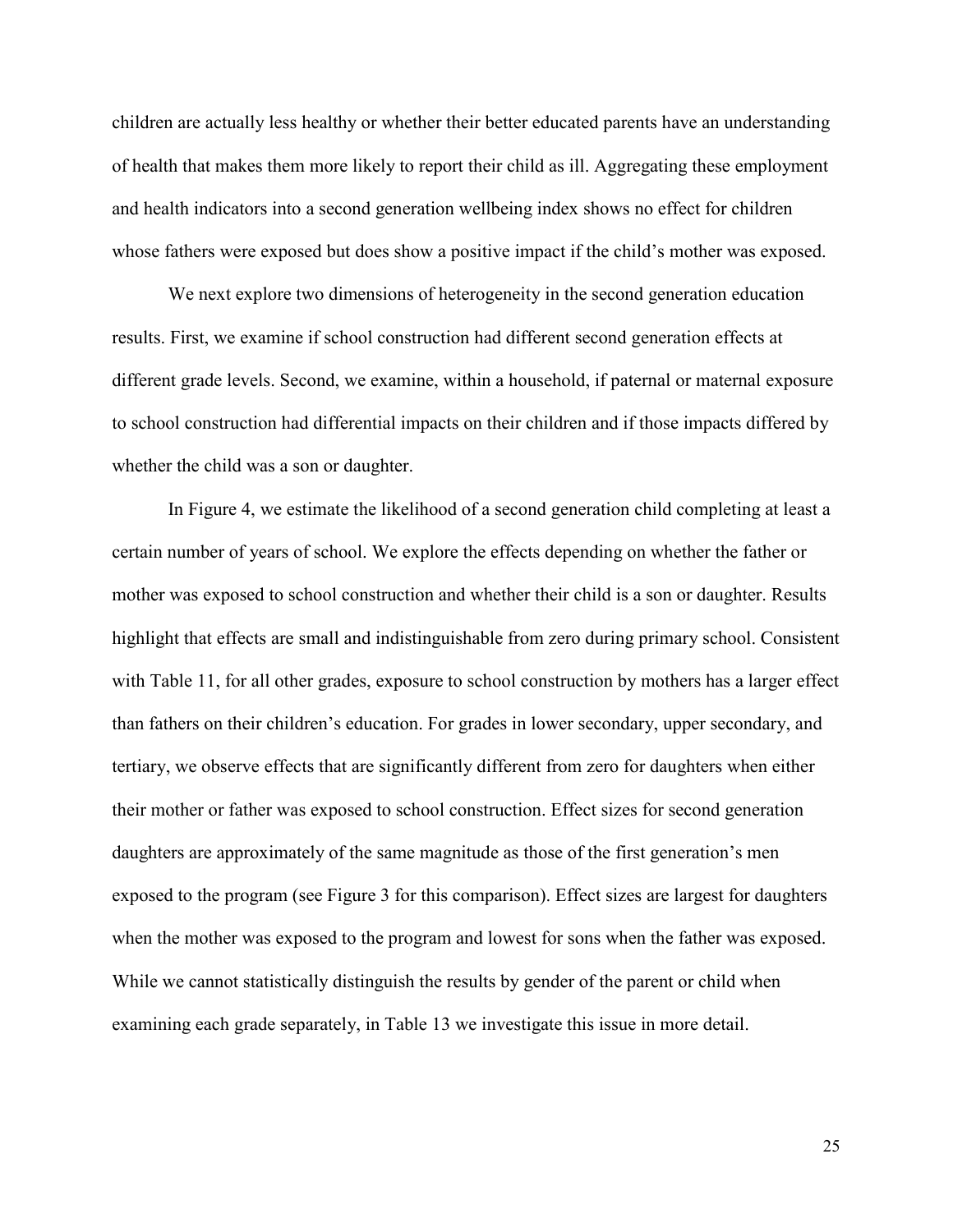Table 13 examines if the impact of parental exposure within a given household varies when controlling for the partner's exposure and if those impacts differ by whether the child was a son or daughter. We face several challenges in this situation if we want to strictly follow our identification strategy of focusing on young (born 1968-1972) and old (born 1957-1962) cohorts. For a household to be included in the regression, we need both the father and the mother to be in these specific birth cohorts.[38](#page-27-0) Given this selected sample in which both parents are in either the young or old cohort, we observe that for these households the impact of mother's exposure to the school construction program has a much larger effect on the child than the father's exposure. An additional school built in the mother's birth district raises her child's education by 0.16 years of school, while there is no effect if the father is exposed.

In column 2, we attempt to address this selection issue by expanding the range of birth cohorts that are included in the regressions. We now include all individuals who were born between 1950 and 1980. All birth cohorts born 1968-1980 could be exposed to the school construction that began in 1973. This will address the sample selection issue as both parents no longer need to be part of the young and old cohorts as previously defined. The sample size expands to 246,466 second generation children with parents in this extended birth cohort range. Results are consistent, with mother's exposure to school construction increasing her child's education more than the father's exposure. We are able to reject the equality of coefficients in both the restricted (column 1) and the extended birth cohort samples (column 2).

<span id="page-27-0"></span><sup>&</sup>lt;sup>38</sup> For instance, if the mother was born in 1968, but the father was born in 1965, then that household would be excluded from the regressions because the father is in neither the young nor old cohort. There are 120,838 children in the regressions in Table 11 exploring the impact of father's exposure on second generation years of schooling. However, with this additional sample restriction that the mother must also be in the young or old cohort, there are now only 44,105 children, a loss of almost two-thirds of the sample.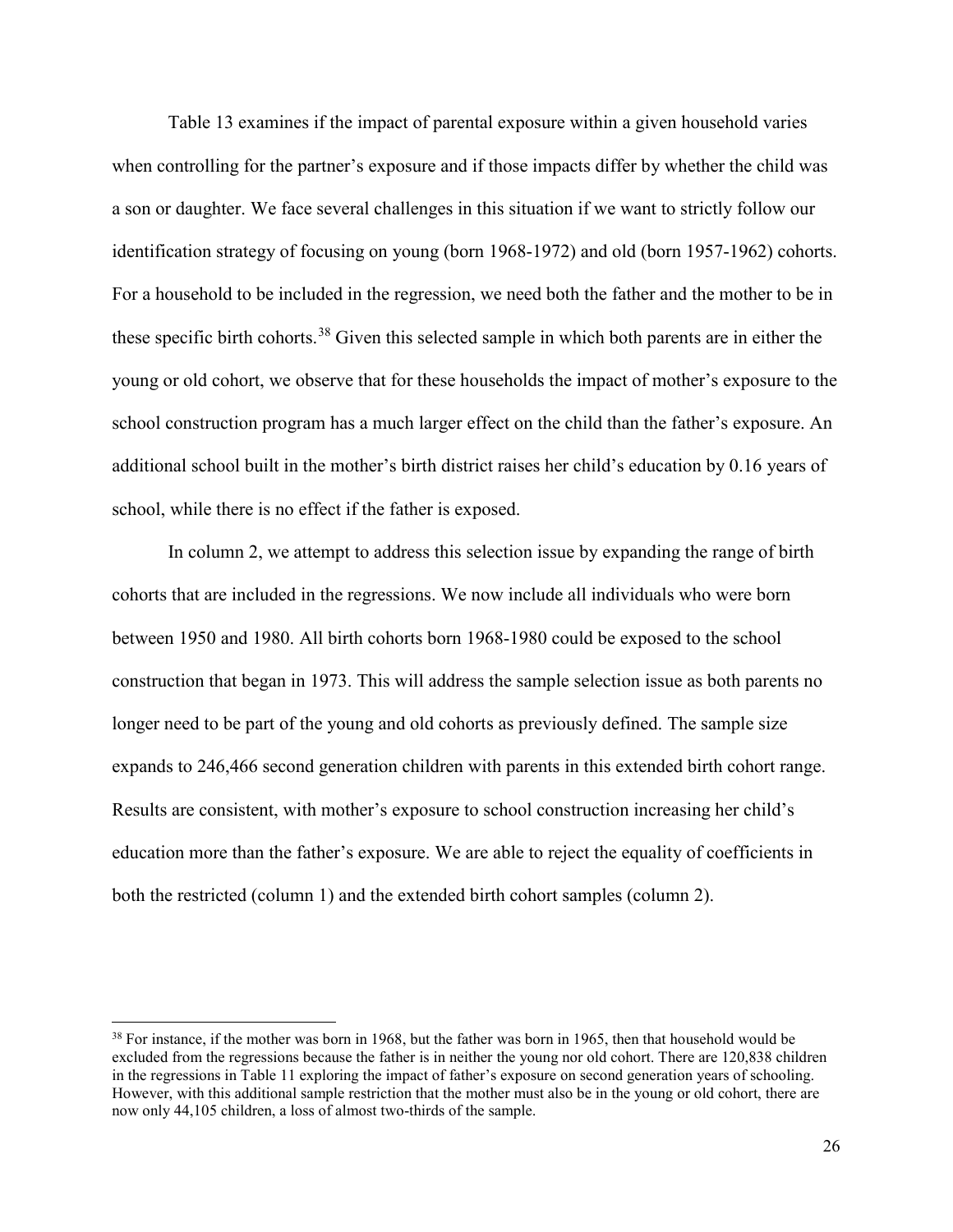We are further able to explore whether parental exposure has a different effect for sons and daughters. Panel A, as previously discussed, focuses on all children. In Panel B, we restrict the analysis to sons only and in Panel C to daughters only. Results for sons and daughters show consistently larger education effects for the second generation child if the mother was exposed to school construction, and in all cases, mother exposure is statistically significant. Focusing on the extended cohort sample (column 2), we can reject the equality of the mother and father exposure coefficients in the case of daughters but not sons. The benefit to daughters is three times larger if their mother was exposed to the INPRES school construction program rather than their father.

### *5.2. Channels for intergenerational persistence of education*

 $\overline{a}$ 

To gain insight into the mechanisms through which parents' exposure to school construction affects their children's education, we perform a mediation analysis shown in Appendix Table A.1. Column 1 repeats the effects of parent's exposure to school construction on the child's years of education and subsequent columns add the indexes shown in Figure 1 as control variables that may function as mediators through which parental exposure manifests itself.<sup>[39](#page-28-0)</sup>

Column 2 shows that adding the work and migration index leads to a 15 percent reduction of the effect of father's exposure, which is a substantial decrease, but the effect remains large at 0.082 additional years of education for his children. Controlling for the work and migration index in the analyses of mother's exposure barely affects the coefficient. This is not surprising since we found few labor market effects for women in response to school construction. A larger drop of 23 percent occurs for women when we control for the living standards index (column 3), which is in line with Section 4.3 that shows large increases in expenditure for women exposed to school construction. Despite this drop, children are still

<span id="page-28-0"></span> $39$  Note that the column headings show which index is included as an explanatory variable. The dependent variable for all columns is second generation's years of schooling.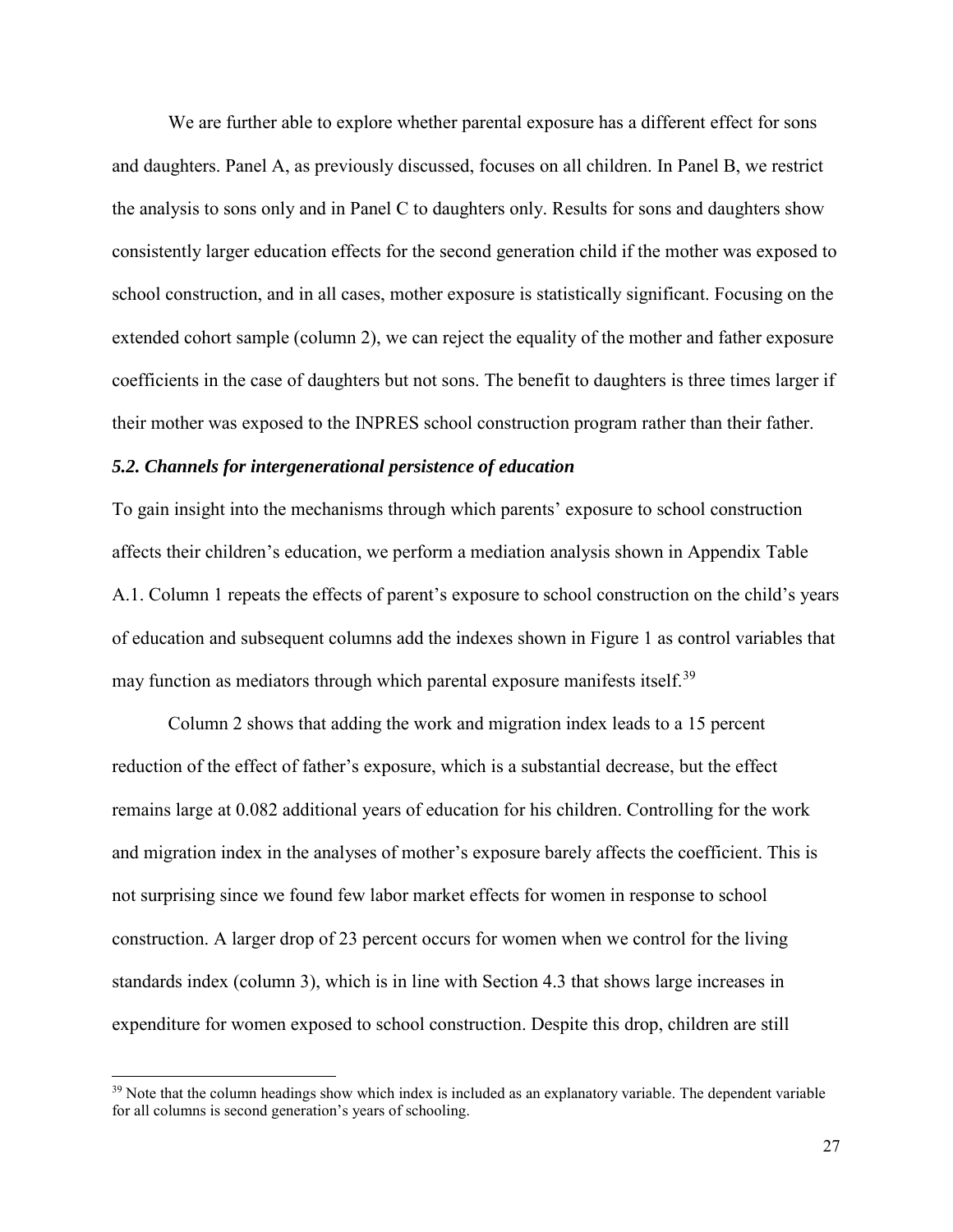getting an additional 0.13 years of education even if we hold expenditure constant. The comparable point estimate for father's exposure is 0.082 years. Exploring if there are other variables that may mediate the direct effect of parent exposure on their children's schooling, we control for the index of taxes and housing/assets in columns 4 and 5 respectively. The point estimates remain the same as when we control for living standards.

In columns 6 and 7, we explore whether controlling for increased nutrition and health investments reduces the estimated effect of program exposure on second generation's schooling. We do not find support for this as the point estimates for fathers and mothers are similar to column 1 without any mediators as control variables. We take this as suggestive evidence that increased health investment and nutrition are not relevant channels through which children of those exposed to school construction gain additional education. Similarly, when controlling for reported health outcomes in column 8, no mediating effect appears, which is expected given the small direct effect of exposure on health outcomes. Finally, controlling for the marriage index in column 9, which includes spouse characteristics and household size, leads to a reduction of 11- 15 percent in the effect of exposure.

In a final attempt to explore whether mediating variables can serve as channels through which parents' exposure affects their children's education, we include all indexes from columns 2 to 9 as control variables. This leads to a 29 and 34 percent decrease in the direct effect of father's and mother's exposure, respectively. The school exposure effects remain large and significant at 0.069 additional years of schooling if fathers are exposed and 0.111 if mothers are exposed. Holding constant many of the variables that were effected by school construction, there remains a direct effect of parents' exposure to school construction on their children's education. There are many channels through which these effects could manifest themselves, for example

28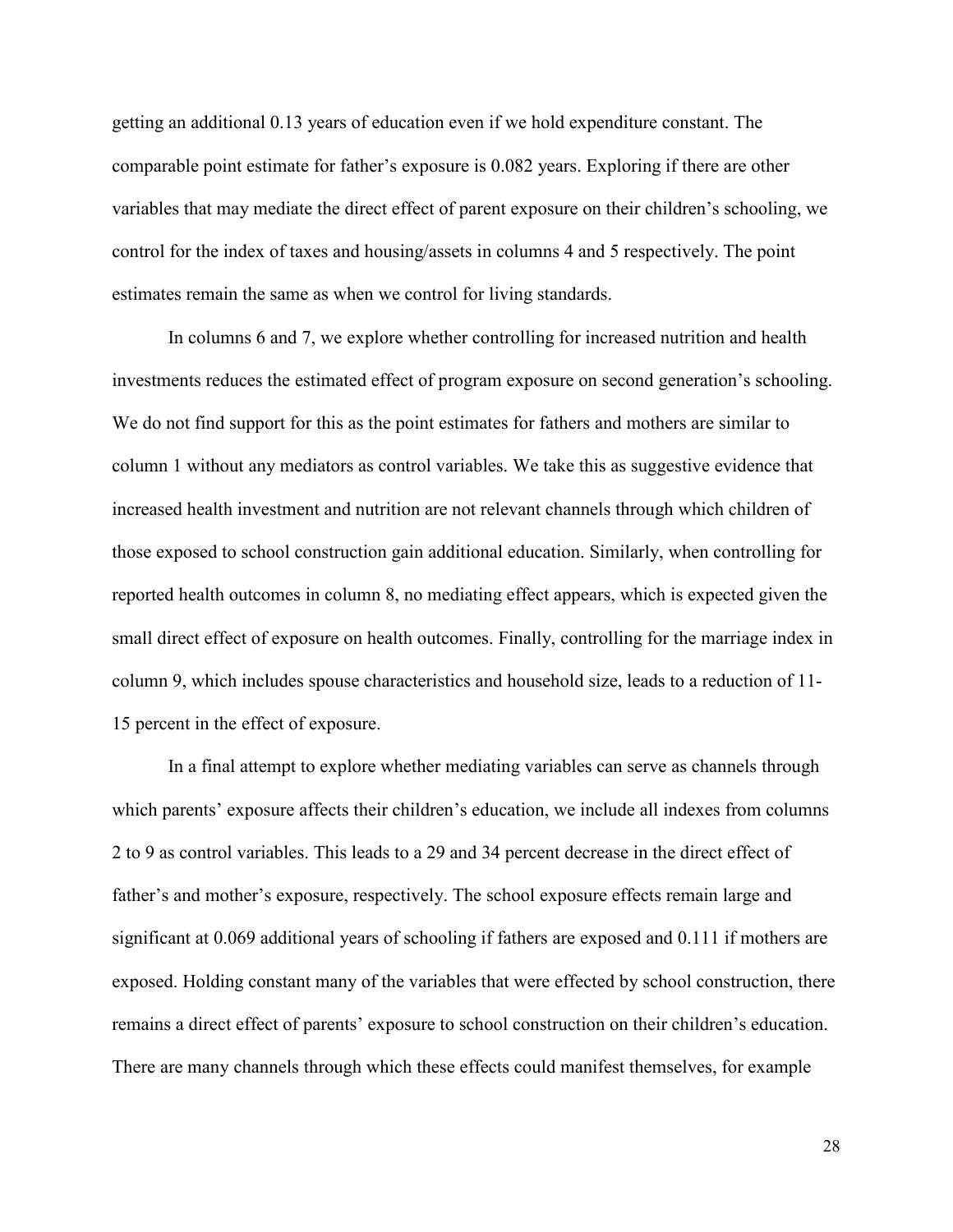through increased encouragement to go to school or help with homework. We cannot distinguish between these channels, but based on this table, we conclude that there remains a direct effect from parents to their children that is not explained by the variables we observe in the data.

#### *5.3 Selection of second generation individuals*

There are two issues about the survey data structure that are relevant for our second generation analysis and the selection of which individuals are in the regression samples. First, there is a tradeoff between the selection of which individuals remain in the household, and are therefore in our survey, and what age they would need to be to finish different levels of school. Focusing only on younger children ages 0-15 reduces the selection bias as few of them leave the household by that age. However, those young children are not old enough to have completed higher levels of schooling (lower secondary, upper secondary, or tertiary), which are important to include given that average years of schooling has increased since 1973 and primary school is almost universal in 2016. As we increase the age range to focus on older children, they have had time to complete higher levels of schooling, but a larger percentage of them have left the household. In all second generation analyses thus far, we include all children who still live with their parents, regardless of their age. We do, of course, include child age fixed effects. The rationale of not imposing any age restrictions is illustrated in Appendix Figure A.2. In the top panel, this figure shows the coefficient of the school construction exposure on years of education of second generation children when we limit our analyses to individuals under a certain age, and on the xaxis we vary the upper-bound to the ages included. Given that lower levels of education are near universal by 2016, it is not surprising we do not find an effect if we only look at children age 0- 15. As we move to higher age limits, the increase in sample size is shown on the bottom panel, and the effect size increases as individuals are given sufficient time to complete their education.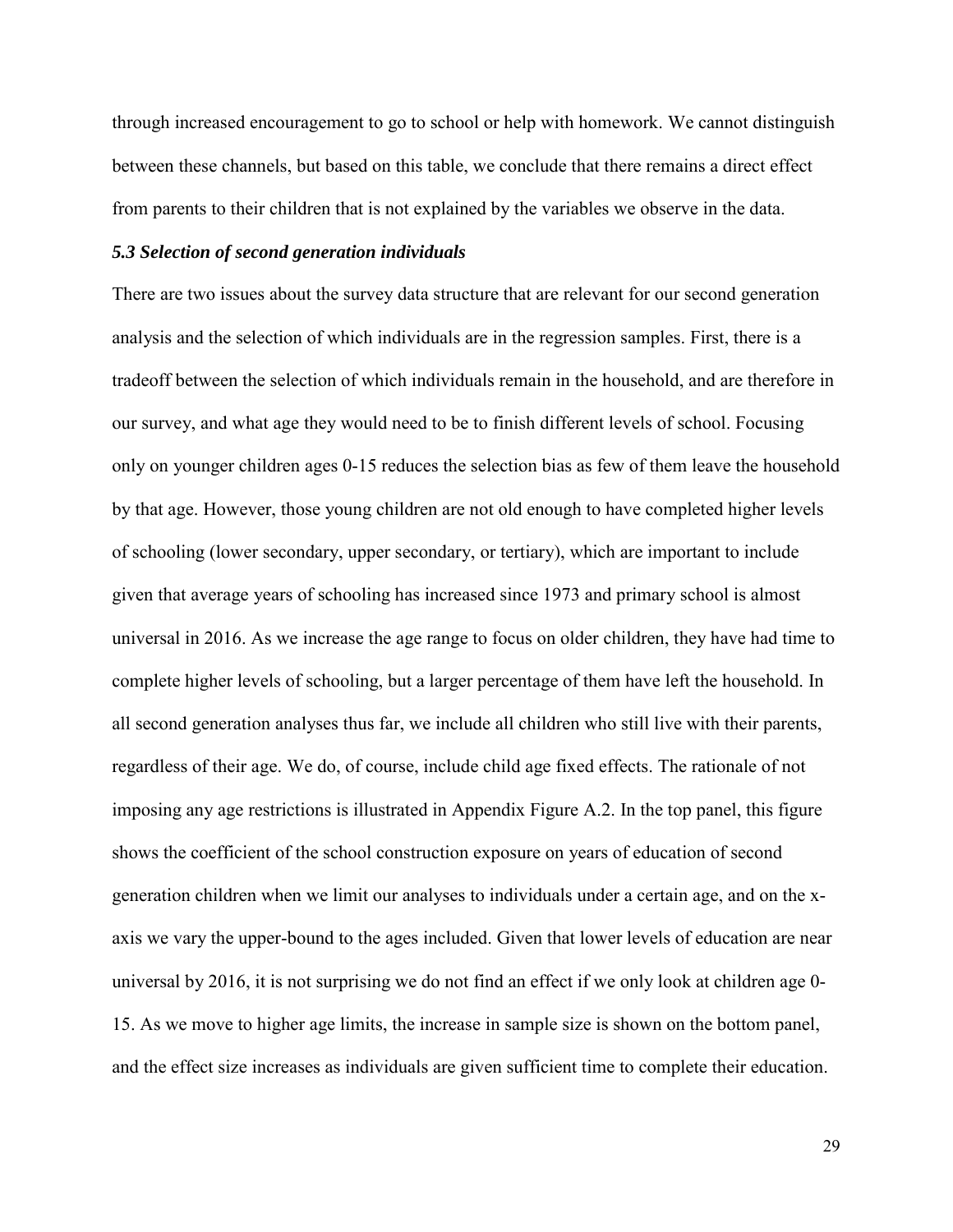Second, Susenas 2016, like most household surveys, only includes information on individuals who currently reside in a given household but not on family members living in different households. Therefore, in our case, for second generation children who are no longer living with their parents, perhaps because they started a new household, we cannot link them to their biological parents and we do not know whether the parents of these children were exposed to the program. For this reason, all second generation analyses thus far are based on those still living with their parents. We next explore the robustness of the results under various assumptions about the children who have left the household.

To do this, we conduct three main types of bounding analyses. First, we estimate extreme bounds in which all non-co-resident children are assumed to have parents who were either exposed or not exposed (Manski, 1990). The intuition behind the extreme bounds analysis is to re-assign individuals living apart from their parents back into the sample.<sup>[40](#page-31-0)</sup> In Appendix Table A.2, we compare our baseline estimate for the second generation's years of schooling (Table 11, row 1) to the first bounding strategy. Including all individuals in the data under age 40 in the second generation's education regressions, we increase the sample size from 120,838 and 105,523 in the father's and mother's regressions to 644,675 observations. In these bounding exercises, we maintain the exposure status of children who still live with their parents. In regressions measuring the effect of a father's exposure to school construction on his child's years

<span id="page-31-0"></span><sup>&</sup>lt;sup>40</sup> For children who live apart from their parents, we need to assume their parent's birth district and birth year in order to determine the parent's exposure status. Because we have no other information, the best assumption for the parent's birth district is to assume that it is the same as the child's. To test the robustness of this assumption, we estimate the regressions in Table 11 using the child's birth district instead of the parent's birth district to measure exposure, and results are consistent. In the main regressions, we include birth year fixed effects, but it is harder to predict parent's birth year given only a child's age, so we instead include an indicator variable for whether the parent is in the young cohort. Estimating the regressions in Table 11 replacing birth year dummies with a young cohort dummy yield consistent results. Further, to minimize the probability of including individuals who are unlikely to be children of a parent in our young or old birth cohorts, we impose an upper age restriction of 40 because that would imply parents in the old cohort who were 14-19 years old at the time of birth.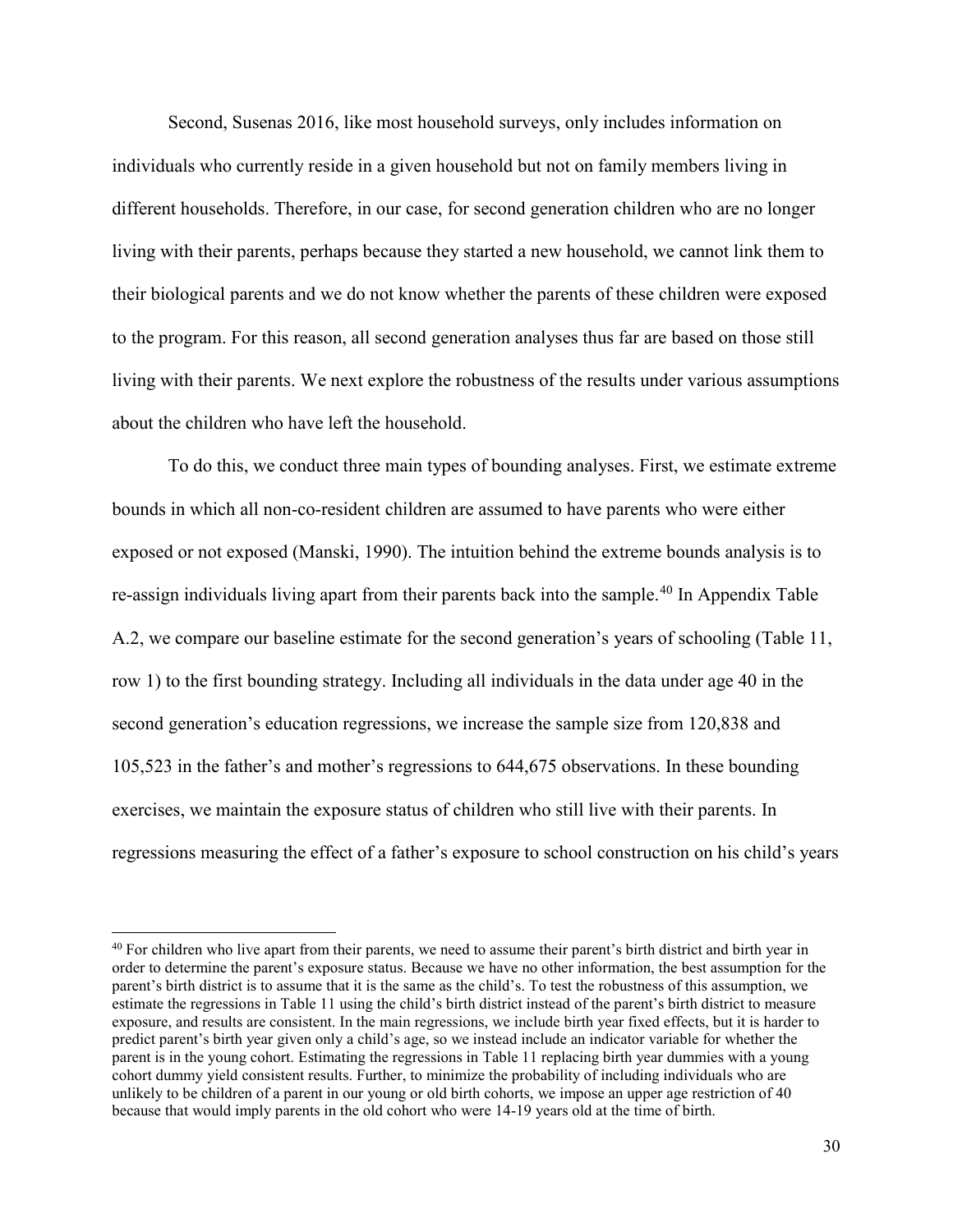of schooling, results are no longer statistically significant with these extreme bounds in which we assume all non-co-resident children are born to non-exposed fathers (column 2) and then all nonco-resident children are born to exposed fathers (column 3). However, the education effects for second generation children whose mothers were exposed to school construction remain statistically significant despite these extreme assumptions. Results when we assume all non-coresident children are born to mothers who were not exposed to school construction show that these children obtain an additional 0.05 years of school. On the other extreme, when we assume all non-co-resident children are born to mothers who were exposed to school construction, results show that children still obtain an additional  $0.03$  years of school.<sup>[41](#page-32-0)</sup>

Aside from the extreme assumption that parents of non-co-resident children are either all exposed or all not exposed, we are also likely adding too many individuals to the regression. Our second bounding exercise attempts to address these issues. The bounding regressions for second generation children should not include children born to parents who are not in the old (born 1957-1962) or young (born 1968-1972) cohorts. To improve our bounds in these two dimensions, we use the Indonesia Family Life Survey (IFLS) data that does notably well in tracking individuals over time and matching parents to children who remain at home and who have moved away.<sup>[42](#page-32-1)</sup> We use these data to obtain the fraction of children at each age who are

<span id="page-32-0"></span><sup>&</sup>lt;sup>41</sup> Note that the effects using these extreme bounds are smaller than our estimates reported in Table 11. This is to be expected if parental exposure to school construction leads to an increase in their children's years of schooling. The reason for this is that the children we add to our sample are a combination of children whose parents were exposed and whose parents were unexposed. So in the case we assume all parents were exposed, part of these children actually had non-exposed parents and thus no increased educational attainment due to their parent's exposure to school construction, but we incorrectly assign them to the group of exposed parents, which biases the estimates downwards. Similarly, if we assume all parents were unexposed, part of these children actually had exposed parents so increased educational attainment, but we incorrectly assign them to the group of unexposed parents, which again leads to a downward bias of the estimates.

<span id="page-32-1"></span> $4287.8$  percent of individuals surveyed in the first wave (1993) were tracked or confirmed dead in the fifth and last wave (2014/2015). We match 91 percent of children in the last wave's household roster to their co-resident or nonco-resident parents. Non-co-resident parents who never completed a detailed individual survey in IFLS were not asked for their birthplace, so we assume their birthplace is the same as their child's.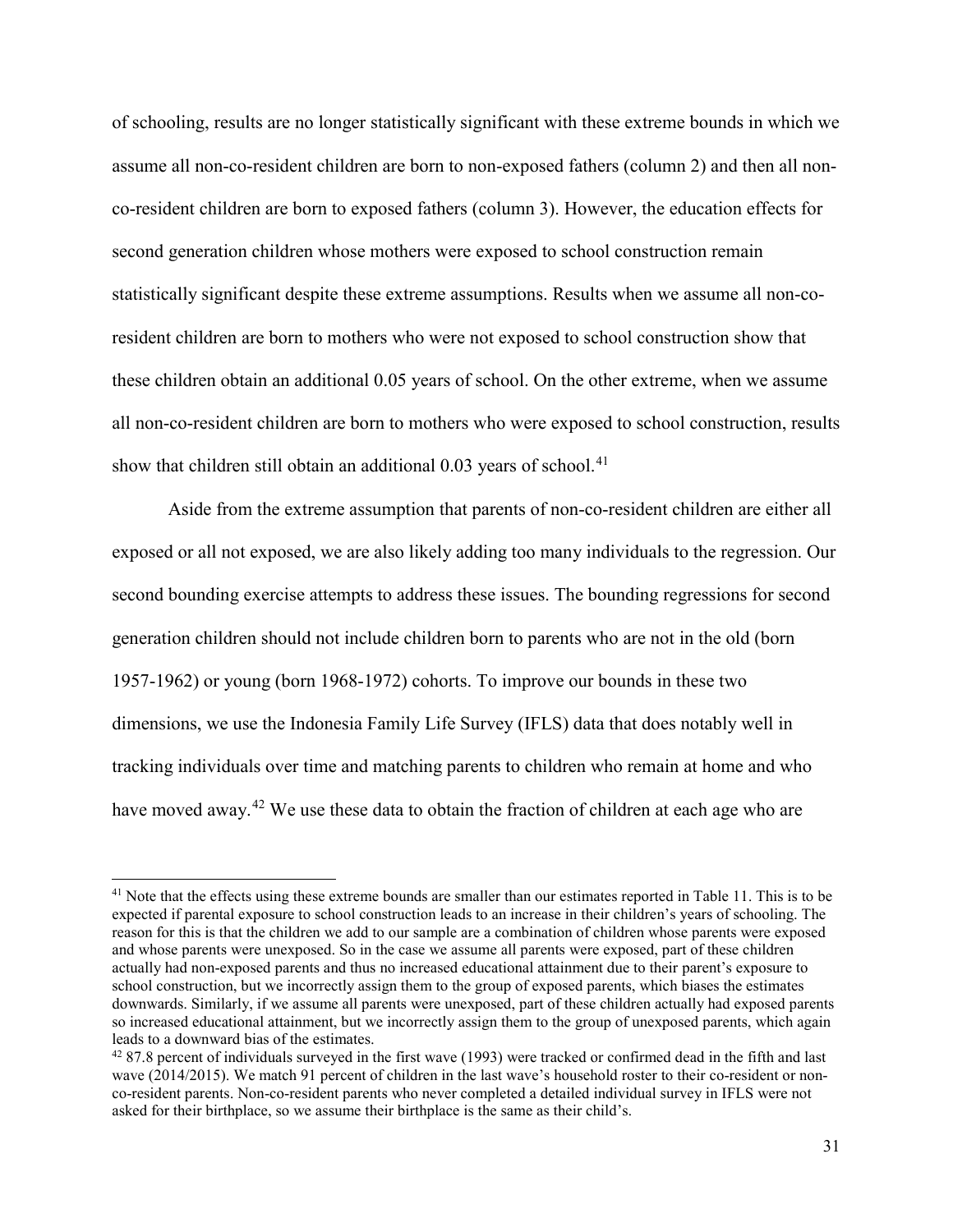born to old and young cohort parents among all children no longer living with their parents. We then use these IFLS-based fractions to randomly assign at each age non-co-resident children in the Susenas data to either old or young cohort parents and to exclude the rest from the regression.<sup>[43](#page-33-0)</sup> We then simulate this randomization assignment procedure 1,000 times and estimate the second generation years of schooling regression.

Appendix Figure A.3 shows the distribution of coefficients from these 1,000 repetitions for father's and mother's exposure to the school construction. The effect sizes for father's exposure on their children's years of schooling range from 0.011 to 0.047 (at the  $5<sup>th</sup>$  and  $95<sup>th</sup>$ percentiles) with a median coefficient of 0.028. The effect sizes for mother's exposure are larger, ranging between 0.018 and 0.065 with a median coefficient of 0.043.<sup>[44](#page-33-1)</sup>

Third, we repeat the second generation analysis directly using the IFLS itself. The last three columns in Appendix Table A.2 show estimates for all individuals (column 4), for children who live with their parents ("Stayers", column 5), and for children who have moved away from their parents' household ("Movers", column 6). The IFLS sample of stayers provides us with the closest comparison to our Susenas sample of stayers. Across the sample of stayers, movers, and all second generation children, we find no statistically significant effect for fathers exposed to the school construction. However, the estimated effect of mother's exposure is 0.538 in the sample of children still living with their parents compared to 0.196 in the sample of all children. This suggests an effect only 36 percent as large if we are unable to include non-co-resident

<span id="page-33-0"></span><sup>&</sup>lt;sup>43</sup> Results are also consistent if we use the IFLS to obtain the fraction of children at each age and gender who are born to old and young cohort parents among all children no longer living with their parents and then use these agegender IFLS-based fractions to draw random samples in the Susenas data.

<span id="page-33-1"></span> $44$  Coefficients for father's exposure are statistically significant at the 10, 5, and 1 percent levels in 47, 27, and 5 percent of the regressions, respectively. Coefficients for mother's exposure are more likely to be statistically significant. We observe that in 63, 42, and 13 percent of the regressions the coefficients are statistically significant at the 10, 5, and 1 percent levels, respectively.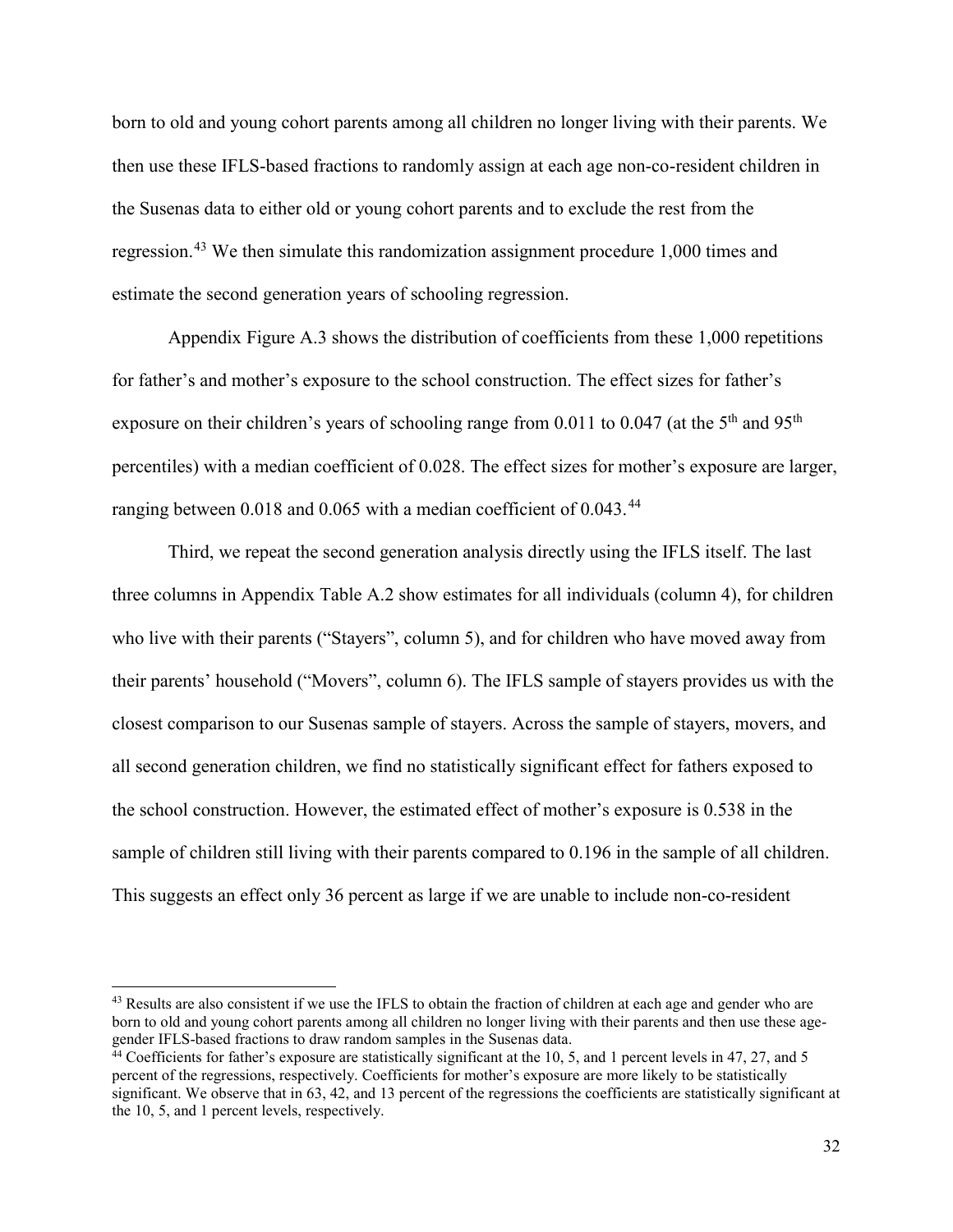children in the analysis. Scaling down our estimates of mother's exposure in column 1 by this magnitude would yield an estimated effect of 0.062 additional years of school.<sup>[45](#page-34-0)</sup>

## **6. Threats to identification and robustness checks**

## *6.1 Possible general equilibrium effects*

The analysis presented so far has exploited variation across geographic regions and birth cohorts to identify the "partial equilibrium" effects of the school construction program. This raises the concern that "general equilibrium" effects might undo the direct effect of the program (Heckman, Lochner, and Taber, 1998). The concern in our specific situation is that the school construction program increased the education levels of the young cohort in the high intensity regions, and this increase in educated young cohorts could have affected individuals who were not exposed to the school construction (either the older cohorts or the young cohorts in the low intensity regions). Depending on how these general equilibrium effects worked, they could potentially bias our results leading to either an over- or under-estimate of the true effect. Whether the general equilibrium effects have a negative or positive effect depends on the substitutability or complementarity between the old and young cohorts.

School construction led to many more educated, young workers. If those young workers are substitutes for the older cohorts, then this increase in educated young workers could have driven down the wages for the older cohorts who were competing with them for jobs in those locations. If that happened, then the effects we observe for improved living standards for the young cohort relative to the older cohort might be biased. In our difference-in-differences specification, if school construction negatively affected the older cohorts, we would be overestimating the true effect of the program. Duflo (2004) provides some evidence that these

<span id="page-34-0"></span><sup>&</sup>lt;sup>45</sup> Note that this is in line with the range of coefficient values shown in Appendix Figure A.3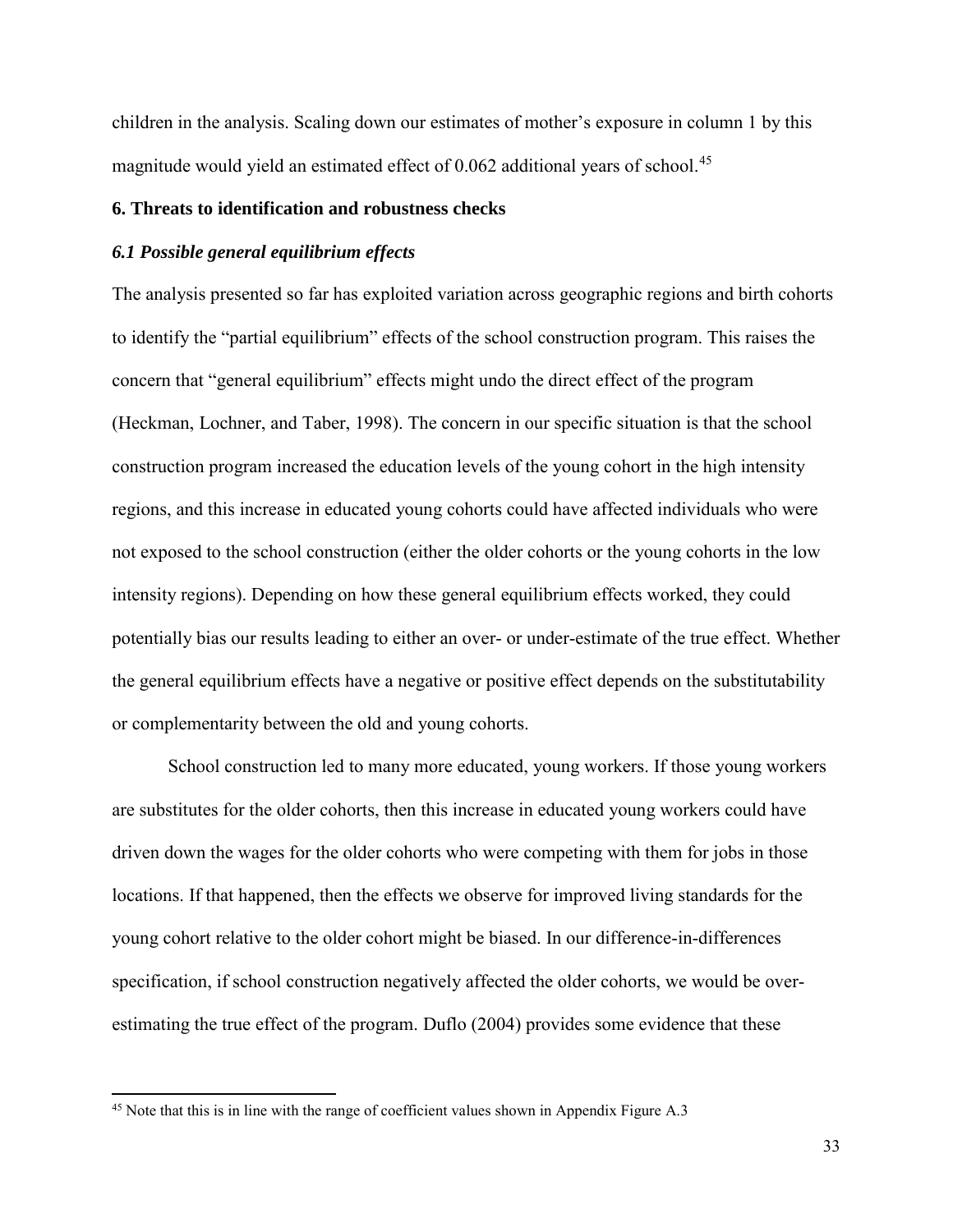general equilibrium effects might have occurred in the Indonesian context, although the magnitudes of the bias appear to be rather small. Focusing on the instrumental variables specification that she estimates, she finds that an increase of 10 percentage points in the share of primary school graduates would lead to a decrease of 2.9-3.8 percent in the wages for the old cohorts. Given we observe in our data an increase of only 2.6 percentage points in the likelihood of completing primary school for men, the subsequent old cohort wage decreases would be less than 1 percent. Adjusting our estimates by that magnitude does not significantly alter our results. In addition, if we adjust by this magnitude the cost-benefit calculations discussed in Section 7, it would not affect our overall interpretation of the benefits of the school construction program.<sup>[46](#page-35-0)</sup>

Alternatively, if the young cohorts were complements for the older cohorts (so for instance, they start more businesses and hire older cohort individuals or they spend more money on goods and services produced by the older cohorts), then in this case the older cohorts actually benefit by having more educated younger cohorts in their location. Therefore, if the general equilibrium effects act in this way, we would be underestimating the true effect.

Unfortunately, the data we have does not allow us to distinguish between these competing stories of complementarity and substitutability among older and younger cohorts. Furthermore, the evidence on this question of the general equilibrium effects from developed countries (Angrist, 1995; Crepon et al., 2013; Bianchi, 2018) is unlikely to be helpful in understanding the developing country, Indonesian context over the past four decades. In our case, we can show that there are not systematic trend breaks when comparing the older cohort

<span id="page-35-0"></span><sup>46</sup> Recent research focusing on large-scale government investments in education in India finds that the general equilibrium effects could be much larger, with these effects working to depress the returns to education by 32% (Khanna, 2018). However, the analysis of the Indian policy highlights that skilled workers are worse off while unskilled workers are better off. In our Indonesian context, this evidence about the unskilled workers being better off would imply that the older cohorts who were more likely to be lower educated and unskilled would have benefited from these general equilibrium effects, thus providing some suggestive evidence that our difference-in-differences specification might underestimate the true effect.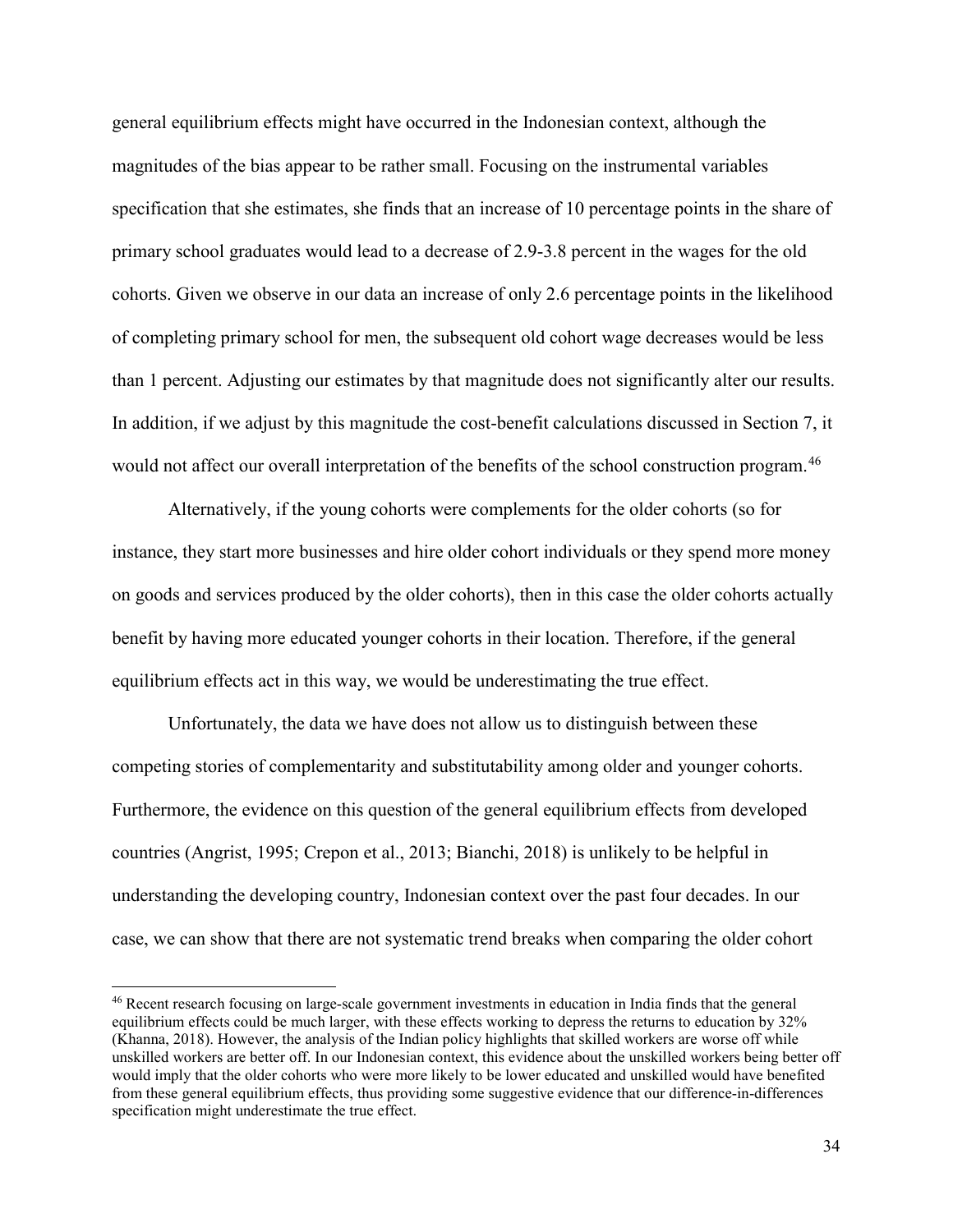with an even older cohort. While this is certainly not definitive, the results for household expenditures in Appendix Figure A.4 highlights that there is not a differential trend when comparing the old cohort (ages 12-17 in 1974) with an even older cohort (ages 18-24 in 1974). If general equilibrium effects were negatively impacting the older cohorts we would expect to see the oldest cohorts to be the worst off and that is not something we observe.

#### *6.2 Robustness checks*

In this sub-section, we present a set of specification checks highlighting the robustness of the main results. For all of the results presented so far, we have exploited the variation across birth cohorts and geographical regions in the number of schools built. The identification assumption is that the change in outcomes across birth cohorts in the regions that built many schools (high intensity) would have been the same as the change across birth cohorts in the regions that did not build many schools (low intensity). However, the educational patterns between birth cohorts could vary systematically across regions because of issues such as mean reversion. To test this assumption, we estimate placebo regressions in which we compare old cohorts (ages 12-17 in 1974) and even older cohorts (ages 18-24 in 1974). If the assumption is correct, then any change in outcomes between cohorts in these groups, both of whom were not exposed to the program, should not differ across geographic regions. Appendix Figure A.5 presents the results from estimating placebo regressions for each of the indexes for every family of outcomes (similar to Figure 1). In these regressions, we now compare individuals from an old cohort born between 1957 and 1962 and an even older cohort of individuals born between 1950 and 1956. Across all of the first generation outcomes for both females and males, the placebo regressions show no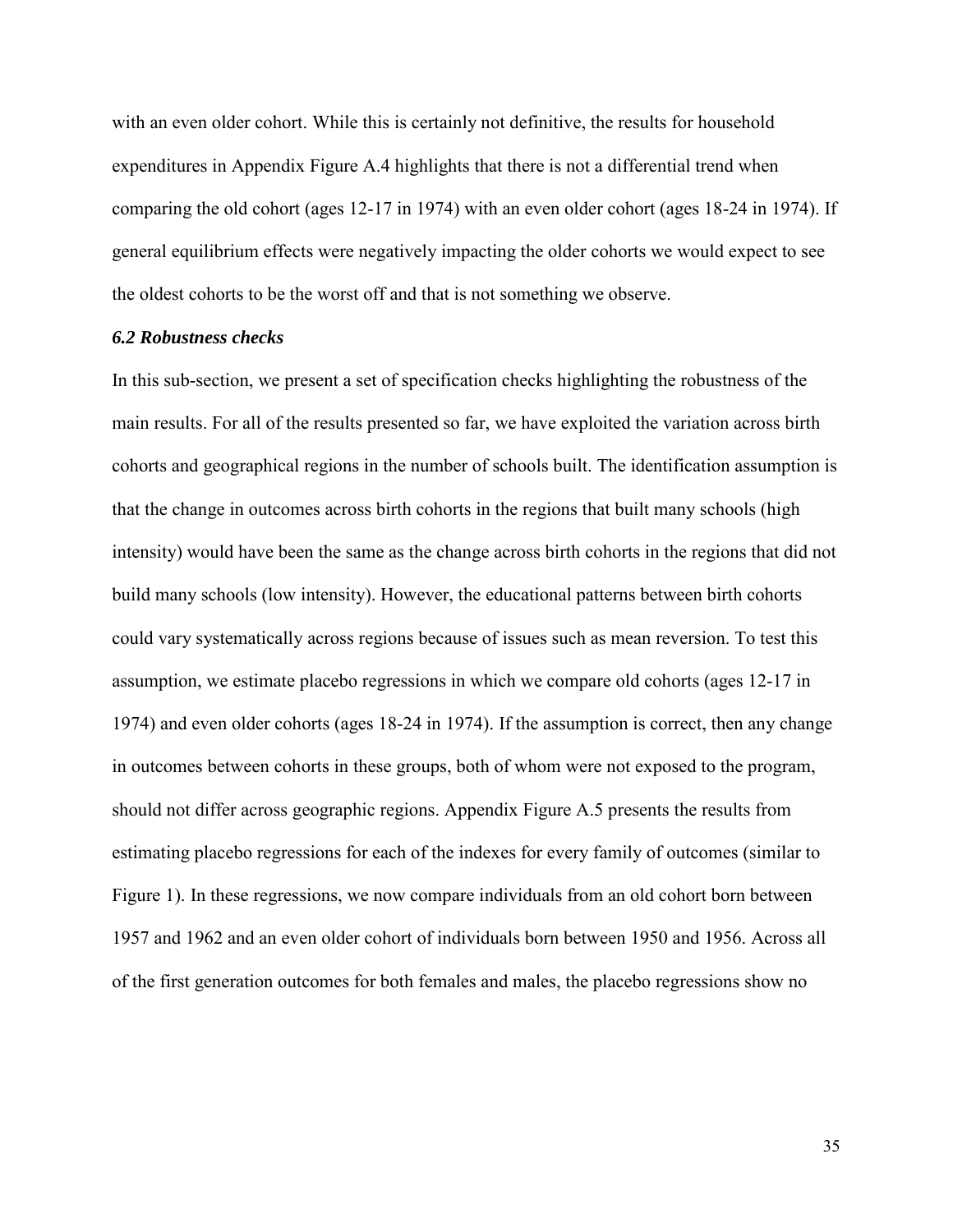statistically significant effects.<sup>[47](#page-37-0)</sup> This is suggestive evidence that the main difference-indifferences results are not driven by a failure of the identification assumption to hold.

In the main results, we define school exposure in an extremely conservative way. Individuals born between 1968 and 1972 (young cohort) would have been 2-6 years old in 1974 when the schools were built and would have benefited from full exposure to the program. Those born between 1957 and 1962 (old cohort) would have been 12-17 years old in 1974 when the schools were built and were too old to benefit from the construction of a primary school in their location. This is also the approach and cohort definitions used by Duflo (2001). However, there are other birth cohorts, both exposed and not exposed, that could be included in the analysis.

Appendix Table A.3 re-estimates the years of schooling education regressions discussed in Table 1 but now examines how the results change with alternative birth cohort definitions. Column 1 repeats the results defining the sample as individuals born in 1957-1962 (old cohort) or 1968-1972 (young cohort) as in Table 1, row 1. Columns 2-5 start with that baseline sample and then include additional birth cohorts in the regressions. The sample in column 2 adds in additional older cohorts born between 1950 and 1956 (and who were not exposed to the school construction). Column 3 adds in the individuals born between 1963 and 1967. These individuals would have been primary-school aged in 1974 (ages 7-11) when the schools were built. To be conservative, we assume that all of these cohorts were not exposed to the school construction, although in Appendix Figure A.1, it appears that some of the younger children ages 7-8 probably did benefit from the program. Column 4 extends the baseline sample by including children born

<span id="page-37-0"></span><sup>&</sup>lt;sup>47</sup> We do observe a statistically significant effect in the placebo regressions for the second generation education index. This implies that there may have been a time trend across regions that could have influenced the educational outcomes for second generation children. However, if children whose parents born 1957-1962 are experiencing more education compared with children whose parents are born 1950-1956, then that likely means we are underestimating the true effect.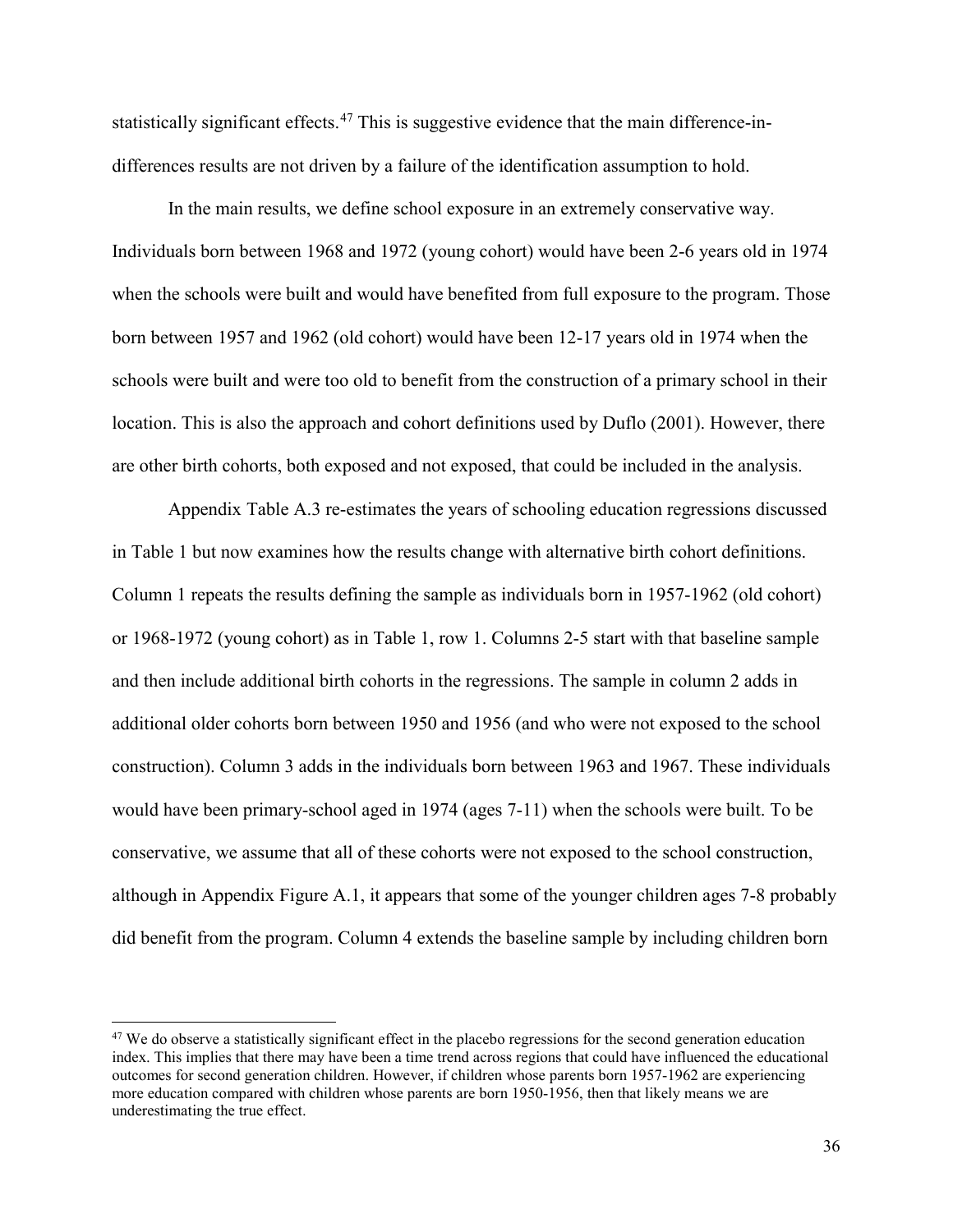between 1973 and 1980. These children were born during and just after the schools were built and so they would have received full exposure to the program.<sup>[48](#page-38-0)</sup> Finally, in column 5, we include all individuals born between 1950 and 1980. Results using these different sample definitions are consistent, showing that exposure to the school construction increased years of schooling for both men and women. In Appendix Figure A.6, we use the extended cohort definition (all individuals born between 1950 and 1980) and re-estimate the effect of school construction on indexes for families of outcomes (as we did in Figure 1). Results are consistent, showing large positive benefits for men and women who were exposed to the school construction.

All of the previous regressions using expenditure data as the outcome are estimated using an inverse hyperbolic sine transformation for the nominal values. While this is typically how expenditure data are analyzed, in Appendix Table A.4, we present robustness checks using alternative transformations for the expenditure data. The first four columns focus on total expenditures while the next four columns focus only on education expenditures. For a comparison with earlier results, columns 1 and 5 present the previous results from Table 3 rows 1 and 5 using the inverse hyperbolic sine transformation. We then present three alternative ways to estimate these regressions. Column 2 presents results from a log transformation of the nominal expenditure data and results are consistent in terms of magnitude and statistical significance. Column 3 presents the results using the nominal expenditure data and results are similar. Finally, in column 4, we estimate household per capita expenditures instead of total expenditures (again using the inverse hyperbolic sine transformation). This allows us to also capture potential changes in household structure that could be correlated with exposure to school construction.

<span id="page-38-0"></span> $48$  These Indonesian primary schools were initially expected to last for 20 years so the last cohort that could have gained the full six years of primary school education and completed their primary schooling by 1993 would have been born in 1980. Note that with these 1973-1980 cohorts it is possible that parents could have moved in order to give their children access to the schools, although the results appear to be consistent with the earlier ones.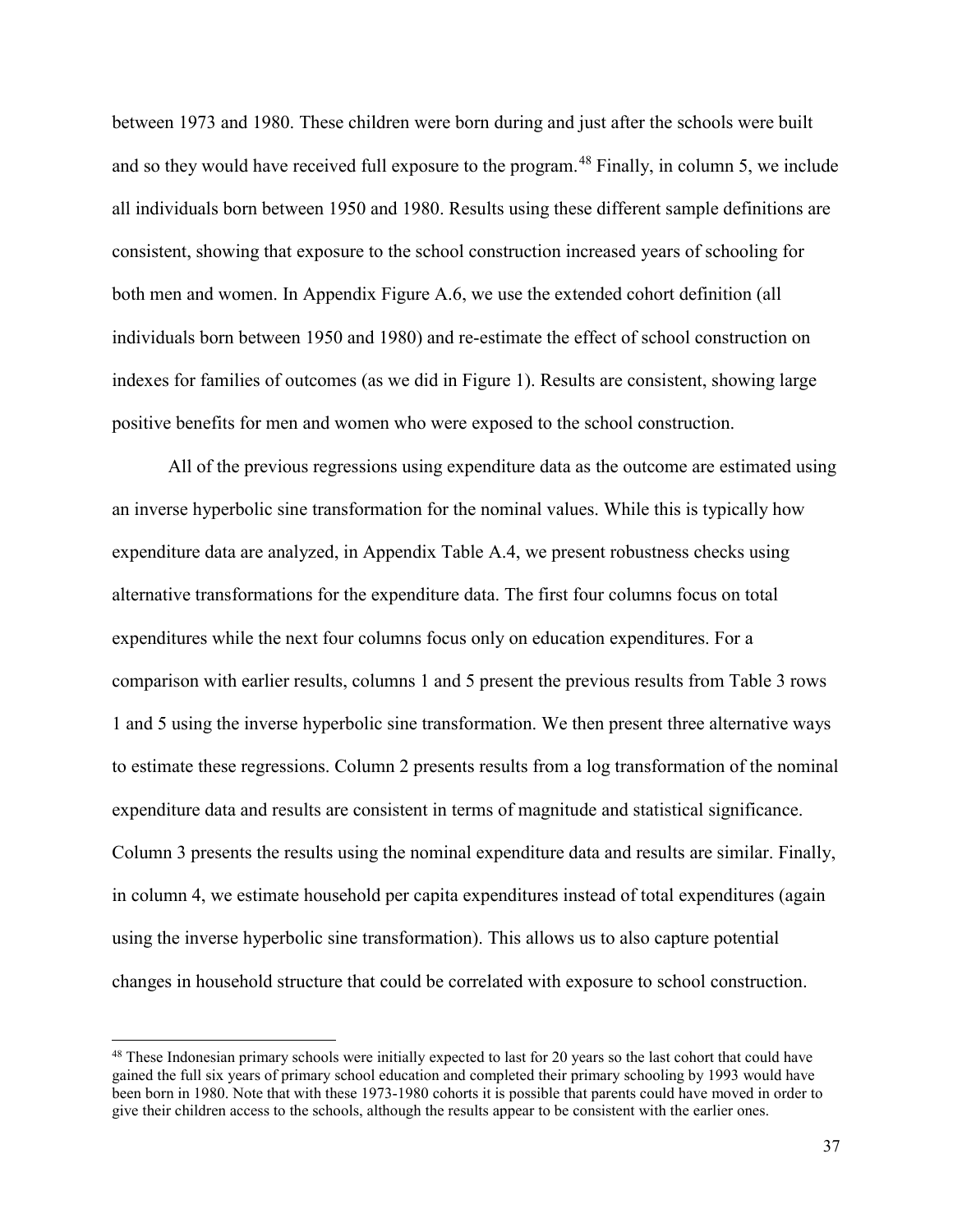The effect size is slightly smaller but the story remains the same that male and female exposure to school construction increases household expenditures (both total and per capita). Results for education expenditures (columns 5-8) shows that using a log transformation (column 6) or nominal values (column 7) would lead to different results than the inverse hyperbolic sine (column 5). This is predominantly due to the large number of zeroes for education expenditures and because the education data tends to be heavily skewed.<sup>[49](#page-39-0)</sup>

Finally, we re-estimate the main results presented in Figure 1 measuring the effect of school construction on indexes of long-run outcomes using alternative control variables. Appendix Figure A.7 presents these new results in which we now exclude the interaction of birth year dummies and water and sanitation programs from the control variables. The magnitudes and levels of statistical significance are not significantly altered in this case.

## **7. Rate of return and fiscal impacts of school construction**

Regression results highlight the many beneficial impacts for individuals exposed to the school construction program and for the intergenerational transmission of those benefits. In this section, we formally conduct a cost-benefit analysis to evaluate whether the school construction program was cost efficient for the Indonesian government.<sup>[50](#page-39-1)</sup> Most cost-benefit analyses compare a program's costs with the overall welfare benefits of that program for the entire affected population, in effect asking if the economy would benefit from improved living standards. We are able to do that in our case as well. However, what is exceptional in our situation is that because the school construction program had a direct effect on increasing tax revenues collected

<span id="page-39-0"></span> $49$  Over 20,000 observations are dropped in the regressions using a log transformation (column 5).

<span id="page-39-1"></span> $50$  Appendix C discusses in more detail the assumptions made in our cost-benefit analysis and the specific parameters we include in the model and then tests the robustness of the results to alternative assumptions.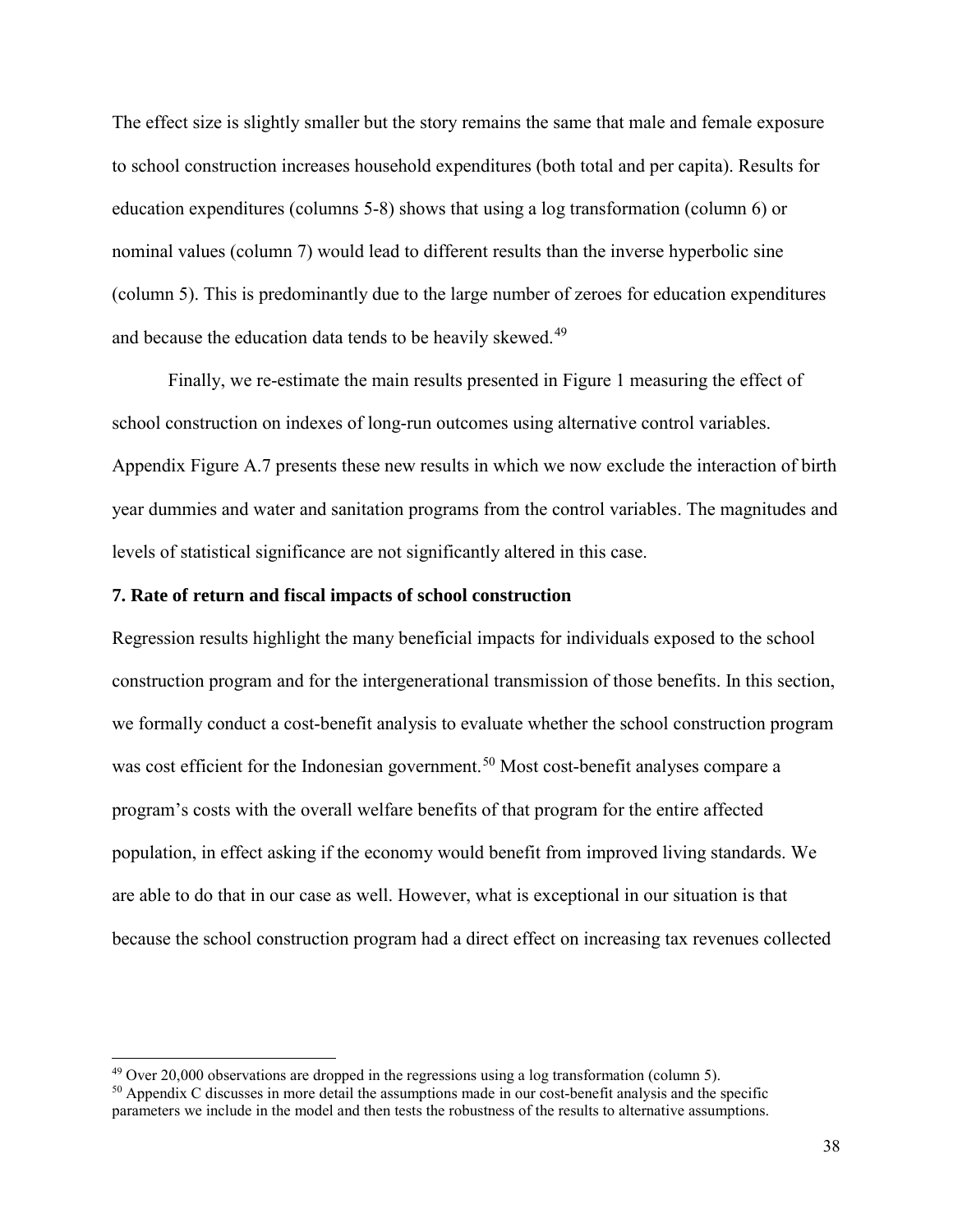by the government, we are also able to measure whether these increases in government taxes collected offset the government's costs of building the schools.

We start by first measuring the costs of the school construction. The total costs include the initial investment to build the schools and train the teachers plus the recurring commitments to pay the teachers' salaries each year. The key point for the costs is that there were large and upfront costs at the beginning of the school construction program in 1973 and then subsequent smaller, but annual costs every year for the teacher salaries. The school construction cost approximately 782 million 2016 US dollars or around 1.5 percent of the Indonesian GDP in 1973 (Duflo, 2001). Schools were expected to recruit three teachers and to accommodate 120 students. Using survey estimates by Daroesman (1971), training three teachers across 61,800 schools would have cost the government 11.7 million in 2016 dollars.<sup>[51](#page-40-0)</sup>

In our cost-benefit analysis, we will focus on two main benefit outcomes. The first are taxes paid directly to the government. We have information on taxes each household paid directly, and we have information on total household expenditures that we can use to estimate the 10 percent Value-Added-Tax (VAT) that the government would have collected on those purchases. The second main benefit is improvements in the first generation's overall living standards.<sup>[52](#page-40-1)</sup> The key issue for the benefits side is that the government or the individual earns the

<span id="page-40-0"></span><sup>&</sup>lt;sup>51</sup> On the cost side of the ledger, there are a number of parameters that are relevant in our model and all of them can be adjusted to see how the cost-benefit calculations respond. These parameters include: the discount rate, the number of years the school is expected to last, the number of teachers per school, the number of students per school, whether there is real growth in the teacher's salary, and the level of recurrent school administrative costs in addition to the teacher's salaries.

<span id="page-40-1"></span> $52$  With additional assumptions in the model, it would also be possible to measure the benefits accruing to the next generation. The regression results indicate that those individuals receive more education due to the school construction program, and presumably later in their lifetimes, they will subsequently pay more taxes and have higher living standards. Including these benefits in the model would further increase the benefit side of the ledger.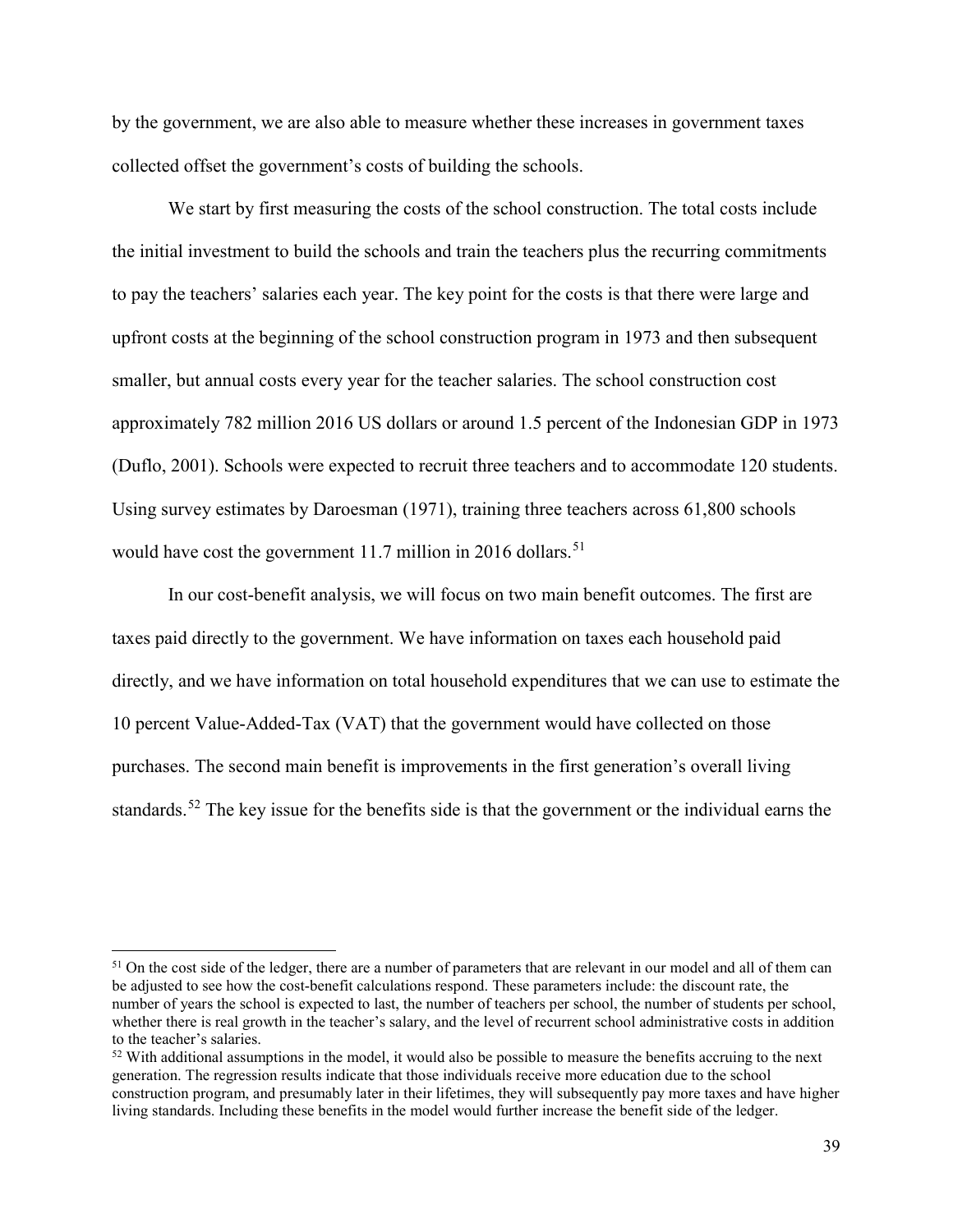benefits each year and they accrue over many years, but these benefits do not start until long after the schools are built.<sup>[53](#page-41-0)</sup>

We set up a cost-benefit accounting model to take all of these costs and subsequent benefits into account in the specific years they would have been realized and then trace out the arc of when the discounted benefits would offset the discounted costs. Table 14 summarizes the results and highlights how different assumptions about the relevant parameters influence the level of costs and benefits, the internal rate of return, and impact the breakeven year for the program when benefits first outweigh the costs. Column 1 starts with a less conservative approach.<sup>54</sup> Using these baseline values of parameters yields a total cost of school construction (school building, initial teacher training, and recurrent teacher salaries) of 2.55 billion in 2016 USD and a total tax benefit (direct taxes paid plus VAT taxes collected) of 9.00 billion in 2016 USD. This gives a project net benefit of 6.56 billion, a breakeven year in 1998, and an internal rate of return of 10.48 percent. Moving beyond government tax receipts and focusing on the program's impact on improving living standards substantially raises the level of net benefits to 59.24 billion with an internal rate of return of 20.68 percent.

From this initial set of parameters in column 1, we then modify parameters and trace out how those changes impact costs and benefits. Column 2 introduces real salary growth for teachers into the model and subsequently costs are higher and net benefits slightly smaller. Column 3 adjusts for the lifetime curvature in an individual's tax payments and the fact they tend

<span id="page-41-0"></span><sup>&</sup>lt;sup>53</sup> As on the cost side, there are a number of parameters that are relevant for measuring the benefits in our model and all of them can be adjusted to see how the calculations respond. These benefit-side parameters include: the discount rate, the number of years the school is expected to last, the age individuals start paying taxes, an individual's life expectancy, the Indonesian economy's GDP growth rate, and the overall lifetime curvature in average taxes paid at each age across an individual's lifetime.

<span id="page-41-1"></span><sup>54</sup> In this column, we assume a 5.0 percent discount rate, no real growth in teachers' salary, no adjustment for the lifetime curvature of an individual's earnings (and subsequent taxes), no real growth in GDP per capita, 120 students per classroom, schools last 20 years, individuals start paying taxes after age 18, school administration costs 1.25 times the teachers' salaries, 3 teachers per school, and an individual's life expectancy is 60.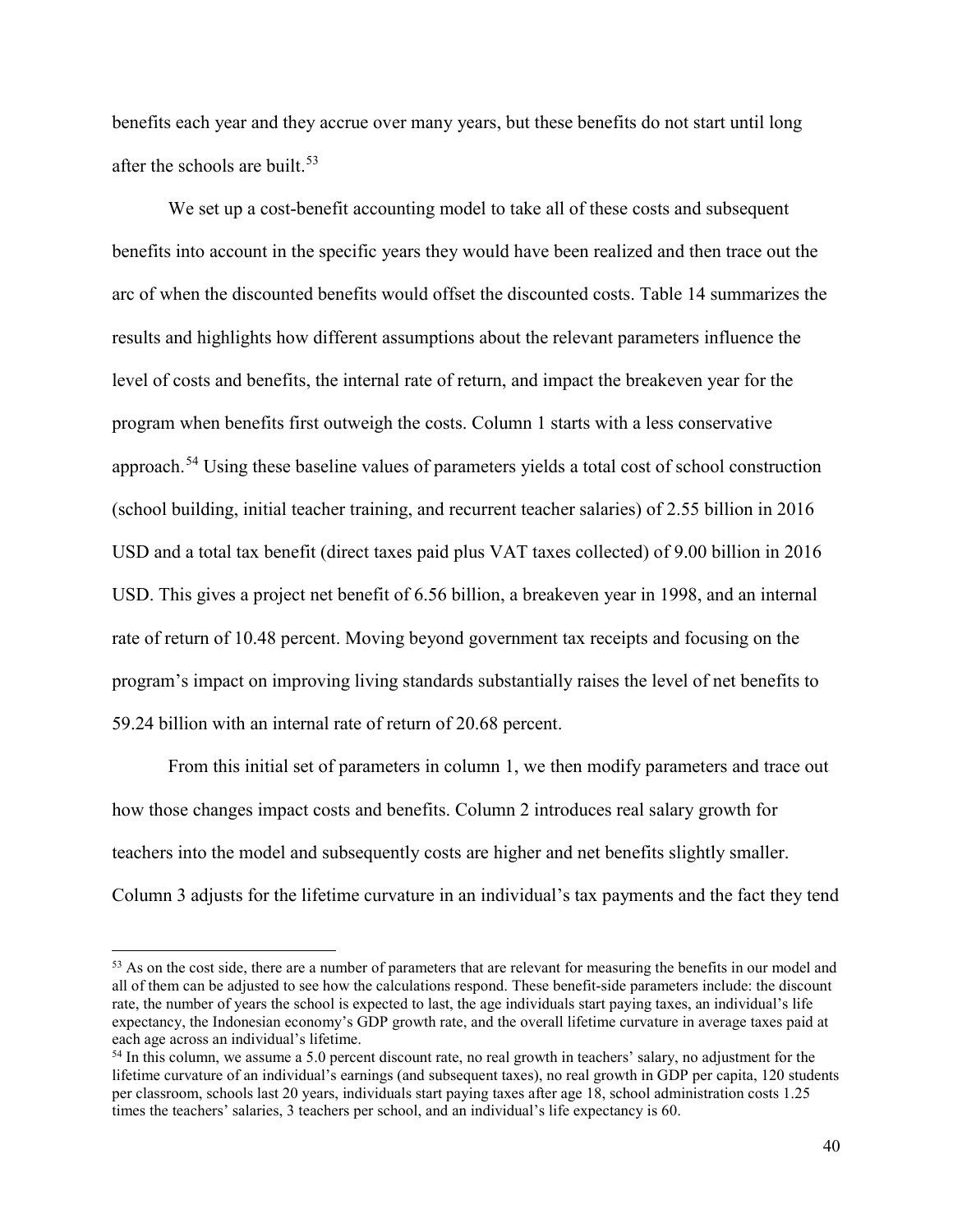to peak around ages 40-50. Subsequently, the observed tax and living standards benefits are smaller. Column 4 now adds an adjustment for real GDP per capita growth in the economy of 3.25 percent. Taxes and living standards are measured in 2016, but there would have been real growth in those measures in the years prior to 2016 and this real growth rate adjustment takes that into account and further reduces net benefits. Column 5 represents what we believe to be a reasonable baseline case. In this scenario, all of the previous parameter values are maintained, and we increase the average number of students per school from 120 (20 per grade) to 180 (30 per grade), which is closer to what actually happened in these schools after they were built. Tax benefits are higher than costs with an internal rate of return of 8.10 percent, while living standards are substantially larger than costs with an internal rate of return of 16.84 percent.

Column 6 extends the school lifetime to 40 years. Original government plans in 1973 called for schools to last 20 years, but since most schools are still operating today, this seems like a reasonable assumption to test. Benefits increase substantially because there are more cohorts exposed to the program, but at the same time there are more years that teacher salaries are being paid so the cost side also increases. Net benefits are higher, but the internal rate of return only increases slightly because of the timing of when the additional costs are incurred. Column 7 increases the age after which individuals start to pay taxes from 18 to 22, while column 8 raises the recurrent cost multiplier from 1.25 to 1.5. Both changes have minor impacts on the net benefits observed. Column 9 further adjusts the number of teachers per school from 3 to 6 and this substantially raises the cost side of the ledger. Lastly, column 10 adjusts the life expectancy, which was increasing significantly over this period. Both tax and living standards benefits substantially outweigh costs.<sup>[55](#page-42-0)</sup>

<span id="page-42-0"></span> $55$  Starting with the parameters from column 10, in order to observe a situation in which the net tax benefits do not outweigh the costs, it would be necessary to adjust those parameters so that recurrent costs must be greater than 1.9,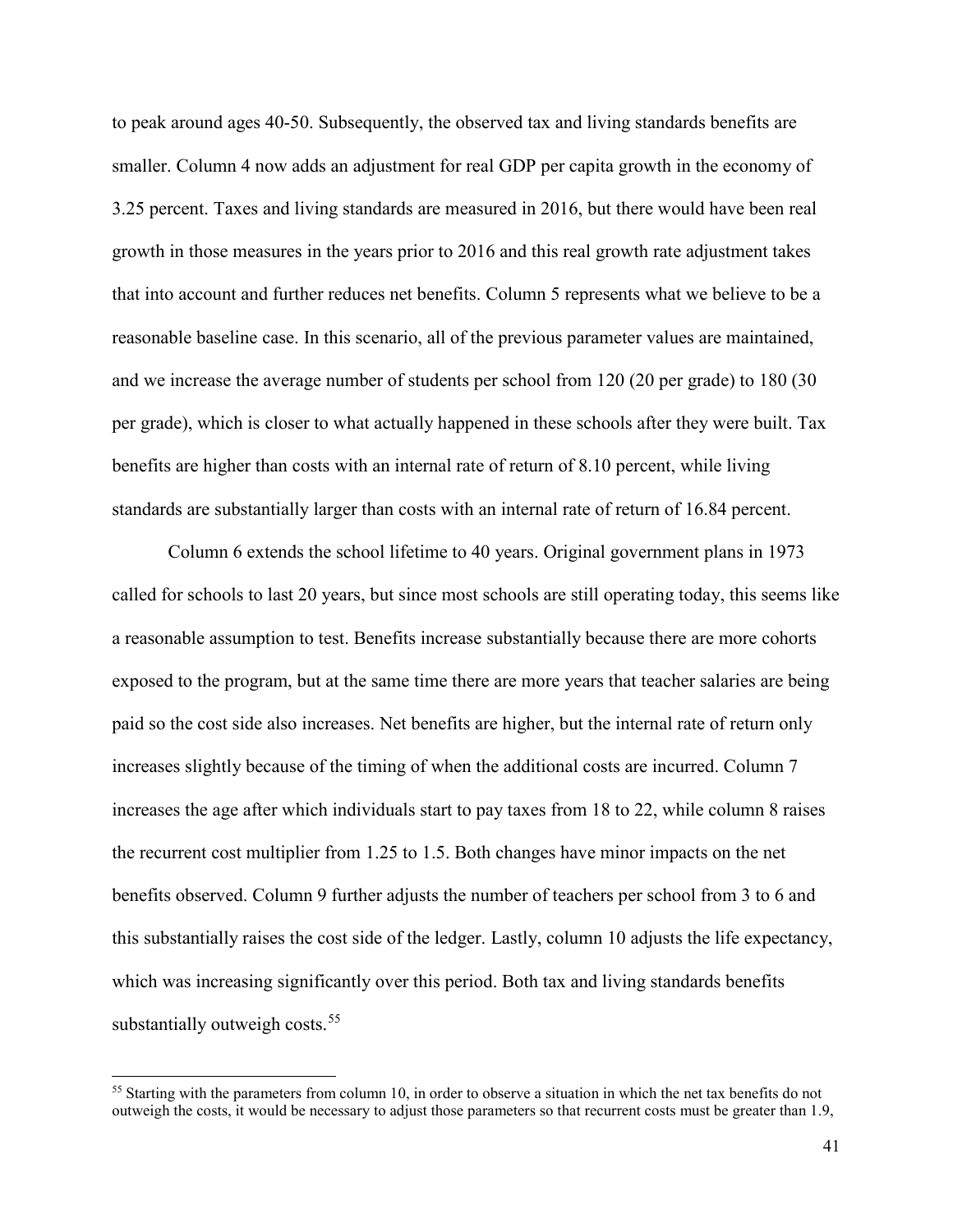Appendix Figure A.8 graphs the discounted net tax and living standards benefits over time and highlights the breakeven years for when tax receipts and living standards benefits outweigh school construction program costs. Using the parameters adopted in columns 5 and 10 from Table 14, we show two highly realistic scenarios that the government would have faced. Overall net tax benefits are not that different across the two scenarios (5.42 and 7.76 billion), but the breakeven point in the scenario with more teachers, higher recurrent costs, and a longer school lifetime is much later. The net overall benefit to improved living standards is also much higher the longer the schools last (133.5 billion) and the improvement to the population's welfare offsets the program costs by 2003.

Across a range of different parameter estimates, school construction leads to increased government tax revenues that will offset school construction costs in most cases within 40 years. Even larger net benefits are observed when we include the population's improved living standards with net benefits ranging from 40 to 136 billion USD. Internal rates of return range from 13-21 percent and benefits outweigh costs within 17-30 years after the schools are built.

## **8. Conclusion**

 $\overline{a}$ 

This paper studies the long-term and intergenerational effects of one of the largest school construction programs in history. We use a difference-in-differences estimation strategy exploiting variation across birth cohorts and regions in the number of schools built. We combine this with nationally representative data from Indonesia that contain information on a wide range of outcomes related to education, employment, migration, living standards, taxes, and marriage outcomes. We find that men and women exposed to the program attain more education, with

the number of students must be less than 145, or the discount rate must be larger than 5.7 percent. However, net benefits from living standards would still remain positive until the following more drastic parameter adjustments are made: discount rate larger than 12 percent, or increases in recurrent costs to 2 plus reductions in number of students per school to 120 plus an increase in the discount rate to 10 percent.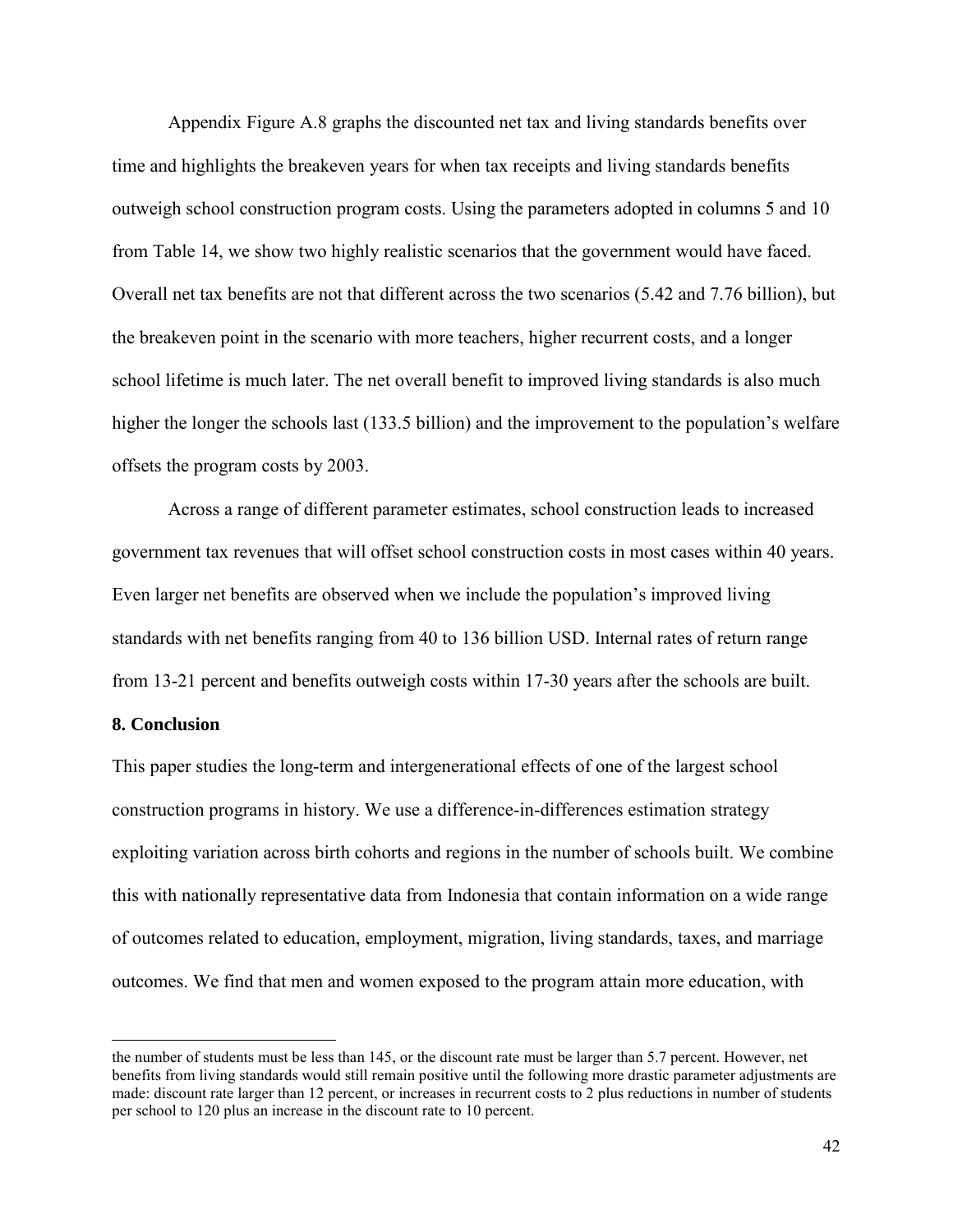men's education effects continuing beyond primary school. As adults, men exposed to school construction are more likely to be formal workers and work in a non-agricultural sector. Both men and women exposed to the program are more likely to have migrated from their birth district, although evidence points to increases in local migration within the province. Households in which either parent was exposed to school construction have higher living standards, more assets, and pay more government taxes. Exposure to school construction substantially alters marriage market outcomes with spouses being more educated and more likely to have migrated.

These benefits are transmitted to the next generation. Children with fathers or mothers who were exposed to the school construction program obtain more education. Significant effects are observed at all levels of schooling beyond primary school, but the largest impacts are seen in tertiary education with effect sizes indicating a 20 to 25 percent increase in the likelihood of the second generation child completing university. These second generation effects are significantly larger if the mother, as opposed to the father, was exposed to the program, with additional benefits accruing to daughters. We perform a detailed mediation analysis to explore the mechanisms that drive the intergenerational transmission of schooling. Marriage market outcomes appears to a play a crucial role, particularly whether the spouse has completed primary school, is literate, works in the formal sector, or works outside of agriculture.

Our cost benefit analysis highlights that under all reasonable assumptions the school construction program would pay for itself in terms of additional expected government tax revenues, not to mention the additional benefits of improved living standards. Furthermore, given the observed intergenerational transmission of education, the likely long-run benefits are vast. To gain additional insight into the intergenerational transmission of education, we perform an exploratory analysis calculating the intergenerational elasticity (IGE) of education between

43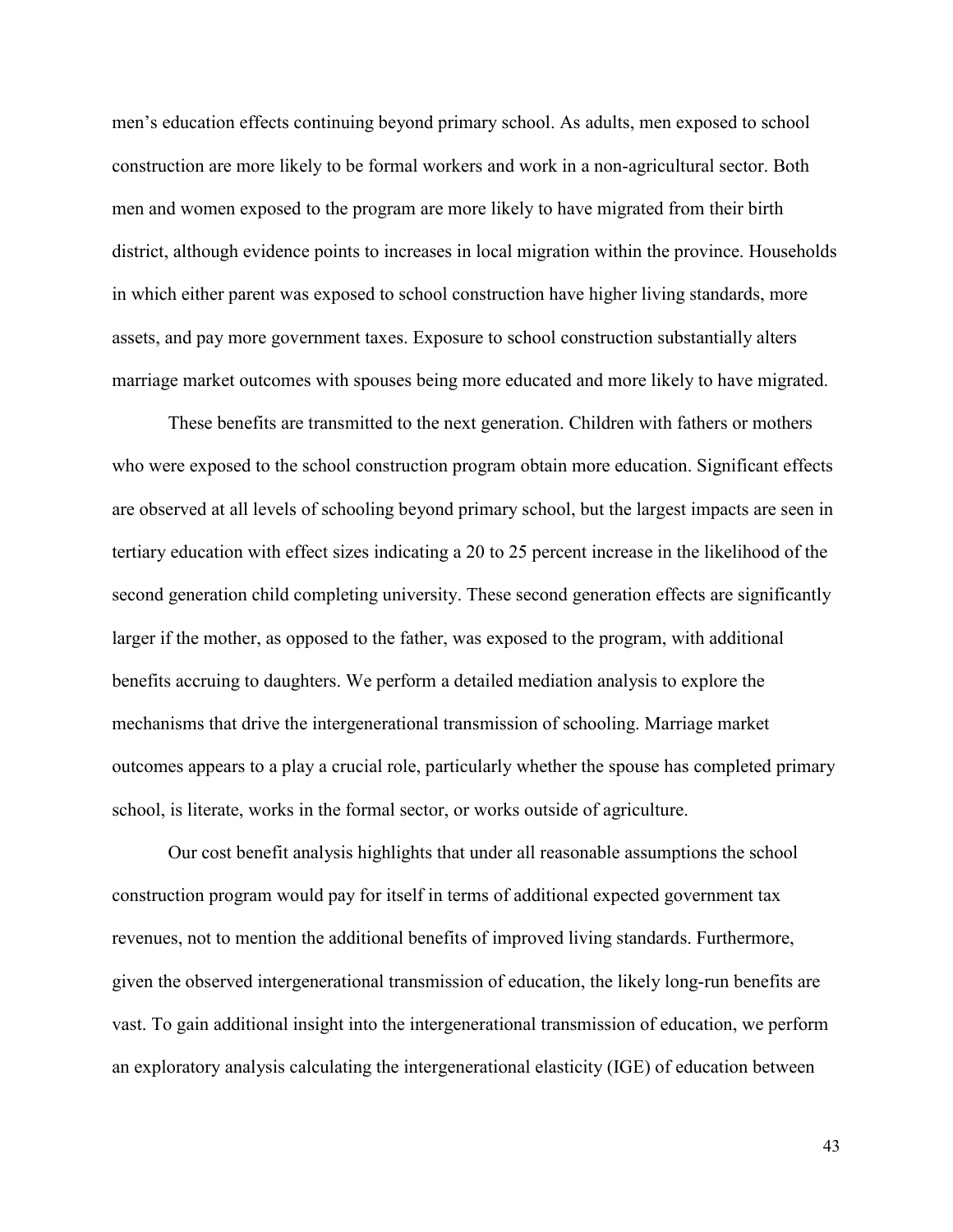children and parents. Comparing the IGE across high and low program intensity areas and between young and old cohorts, we find there is an increase in mobility for children whose parents were exposed to the school construction program (see Mazumder, 2015 for a discussion of this literature). The broader societal impacts and changes in intergenerational transmission of human capital warrant further research.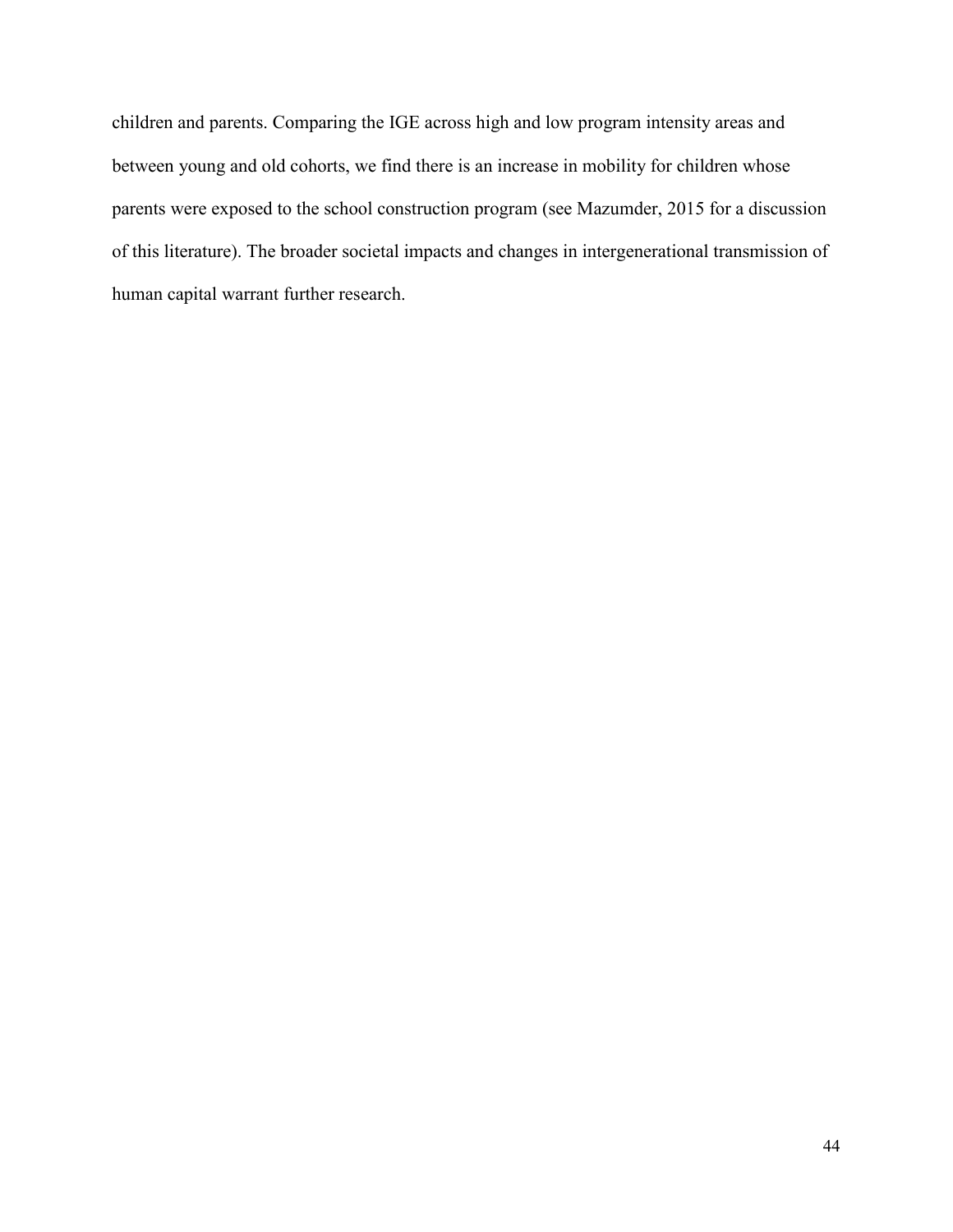#### **References**

- Ajayi, Kehinde F. and Phillip H. Ross. 2017. "The Effects of Education on Financial Outcomes: Evidence from Kenya." Unpublished manuscript.
- Akresh, Richard. 2009. "Flexibility of Household Structure: Child Fostering Decisions in Burkina Faso." *Journal of Human Resources*, 44(4): 976-997.
- Akresh, Richard. 2004. "School Enrollment Impacts of Non-traditional Household Structure." IZA Discussion Paper 1379.
- Akresh, Richard, Damien de Walque, and Harounan Kazianga. 2013. "Cash Transfers, Parental Investments, and Child Welfare: Evidence from a Randomized Evaluation of the Role of Conditionality" World Bank Policy Research Working Paper 6340.
- Akresh, Richard, Damien de Walque, and Harounan Kazianga. 2016. "Evidence from a Randomized Evaluation of the Household Welfare Impacts of Conditional and Unconditional Cash Transfers Given to Mothers or Fathers" World Bank Policy Research Working Paper 7730.
- Akresh, Richard, Emilie Bagby, Damien de Walque, and Harounan Kazianga. 2012. "Child Labor, Schooling, and Child Ability." World Bank Policy Research Working Paper 5965.
- Alderman, Harold, Jooseop Kim, Peter F. Orazem. 2003. "Design, Evaluation, and Sustainability of Private Schools for the Poor: The Pakistan Urban and Rural Fellowship School Experiments." *Economics of Education Review*, 22(3): 265-274.
- Almond, Douglas and Janet Currie. 2011. "Human Capital Development before Age Five." In *Handbook of Labor Economics*, Vol. 4B, ed. Orley Ashenfelter and David Card, 1315- 1486. New York: Elsevier.
- Andrabi, Tahir, Jishnu Das, Asim Khwaja, and Tristan Zajonc. 2011. "Do Value-Added Estimates Add Value? Accounting for Learning Dynamics." *American Economic Journal: Applied Economics*, 3(3): 29-54.
- Angrist, Josh. 1995. "The Economic Returns to Schooling in the West Bank and Gaza Strip." *American Economic Review*, 85(5): 1065-1087.
- Attanasio, Orazio, Costas Meghir, and Emily Nix. 2017. "Human Capital Development and Parental Investment in India." NBER Working Paper 21740.
- Baird, Sarah, Joan Hamory Hicks, Michael Kremer, and Edward Miguel. 2016. "Worms at Work: Long-Run Impacts of a Child Health Investment." *Quarterly Journal of Economics*, 131(4): 1637-1680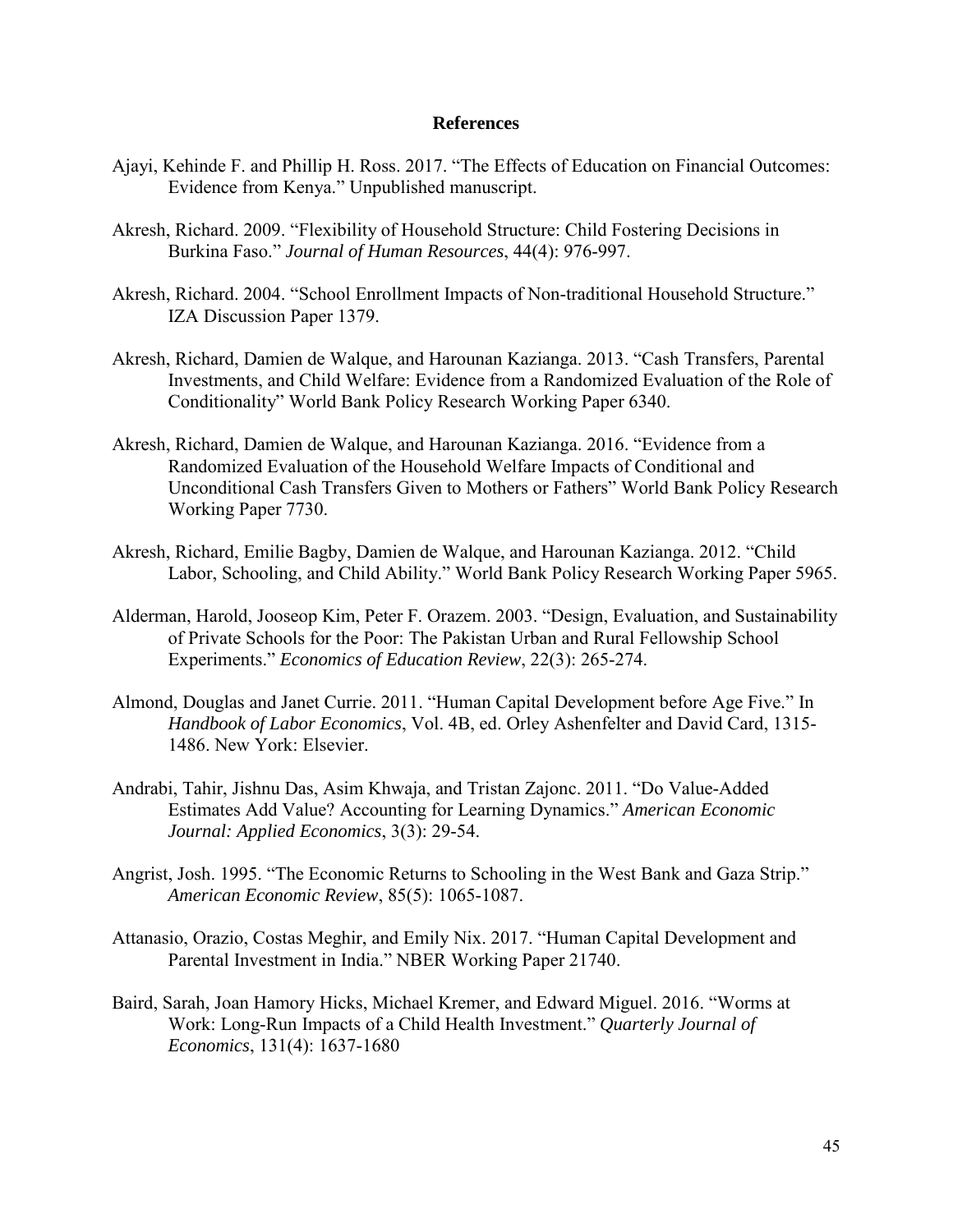- Baird, Sarah, Craig McIntosh, Berk Ozler. 2011. "Cash or Condition? Evidence from a Cash Transfer Experiment." *Quarterly Journal of Economics*, 26(4): 1709-1753.
- Banerjee, Abhijit, Esther Duflo, Nathanael Golderg, Dean Karlan, Robert Osei, William Pariente, Jeremy Shapiro, Bram Thuysbaert, and Christopher Udry. 2015. "A Multifaceted Program Causes Lasting Progress for the Very Poor: Evidence from Six Countries." *Science*, 348(6236): 1260799.

Barro, Robert and Xavier Sala-i-Martin. 1995. *Economic Growth*. New York: McGraw-Hill.

- Behrman, Jere, Susan Parker, Petra Todd. 2011. "Do Conditional Cash Transfers for Schooling Generate Lasting Benefits? A Five-Year Followup of PROGRESA/Oportunidades." *Journal of Human Resources*, 46(1): 93-122.
- Behrman, Jere and Mark Rosenzweig. 2002. "Does Increasing Women's Schooling Raise the Schooling of the Next Generation?" *American Economic Review*, 92(1): 323-334.
- Benhassine, Najy, Florencia Devoto, Esther Duflo, Pascaline Dupas, Victor Pouliquen. 2015. "Turning a Shove into a Nudge? A 'Labeled Cash Transfer' For Education." *American Economic Journal: Economic Policy*, 7(3): 86-125.
- Benjamini, Yoav and Yosef Hochberg. 1995. "Controlling the False Discovery Rate: A Practical and Powerful Approach to Multiple Testing." *Journal of the Royal Statistical Society, Series B*, 57(1): 289-300.
- Bianchi, Nicola. 2018. "The Indirect Effects of Educational Expansions: Evidence from a Large Enrollment Increase in STEM Majors." Unpublished manuscript.
- Bils, Mark and Peter J. Klenow. 2000. "Does Schooling Cause Growth?" *American Economic Review*, 90(5): 1160-1183.
- Bhalotra, Sonia and Atheendar Venkataramani. 2015. "Shadows of the Captain of the Men of Death: Health Innovation, Human Capital Investment, and Institutions." Unpublished manuscript.
- Bharati, Tushar, Seungwoo Chin, and Dawoon Jung. 2018. "Recovery from an Early Life Shock Through Improved Access to Schools: Evidence from Indonesia." Unpublished manuscript.
- Black, Sandra E., Aline Butikofer, Paul J. Devereux, and Kjell G. Salvanes. Forthcoming. "This is Only a Test? Long-run Impacts of Prenatal Exposure to Radioactive Fallout." *Review of Economics and Statistics*.
- Black, Sandra E. and Paul J. Devereux. 2011. "Recent Developments in Intergenerational Mobility." in *Handbook of Labor Economics*, O. Ashenfelter and D. Card, editors, Volume 4, Elsevier: 1487-1541.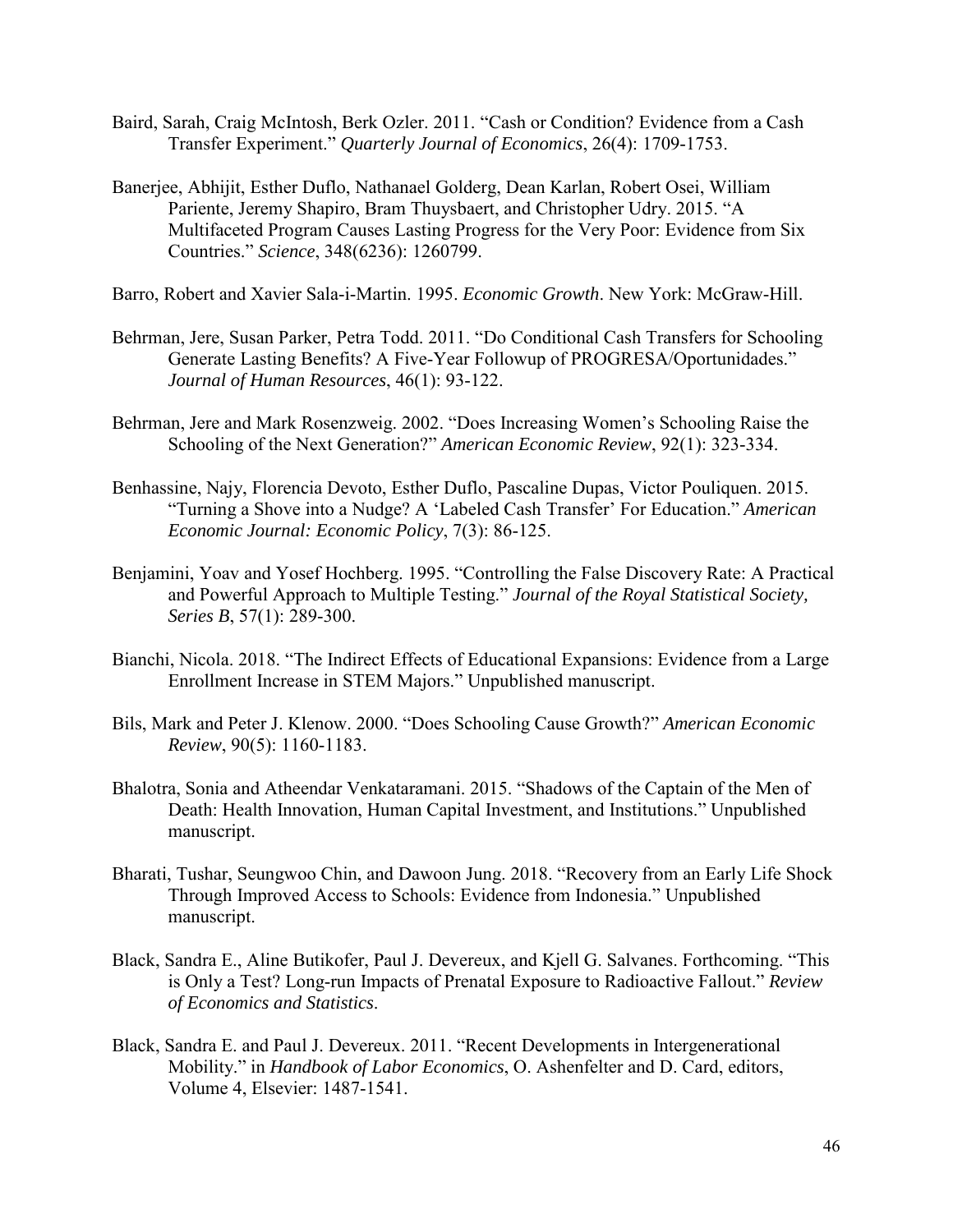- Black, Sandra E., Paul J. Devereux, and Kjell G. Salvanes. 2005. "Why the Apple Doesn't Fall Far: Understanding Intergenerational Transmission of Human Capital." *American Economic Review*, 95(1): 437-449.
- Burde, Dana and Leigh Linden. 2013. "Bringing Education to Afghan Girls: A Randomized Controlled Trial of Village-Based Schools." *American Economic Journal: Applied Economics*, 5(3): 27-40.
- Cameron, A. Colin, Jonah Gelbach, and Douglas L. Miller. 2011. "Robust Inference with Multiway Clustering." *Journal of Business and Economic Statistics*, 29(2): 238-249.
- Chetty, Raj, John Friedman, Nathaniel Hilger, Emmanuel Saez, Diane Schanzenbach, and Danny Yagan. 2011. "How Does Your Kindergarten Classroom Affect Your Earnings? Evidence from Project STAR." *Quarterly Journal of Economics*, 126(4): 1593-1660.
- Chevalier, Arnaud. 2004. "Parental Education and Child's Education: A Natural Experiment." IZA Discussion Paper No. 1153.
- Clark, Damon and Heather Royer. 2013. "The Effect of Education on Adult Mortality and Health: Evidence from Britain." *American Economic Review*, 103(6): 2087-2120.
- Crepon, Bruno, Esther Duflo, Marc Gurgand, Roland Rathelot, and Philippe Zamora. 2013. "Do Labor Market Policies Have Displacement Effects: Evidence from a Clustered Randomized Experiment." *Quarterly Journal of Economics*, 128(2): 531-580.
- Currie, Janet and Enrico Moretti. 2003. "Mother's Education and the Intergenerational Transmission of Human Capital: Evidence from College Openings." *Quarterly Journal of Economics*, 118(4): 1495-1532.
- Currie, Janet. 2011. "Inequality at Birth: Some Causes and Consequences." American Economic Review, 101(3): 1-22.
- Daroesman, Ruth. 1971. "Finance of Education." *Bulletin of Indonesian Economic Studies*, 7(3): 61-95.
- Duflo, Esther. 2001. "Schooling and Labor Market Consequences of School Construction in Indonesia: Evidence from an Unusual Policy Experiment." *American Economic Review*, 91(4): 795-813.
- Duflo, Esther. 2004. "The Medium Run Effects of Educational Expansion: Evidence from a Large School Construction Program in Indonesia." *Journal of Development Economics*, 74(1): 163-197.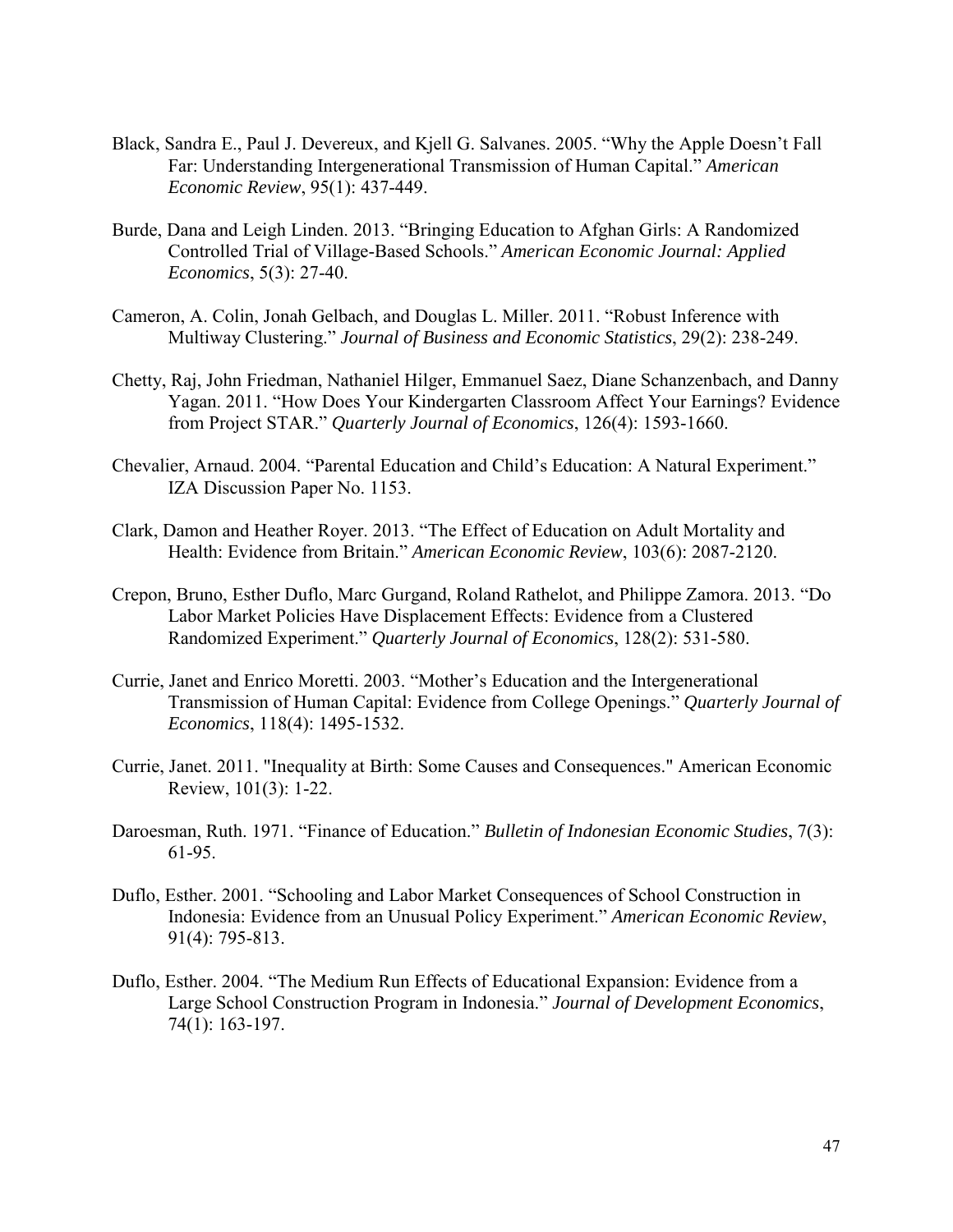- Duflo, Esther, Pascaline Dupas, and Michael Kremer. 2015. "Education, HIV, and Early Fertility: Experimental Evidence from Kenya." *American Economic Review*, 105(9): 2757-2797.
- Duflo, Esther, Pascaline Dupas, and Michael Kremer. 2017. "The Impact of Free Secondary Education: Experimental Evidence from Ghana." Unpublished manuscript.
- Evans, David and Muthoni Ngatia. 2018. "School Costs, Short-Run Participation, and Long-Run Outcomes: Evidence from Kenya." World Bank Policy Research Working Paper 8421.
- Fiszbein, Ariel and Norbert Schady. 2009. "Conditional Cash Transfers: Reducing Present and Future Poverty." The World Bank, Washington, DC.
- Foster, Andrew D. and Mark R. Rosenzweig. 1996. "Technical Change and Human-Capital Returns and Investments: Evidence from the Green Revolution." *American Economic Review*, 86(4): 931-953.
- Garces, Eliana, Duncan Thomas, and Janet Currie. 2002. "Longer-Term Effects of Head Start." *American Economic Review*, 92(4): 999-1012.
- Gertler, Paul, James Heckman, Rodrigo Pinto, Arianna Zanolini, Christel Vermeersch, Susan M. Chang, Sally Grantham-McGregor. 2014. "Labor Market Returns to an Early Childhood Stimulation Intervention in Jamaica." *Science*, 344(6187): 998-1001.
- Geruso, Michael and Heather Royer. 2018. "The Impact of Education on Family Formation: Quasi-Experimental Evidence from the UK." NBER Working Paper 24332.
- Glewwe, Paul and Karthik Muralidharan. 2016. "Improving Education Outcomes in Developing Countries: Evidence, Knowledge Gaps, and Policy Implications." *Handbook of the Economics of Education*, Volume 5. Elsevier Publisher.
- Gorseline, Donald. 1932. "The Effect of Schooling upon Income. Bloomington." University of Indiana Press.
- Grossman, Gene M. and Elhanan Helpman. 1991. *Innovation and Growth in the Global Economy*. Cambridge, MA: MIT Press.
- Handa, Sudhanshu. 2002. "Raising Primary School Enrollment in Developing Countries: The Relative Important of Supply and Demand." *Journal of Development Economics*, 69(1): 103-128.
- Heckman, James, John Eric Humphries, and Gregory Veramendi. 2018. "Returns to Education: The Causal Effects of Education on Earnings, Health, and Smoking." *Journal of Political Economy*, 126(S1): S197-S246.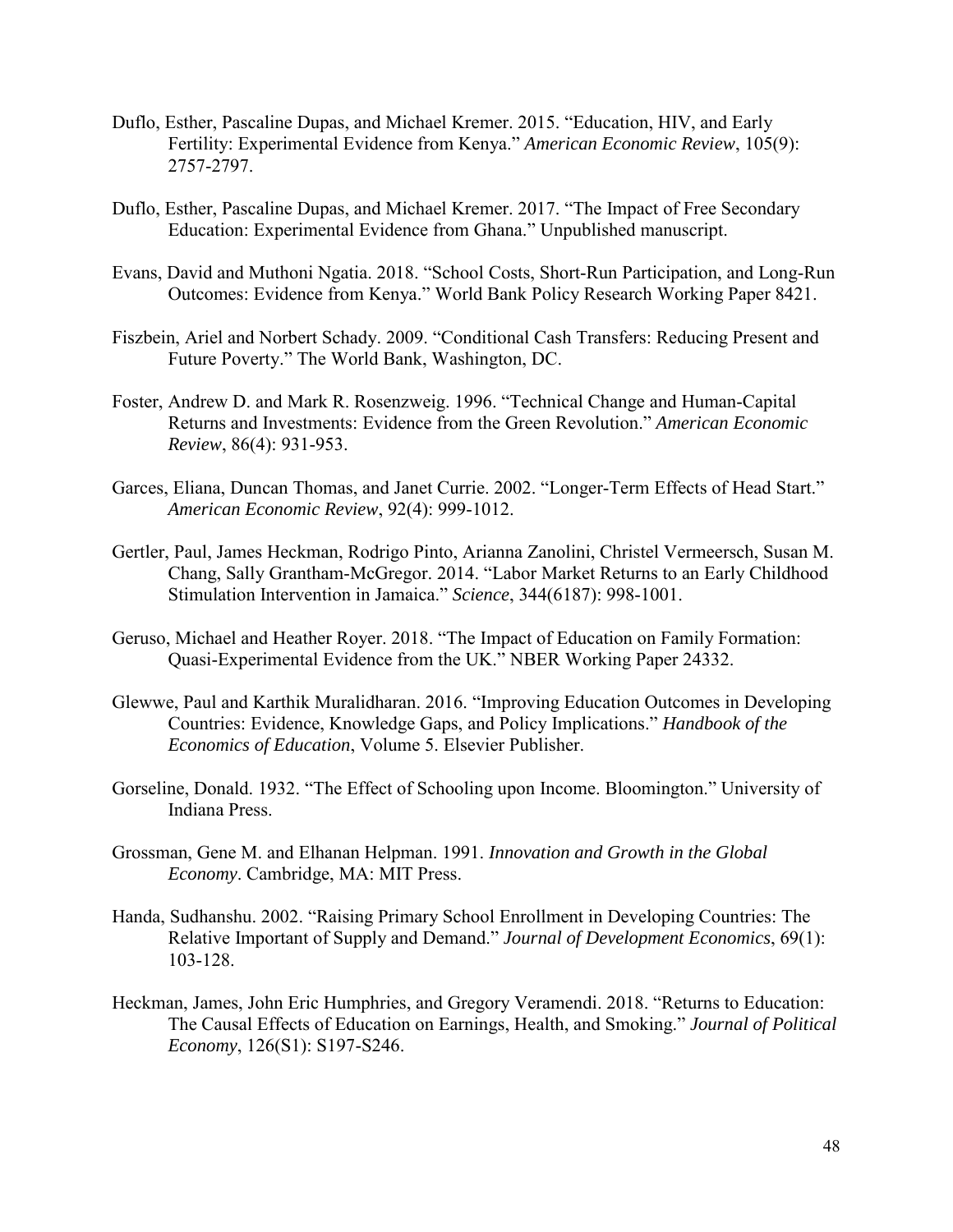- Heckman, James J., Seong Hyeok Moon, Rodrigo Pinto, Peter A. Savelyev, and Adam Yavitz. 2010. "The Rate of Return to the Highscope Perry Preschool Program." *Journal of Public Economics*, 94(1-2): 114-128.
- Heckman, James J., Lance Lochner, and Christopher Taber. 1998. "General Equilibrium Effects: A Study of Tuition Policy." *American Economic Review*, 88(2): 381-386.
- Hicks, Joan, Marieke Kleemans, Nicholas Li, Edward Miguel. 2017. "Reevaluating Agricultural Productivity Gaps with Longitudinal Microdata." NBER Working Paper 23253.
- Jacob, Brian, Lars Lefgren, and David Sims. 2010. "The Persistence of Teacher-Induced Learning." *Journal of Human Resources*, 45(4): 915-943.
- Jensen, Robert. 2010. "The (Perceived) Returns to Education and the Demand for Schooling." *Quarterly Journal of Economics*, 25(2): 515-548.
- Kazianga, Harounan, Dan Levy, Leigh Linden, and Matt Sloan. 2013. "The Effects of 'Girl-Friendly' Schools: Evidence from the BRIGHT School Construction Program in Burkina Faso." *American Economic Journal: Applied Economics*, 5(3): 41-62.
- Khanna, Gaurav. 2018. "Large-scale Education Reform in General Equilibrium: Regression Discontinuity Evidence from India." Unpublished manuscript.
- Klenow, Peter and Andres Rodriguez-Clare. 1997. "The Neoclassical Revival in Growth Economics: Has it Gone Too Far?" *NBER Macroeconomics Annual*, 12: 73-103.
- Klenow, Peter and Andres Rodriguez-Clare. 2005. "Externalities and Growth." *Handbook of Economic Growth*, Volume 1A. Edited by Philippe Aghion and Steven N. Durlauf. Elsevier publishing.
- Kling, Jeffrey R., Jeffrey B. Liebman, and Lawrence F. Katz. 2007. "Experimental Analysis of Neighborhood Effects." *Econometrica*, 75(1): 83-119.
- Kremer, Michael, Edward Miguel, and Rebecca Thornton. 2009. "Incentives to Learn." *Review of Economics and Statistics*, 91(3): 437-456.
- Lleras-Muney, Adriana. 2005. "The Relationship Between Education and Adult Mortality in the U.S." *Review of Economic Studies*, 72(1): 189-221.
- Malamud, Ofer, Andreea Mitrut, and Cristian Pop-Eleches. 2018. "The Effect of Education on Mortality and Health: Evidence from a Schooling Expansion in Romania." NBER Working Paper 24341.
- Mankiw, N. Gregory, David Romer, and David N. Weil. 1992. "A Contribution to the Empirics of Economic Growth." *Quarterly Journal of Economics*, 107(2): 407-437.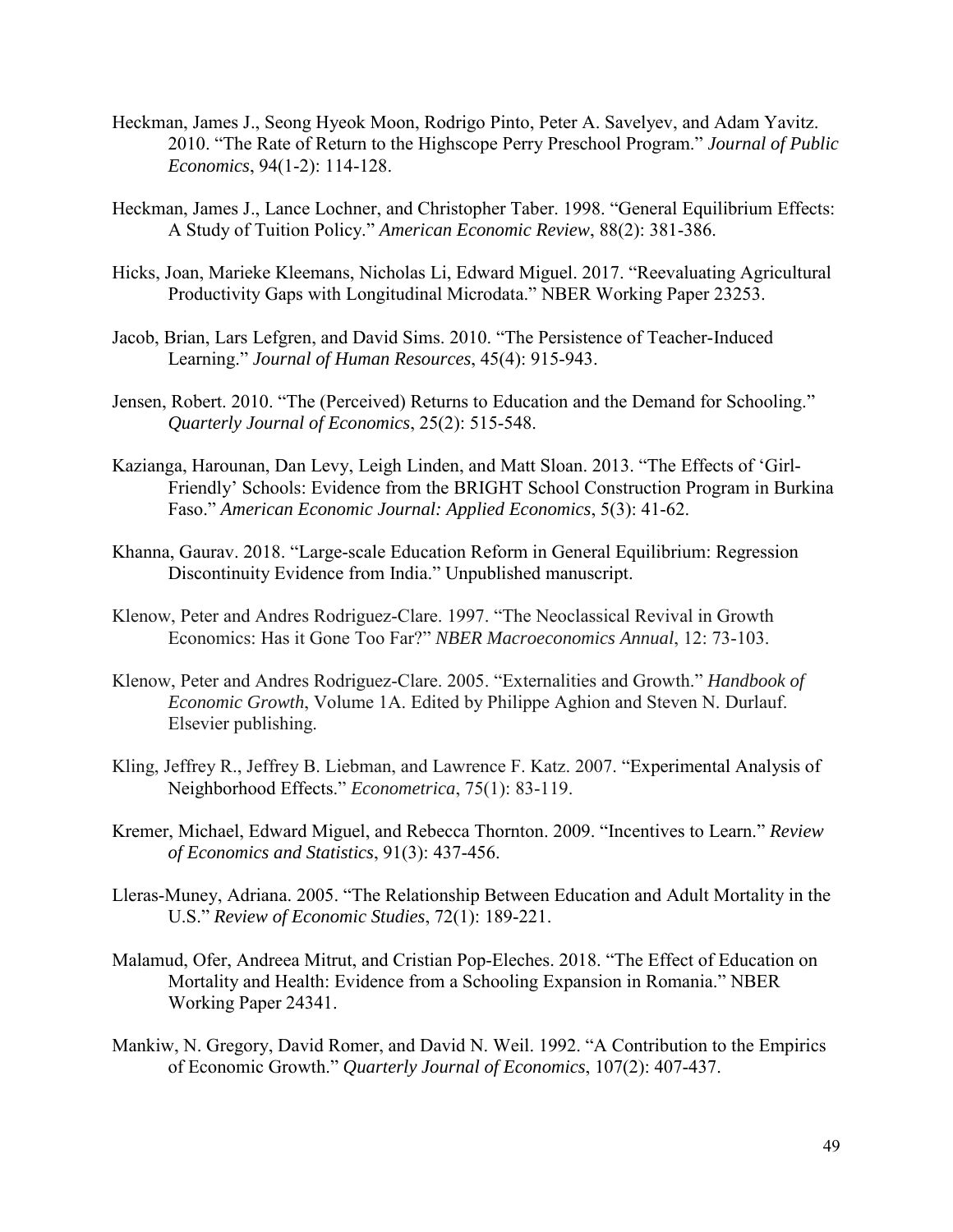- Manski, Charles. 1990. "Nonparametric Bounds on Treatment Effects." *American Economic Review*, 80(2): 319-323.
- Marazyan, Karine. 2011. "Effects of a Sibship Extension to Foster Children on Children's School Enrollment: A Sibling Rivalry Analysis for Indonesia." *Journal of Development Studies*, 47(12): 497-518.
- Maurin, Eric and Sandra McNally. 2008. "Vive la Revolution! Long-Term Educational Returns of 1968 to the Angry Students." *Journal of Labor Economics*, 26(1): 1-33.
- Mazumder, Bhashkar. 2015. "Estimating the Intergenerational Elasticity and Rank Association in the US: Overcoming the Current Limitations of Tax Data." *Research in Labor Economics*, 43: 83-129
- McCrary, Justin and Heather Royer. 2011. "The Effect of Female Education on Fertility and Infant Health: Evidence from School Entry Policies Using Exact Date of Birth." *American Economic Review*, 101(1): 158-195.
- McEwan, Patrick. 2015. "Improving Learning in Primary Schools of Developing Countries: A Meta-Analysis of Randomized Experiments." *Review of Educational Research*, 85(3): 353-394.
- Meghir, Costas, Marten Palme, and Emilia Simeonova. 2018. "Education and Mortality: Evidence from a Social Experiment." *American Economic Journal: Applied Economics*, 10(2): 234-256.
- Muralidharan, Karthik and Nishith Prakash. 2017. "Cycling to School: Increasing Secondary School Enrollment for Girls in India." *American Economic Journal: Applied Economics*, 9(3): 321-350.
- Oreopoulos, Philip, Marianne Page, and Ann Huff Stevens. 2008. "The Intergenerational Effects of Worker Displacement." *Journal of Labor Economics*, 26(3): 455-483.
- Osili, Una Okonkwo and Bridget Terry Long. 2008. "Does Female Schooling Reduce Fertility? Evidence from Nigeria." *Journal of Development Economics*, 87(1): 57-75.
- Oster, Emily and Rebecca Thornton. 2011. "Menstruation, Sanitary Products, and School Attendance: Evidence from a Randomized Evaluation." *American Economic Journal: Applied Economics*, 3(1): 91-100.
- Parker, Susan and Tom Vogl. 2017. "Do Conditional Cash Transfers Improve Economic Outcomes in the Next Generation? Evidence from Mexico." NBER Working Paper 24303.
- Pop-Eleches, Cristian and Miguel Urquiola. 2013. "Going to a Better School: Effects and Behavioral Responses." *American Economic Review*, 103(4): 1289-1324.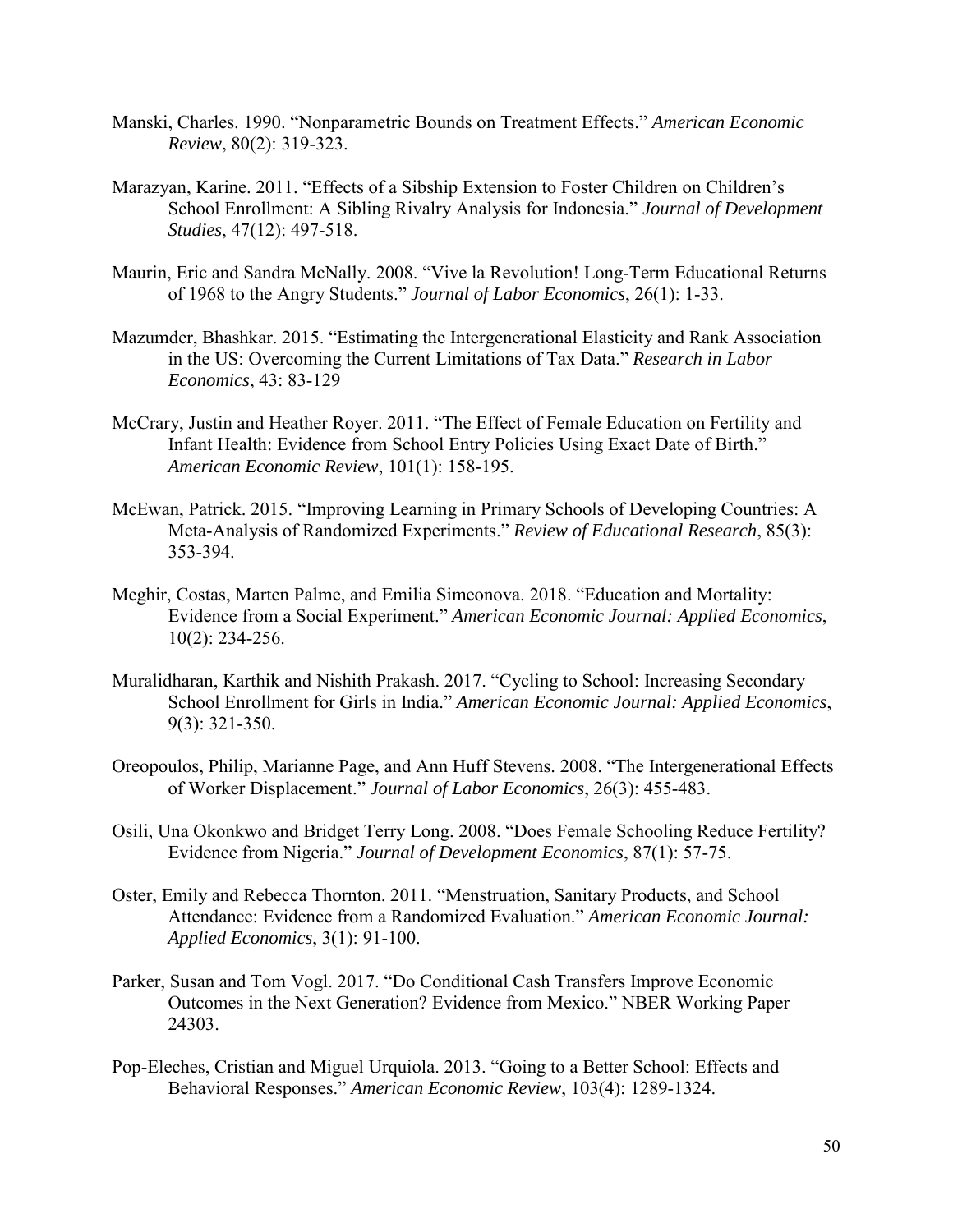- Ravallion, Martin. 1988. "INPRES and Inequality: A Distributional Perspective on the Centre's Regional Disbursements" *Bulletin of Indonesian Economic Studies*, 24(3): 53–71.
- Rizky, Mayang, Daniel Suryadarma, and Asep Suryahadi. 2018. "Effect of Growing-Up Poor on Labour Market Outcome: Evidence from Indonesia." Unpublished manuscript.
- Romer, Paul. 1990. "Endogenous Technological Change." *Journal of Political Economy*, 89(5): S71–S102.
- Thomas, Duncan, Firman Witoelar, Elizabeth Frankenberg, Bondan Sikoki, John Strauss, Cecep Sumantri, and Wayan Suriastini. 2012. "Cutting the Costs of Attrition: Results from the Indonesia Family Life Survey." *Journal of Development Economics*, 98(1): 108-123.
- Young, Alwyn. 1994. "Lessons from the East Asian NICs: A Contrarian View." *European Economic Review*, 38(3-4): 964-973.
- Young, Alwyn. 1995. "The Tyranny of Numbers: Confronting the Statistical Realities of the East Asian Growth Experience." *Quarterly Journal of Economics*, 110(3): 641-680.
- Young, Alwyn. 2013. "Inequality, the Urban-Rural Gap, and Migration." *Quarterly Journal of Economics*, 128(4): 1727-1785.
- Walsh, J. R. 1935. "Capital Concept Applied to Man." *Quarterly Journal of Economics*, 49(2): 255–285.
- World Bank. 1989. "Indonesia Basic Education Study." World Bank Report 7841-IND. Washington, D.C. Population and Human Resources Operations Division.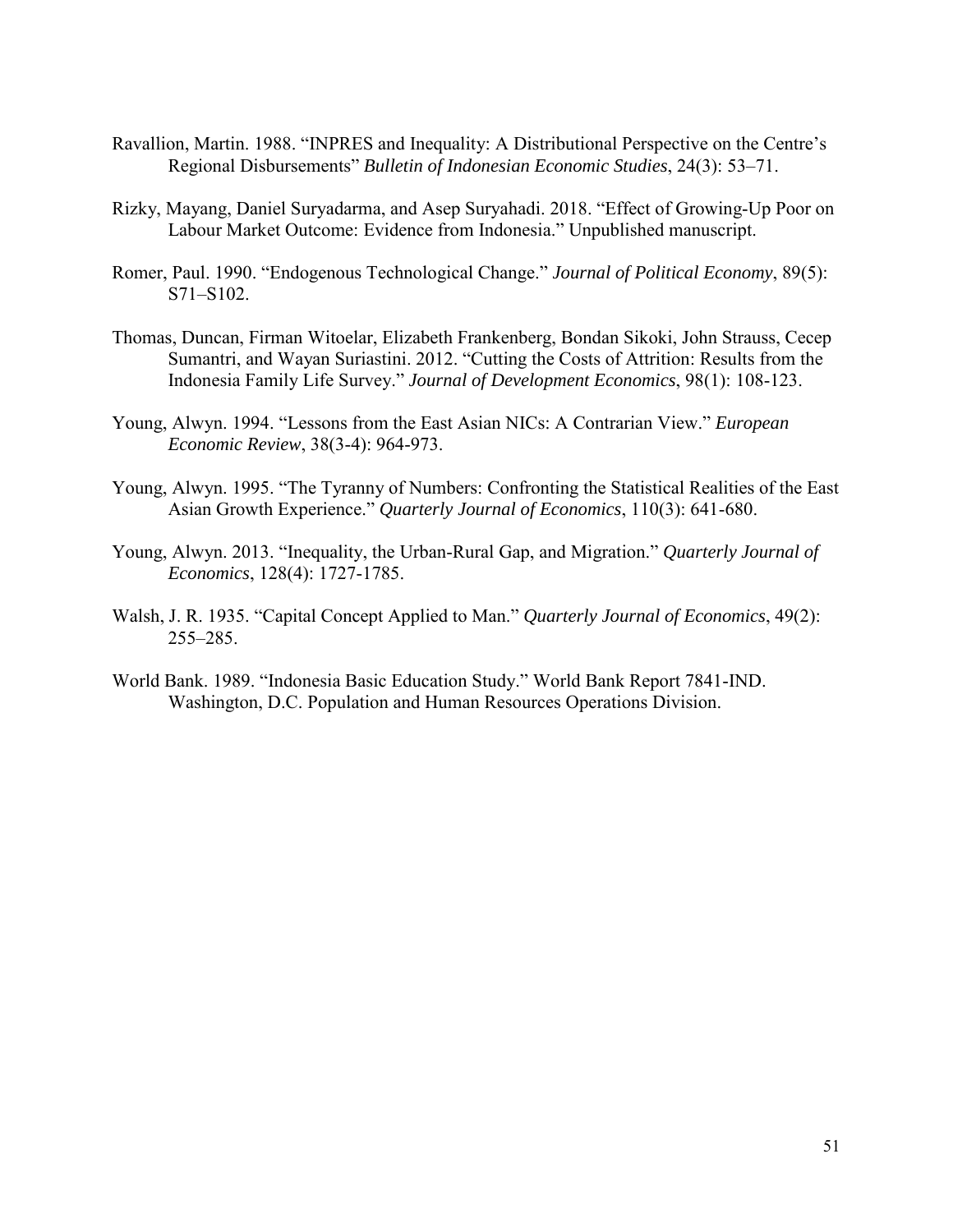

# **Figure 1. Effect of school construction on indexes of long-run outcomes**

Notes: Following Kling, Liebman, and Katz (2007), we define indexes for families of outcomes by defining a Z-score for each outcome relative to the control group (defined in this case as the old cohort in low program intensity regions). Then, we average the Zscores across all outcomes in the same family to get an index, such as "Education". Following Banerjee et al. (2015) to get standardized treatment effects, we then standardize the Kling indexes relative to the mean and standard deviation of the control group. In the figure, we present estimated regression coefficients and their respective 95% confidence intervals. The individual outcomes making up the index for each family are listed in Tables 1-12.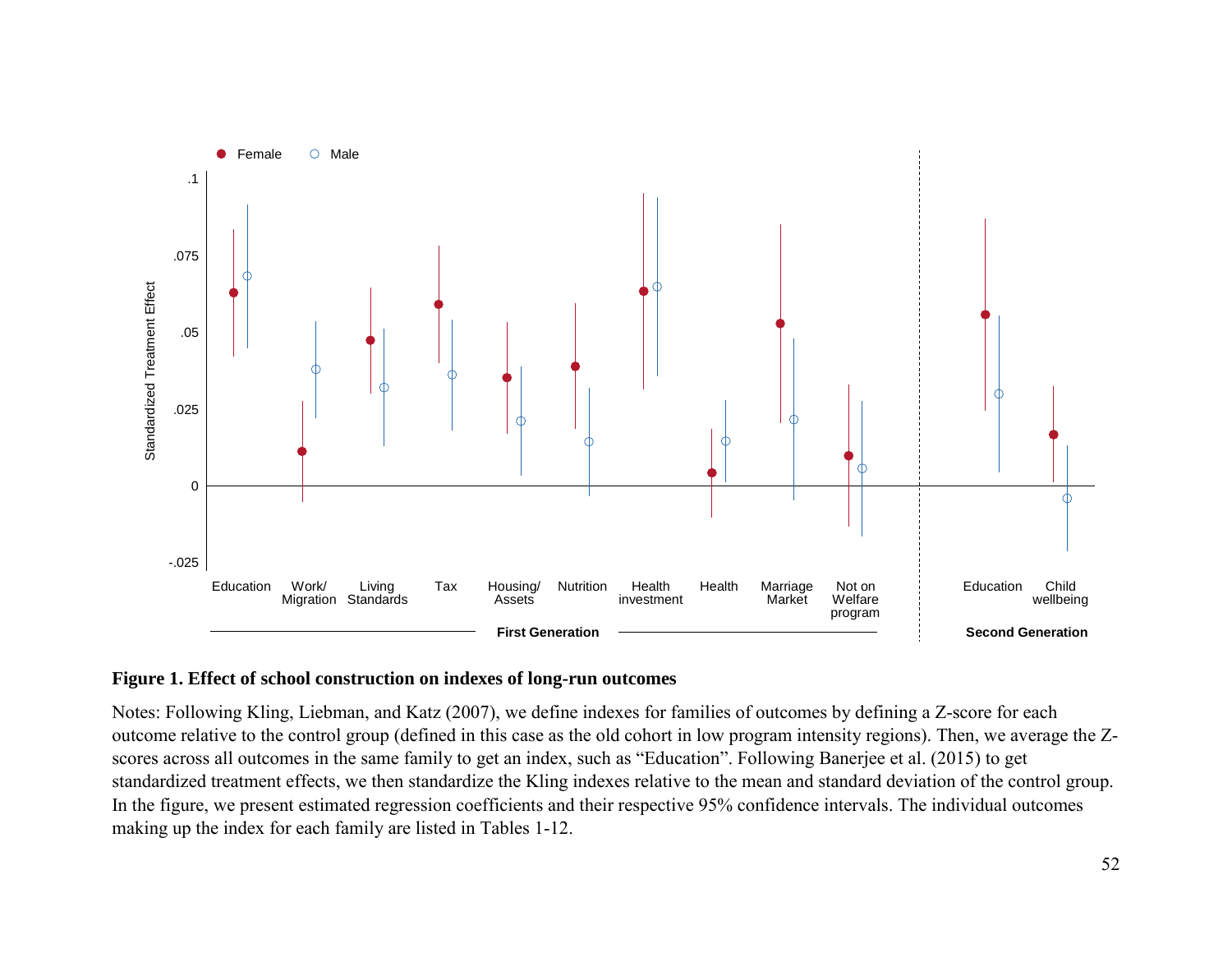

# **Figure 2. Spatial distribution of schools constructed per 1,000 children between 1973 and 1979**

Notes: Number of schools constructed between 1973 and 1979 and children's population in 1971 were obtained from Duflo (2001) and the Indonesian 1971 Census. The legend indicates the range and distribution of schools constructed across the Indonesian archipelago. The numbers in parentheses refer to the number of districts that fall in that range. The total number of districts, 290, reflects their existence in 1993. Districts often split over time; by March 2016, there were 511 districts. In our analyses, we maintain the 1993 district boundaries to allow matching with Duflo (2001)'s school construction data.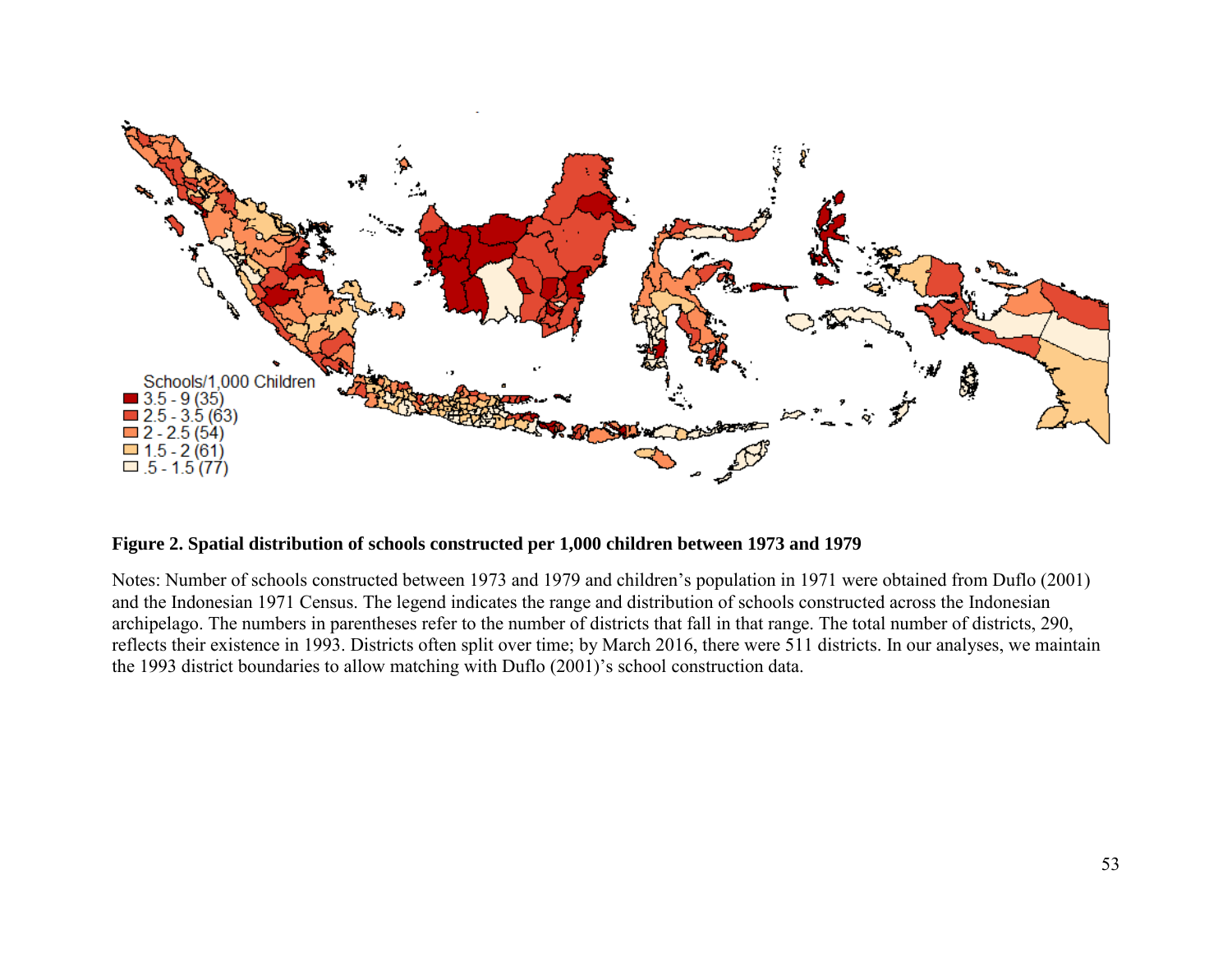

## Figure 3. Effect of school construction on the probability of first generation individual attending at least *n*-years of schooling

Notes: Effect size measures the impact of one additional school constructed per 1,000 children on the probability of completing at least *n*-years of schooling in percentage points. We show estimated regression coefficients and their respective 95% confidence intervals.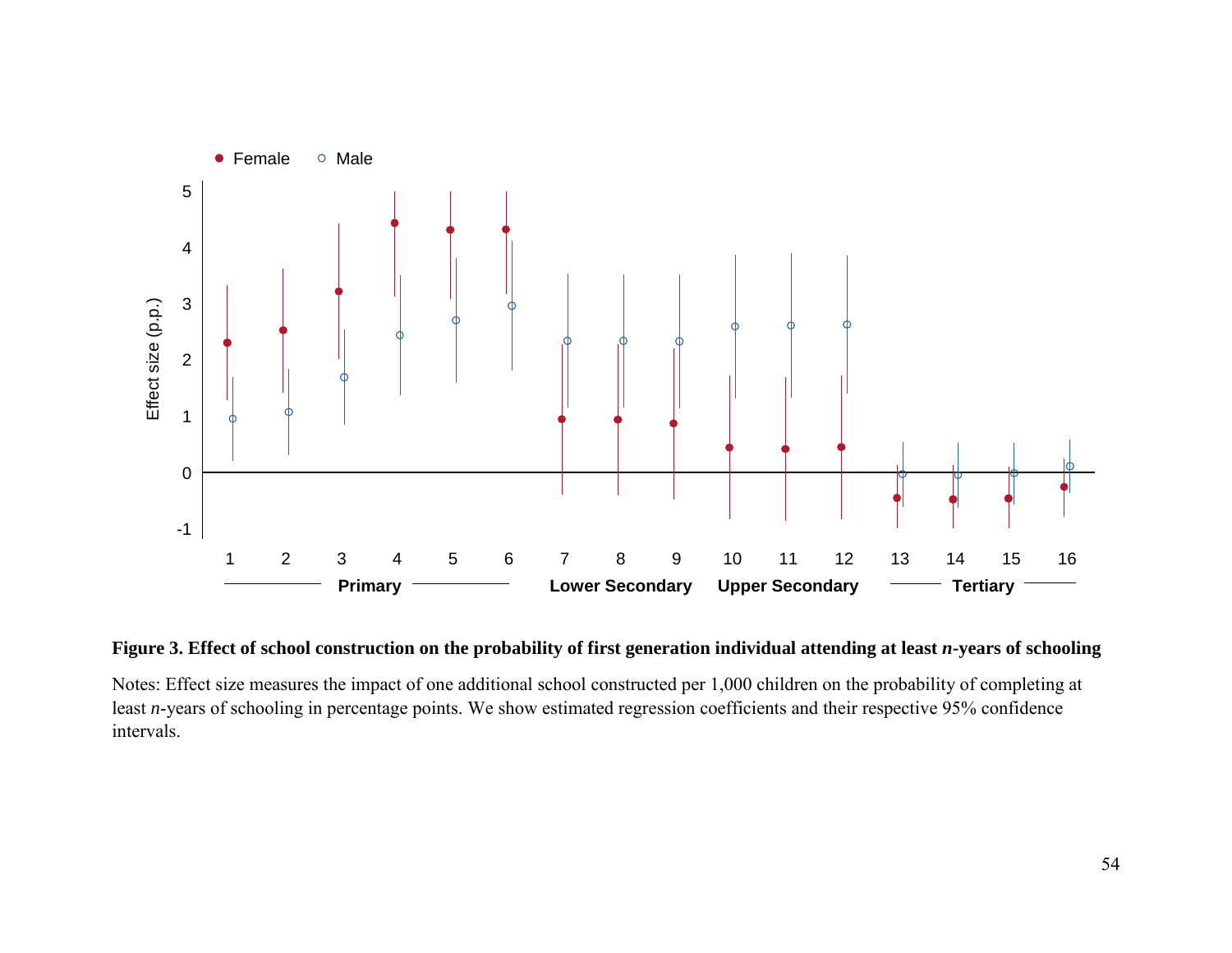

### Figure 4 Effect of school construction on the probability of second generation individual attending at least *n*-years of schooling

Notes: Effect size measures the impact of one additional school constructed per 1,000 children in the mother's or father's birth district on the probability of a second generation individual (daughter or son) attending at least *n*-years of schooling in percentage points. Each dot represents a coefficient in a separate regression. We show estimated regression coefficients and their respective 95% confidence intervals.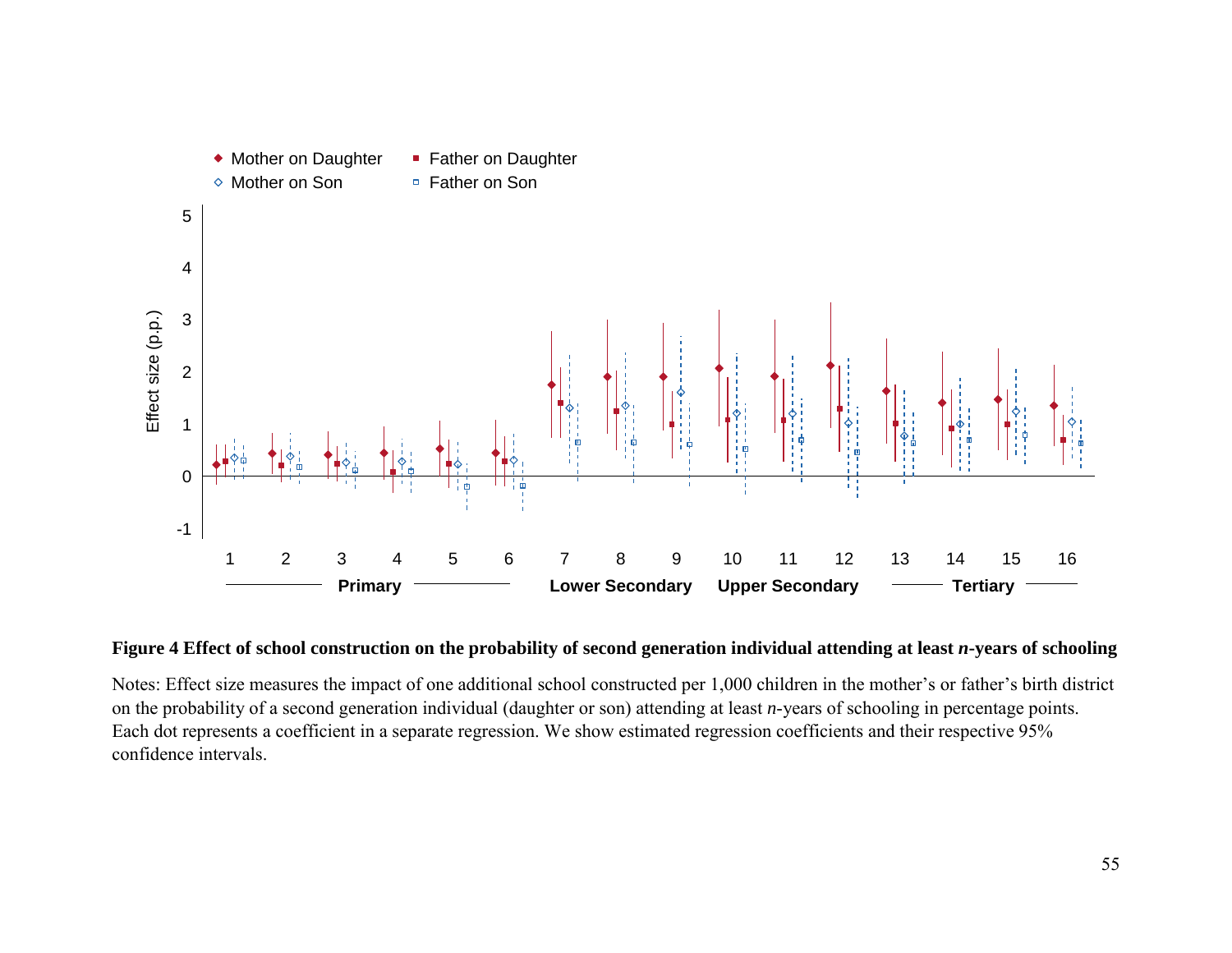|                        |                                                        | Mean / SD |         | <b>Effect of Program</b> |            |  |
|------------------------|--------------------------------------------------------|-----------|---------|--------------------------|------------|--|
|                        |                                                        |           |         | <b>Exposure on:</b>      |            |  |
| <b>Outcome</b>         | <b>Description</b>                                     | Men       | Women   | Men                      | Women      |  |
| Years of               | Based on highest education level and grade attended.   | 8.022     | 7.105   | $0.268***$               | $0.234***$ |  |
| schooling              | Standard durations of study are assumed; grade         | (4.230)   | (4.215) | (0.047)                  | (0.042)    |  |
|                        | retentions are not counted                             |           |         | [0.000]                  | [0.000]    |  |
| Completed              | Indicator defined as 1 if highest diploma completed is | 0.813     | 0.727   | $0.026***$               | $0.041***$ |  |
| Primary                | higher than or equal to Primary                        | (0.390)   | (0.446) | (0.006)                  | (0.006)    |  |
|                        |                                                        |           |         | [0.000]                  | [0.000]    |  |
| Completed Lower        | Indictor defined as 1 if highest diploma completed is  | 0.385     | 0.312   | $0.023***$               | 0.008      |  |
| Secondary              | higher than or equal to Lower Secondary                | (0.487)   | (0.463) | (0.006)                  | (0.007)    |  |
|                        |                                                        |           |         | [0.000]                  | [0.422]    |  |
| Completed Upper        | Indicator defined as 1 if highest diploma completed is | 0.338     | 0.261   | $0.026***$               | 0.005      |  |
| Secondary              | higher than or equal to Upper Secondary                | (0.473)   | (0.439) | (0.006)                  | (0.006)    |  |
|                        |                                                        |           |         | [0.000]                  | [0.422]    |  |
| Completed              | Indicator defined as 1 if highest diploma completed is | 0.095     | 0.077   | $-0.001$                 | $-0.003$   |  |
| Tertiary               | higher than or equal to Tertiary                       | (0.293)   | (0.267) | (0.003)                  | (0.003)    |  |
|                        |                                                        |           |         | [0.741]                  | [0.422]    |  |
| Literate               | Literacy is a binary outcome and is self-reported      | 0.953     | 0.909   | $0.015***$               | $0.033***$ |  |
|                        |                                                        | (0.212)   | (0.287) | (0.004)                  | (0.006)    |  |
|                        |                                                        |           |         | [0.001]                  | [0.000]    |  |
| <b>Education</b> index | Aggregates all 6 outcomes and standardizes it to the   |           |         | $0.068***$               | $0.063***$ |  |
|                        | mean of the old cohort in low-program regions.         |           |         | (0.012)                  | (0.011)    |  |
|                        | Effects are interpreted as standard deviation changes  |           |         |                          |            |  |
|                        | from the mean.                                         |           |         |                          |            |  |

## **Table 1. Effect of school construction on first generation's education**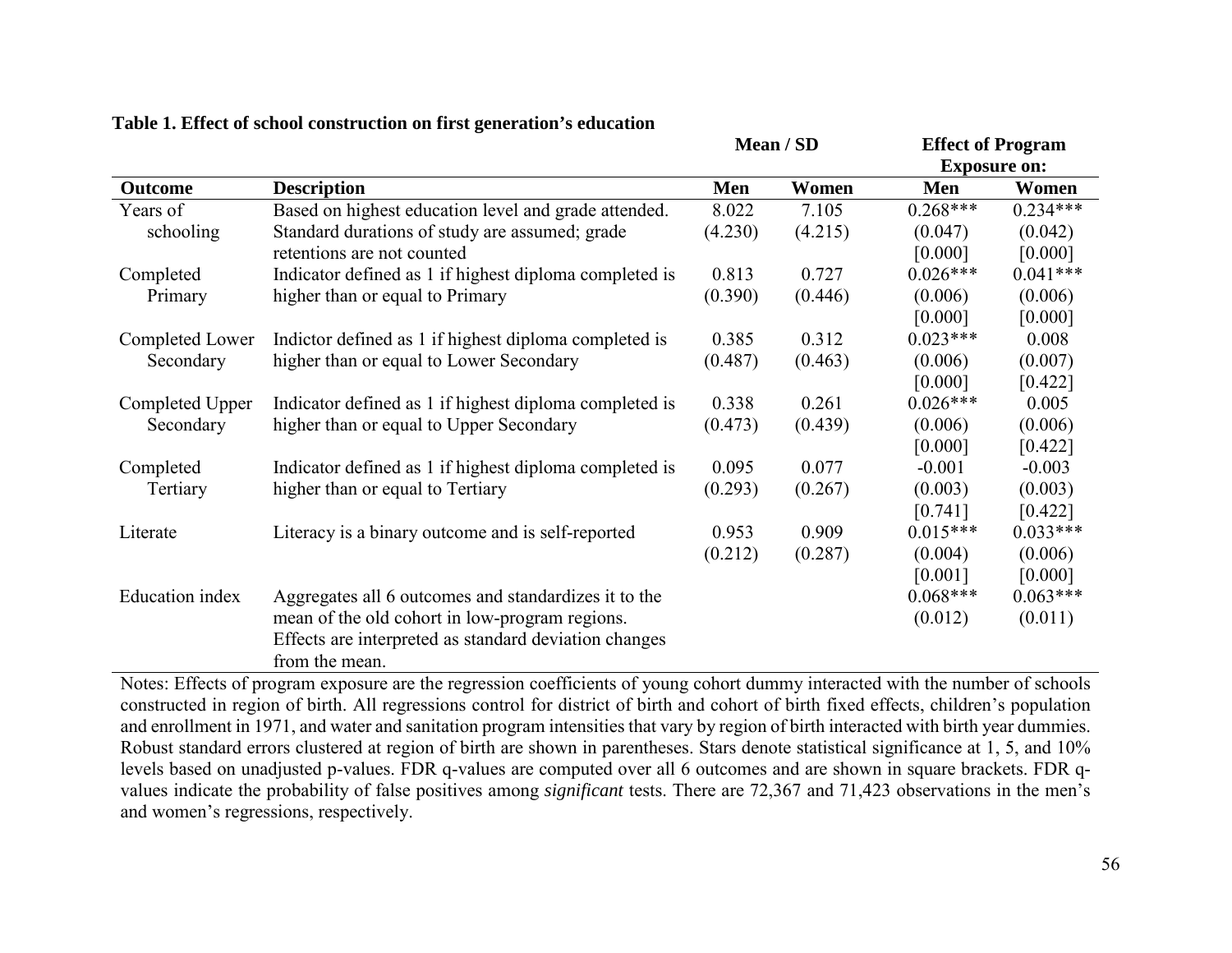|                 |                                                                        | Mean / SD |          | <b>Effect of Program</b> |                     |
|-----------------|------------------------------------------------------------------------|-----------|----------|--------------------------|---------------------|
|                 |                                                                        |           |          |                          | <b>Exposure on:</b> |
| <b>Outcome</b>  | <b>Description</b>                                                     | Men       | Women    | Men                      | Women               |
| Work            | Indicator defined as 1 if individual worked in the past week or        | 0.948     | 0.638    | $0.006**$                | 0.003               |
|                 | has an occupation but was temporarily absent from work in the          | (0.223)   | (0.481)  | (0.003)                  | (0.005)             |
|                 | past week                                                              |           |          | [0.080]                  | [0.953]             |
| Work hours      | Hours worked in the past week conditional on working, i.e.             | 40.981    | 36.227   | 0.258                    | 0.157               |
|                 | missing for non-working individuals                                    | (17.115)  | (18.792) | (0.158)                  | (0.208)             |
|                 |                                                                        |           |          | [0.101]                  | [0.953]             |
| Formal worker   | Indicator defined as 1 if individual reported working as an            | 0.327     | 0.236    | $0.011***$               | $-0.005$            |
|                 | employee as opposed to being self-employed, family/unpaid work         | (0.469)   | (0.425)  | (0.004)                  | (0.005)             |
|                 | or freelance work, conditional on working                              |           |          | [0.032]                  | [0.953]             |
| Non-agriculture | Indicator defined as 1 for working in a sector outside of              | 0.560     | 0.547    | $0.012***$               | 0.002               |
| sector          | agriculture; conditional on working                                    | (0.496)   | (0.498)  | (0.005)                  | (0.005)             |
|                 |                                                                        |           |          | [0.032]                  | [0.953]             |
| Service sector  | Indicator for working in trade, hotel, restaurant, transportation;     | 0.364     | 0.459    | $0.010***$               | $-0.000$            |
|                 | warehousing, information, communication; finance and                   | (0.481)   | (0.498)  | (0.004)                  | (0.006)             |
|                 | insurance, and service sectors, conditional on working                 |           |          | [0.032]                  | [0.953]             |
| Migrant         | Indicator defined as 1 if the current district of residence is not the | 0.273     | 0.245    | $0.007**$                | $0.008**$           |
|                 | same as the individual's birth district                                | (0.445)   | (0.430)  | (0.003)                  | (0.003)             |
|                 |                                                                        |           |          | [0.085]                  | [0.166]             |
| Local migration | Indicator defined as 1 if migration occurred within the                | 0.108     | 0.106    | $0.005*$                 | $0.005**$           |
|                 | individual's birth province                                            | (0.310)   | (0.307)  | (0.003)                  | (0.003)             |
|                 |                                                                        |           |          | [0.101]                  | [0.229]             |
| Work/Migration  | Aggregates all 7 outcomes and standardizes it to the mean of the       |           |          | $0.038***$               | 0.011               |
| index           | old cohort in low-program regions. Effects are interpreted as          |           |          | (0.008)                  | (0.008)             |
|                 | standard deviation changes from the mean.                              |           |          |                          |                     |

|  |  |  | Table 2. Effect of school construction on first generation's work and migration |
|--|--|--|---------------------------------------------------------------------------------|
|  |  |  |                                                                                 |
|  |  |  |                                                                                 |
|  |  |  |                                                                                 |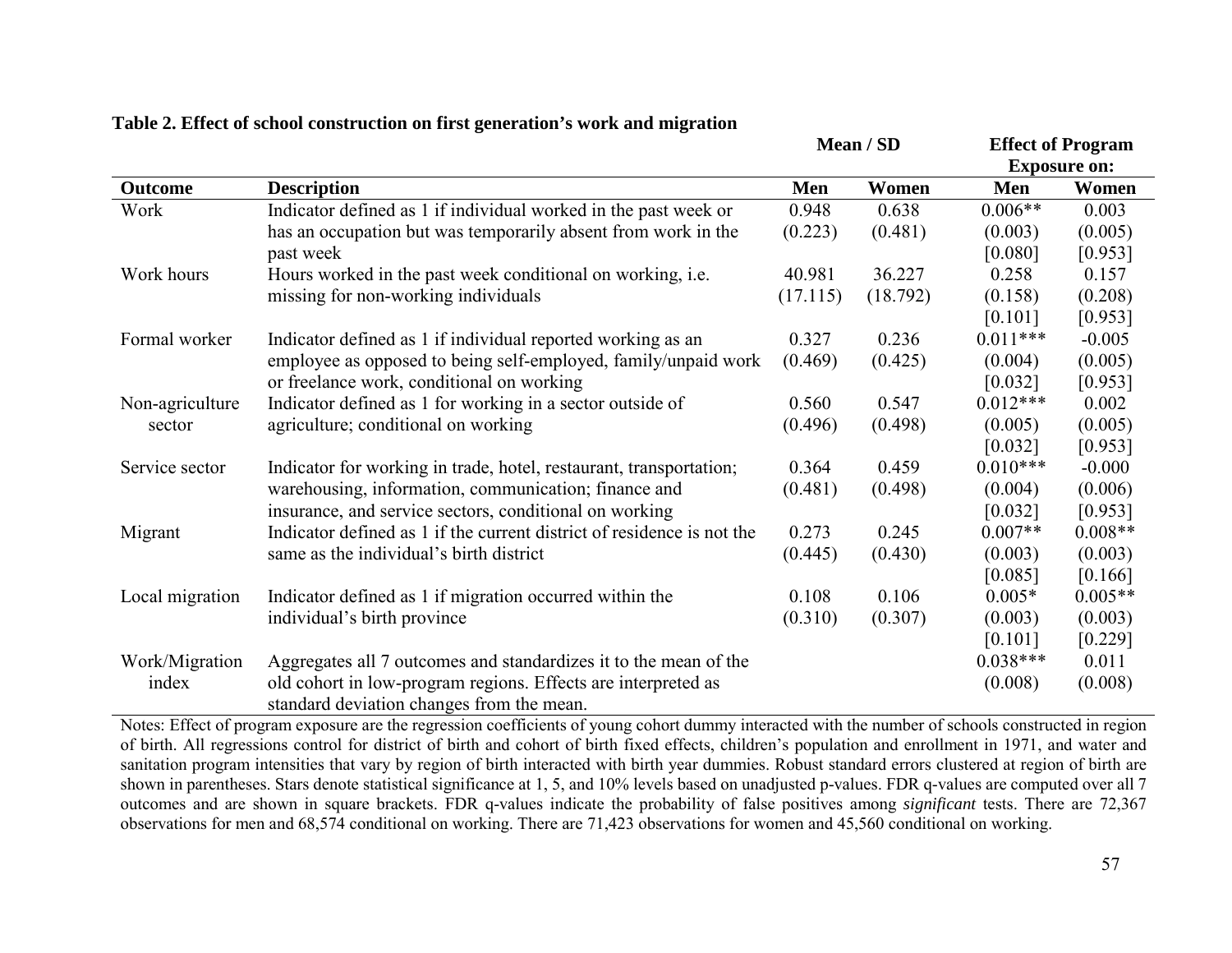|                  |                                                              |           | Mean / SD |                     | <b>Effect of Program</b> |  |
|------------------|--------------------------------------------------------------|-----------|-----------|---------------------|--------------------------|--|
|                  |                                                              |           |           | <b>Exposure on:</b> |                          |  |
| <b>Outcome</b>   | <b>Description</b>                                           | Men       | Women     | Men                 | Women                    |  |
| Total (Rp10k)    | Household's average monthly expenditure; means are reported  | 391.649   | 375.616   | $0.021***$          | $0.032***$               |  |
|                  | in 10,000 Indonesian Rupiah (IDR) increments. We apply an    | (352.495) | (343.823) | (0.007)             | (0.007)                  |  |
|                  | inverse hyperbolic sine transformation in the regression.    |           |           | [0.010]             | [0.000]                  |  |
| Food (Rp10k)     | Estimates can be interpreted as percentage changes. Total    | 194.443   | 184.222   | $0.014**$           | $0.028***$               |  |
|                  | expenditures are made up of food and non-food expenditures.  | (120.447) | (121.110) | (0.007)             | (0.007)                  |  |
|                  |                                                              |           |           | [0.036]             | [0.000]                  |  |
| Non-food         |                                                              | 197.206   | 191.393   | $0.027***$          | $0.039***$               |  |
| (Rp10k)          |                                                              | (271.884) | (261.111) | (0.008)             | (0.008)                  |  |
|                  |                                                              |           |           | [0.004]             | [0.000]                  |  |
| Non-food/Total   | Share of non-food over total expenditures.                   | 44.592    | 45.144    | $0.287***$          | $0.237***$               |  |
|                  |                                                              | (13.376)  | (13.751)  | (0.110)             | (0.102)                  |  |
|                  |                                                              |           |           | [0.024]             | [0.021]                  |  |
| Education        | Education expenditures fall under non-food expenditures and  | 13.971    | 12.202    | $0.160**$           | $0.193**$                |  |
| (Rp10k)          | include admission, tuition, extracurricular fees, textbooks, | (33.167)  | (30.346)  | (0.064)             | (0.076)                  |  |
|                  | stationery, and tutoring                                     |           |           | [0.024]             | [0.011]                  |  |
| Living standards | Aggregates total, food, and education expenditures and       |           |           | $0.032***$          | $0.047***$               |  |
| index            | excludes non-food expenditure and non-food/total ratio to    |           |           | (0.010)             | (0.009)                  |  |
|                  | avoid collinearity in the regression. Standardizes it to the |           |           |                     |                          |  |
|                  | mean of the old cohort in low-program regions. Effects are   |           |           |                     |                          |  |
|                  | interpreted as standard deviation changes from the mean.     |           |           |                     |                          |  |

## **Table 3. Effect of school construction on first generation's living standards**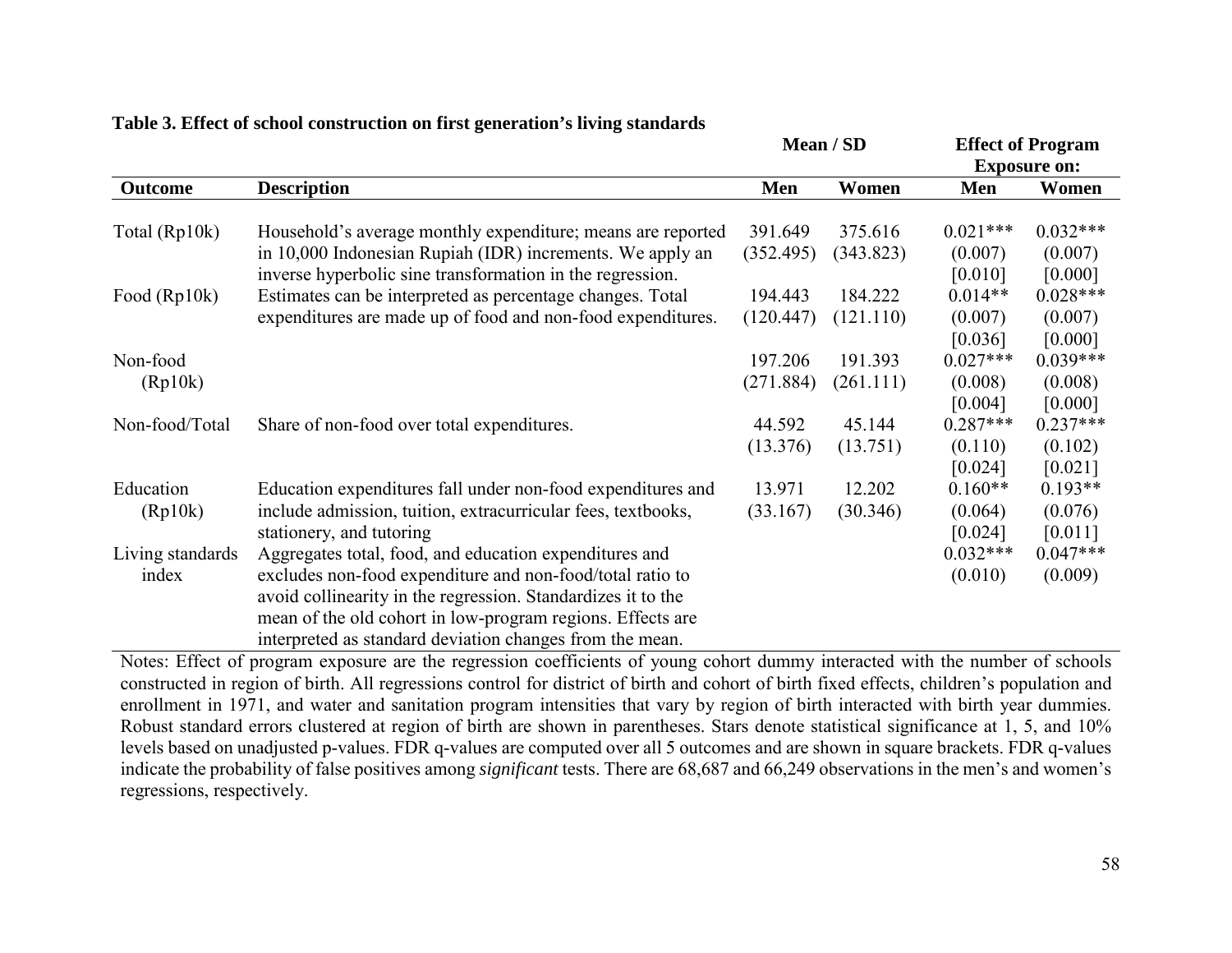|                              | <b>Description</b><br>Self-reported tax expenditures include the following<br>components and "other"                                                                           | Mean / SD         |                   | <b>Effect of Program</b><br><b>Exposure on:</b> |                                  |
|------------------------------|--------------------------------------------------------------------------------------------------------------------------------------------------------------------------------|-------------------|-------------------|-------------------------------------------------|----------------------------------|
| <b>Outcome</b>               |                                                                                                                                                                                | Men               | Women             | Men                                             | Women                            |
| Total (Rp10k)                |                                                                                                                                                                                | 4.749<br>(11.433) | 4.552<br>(10.743) | $0.078***$<br>(0.017)<br>[0.000]                | $0.123***$<br>(0.019)<br>[0.000] |
| Land $&$ building<br>(Rp10k) | Taxes on land and/or building ownership                                                                                                                                        | 0.465<br>(2.742)  | 0.506<br>(2.446)  | $0.041*$<br>(0.022)<br>[0.120]                  | $0.075***$<br>(0.021)<br>[0.000] |
| Vehicle (Rp10k)              | Motorized and non-motorized vehicle license fees                                                                                                                               | 3.610<br>(8.076)  | 3.398<br>(7.821)  | $0.154***$<br>(0.047)<br>[0.003]                | $0.267***$<br>(0.052)<br>[0.000] |
| Local $(Rp10k)$              | Levies/retributions; examples include:<br>neighborhood/citizen associations, garbage, security,<br>cemetery, parking, fees                                                     | 0.469<br>(2.259)  | 0.468<br>(2.074)  | 0.048<br>(0.033)<br>[0.148]                     | $0.082**$<br>(0.039)<br>[0.036]  |
| Tax index                    | Aggregates all 4 outcomes and standardizes it to the mean of<br>the old cohort in low-program regions. Effects are<br>interpreted as standard deviation changes from the mean. |                   |                   | $0.036***$<br>(0.009)                           | $0.059***$<br>(0.010)            |

#### **Table 4. Effect of school construction on first generation's taxes**

Notes: Effect of program exposure are the regression coefficients of young cohort dummy interacted with the number of schools constructed in region of birth. All regressions control for district of birth and cohort of birth fixed effects, children's population and enrollment in 1971, and water and sanitation program intensities that vary by region of birth interacted with birth year dummies. Robust standard errors clustered at region of birth are shown in parentheses. Stars denote statistical significance at 1, 5, and 10% levels based on unadjusted p-values. FDR q-values are computed over all 4 outcomes and are shown in square brackets. FDR qvalues indicate the probability of false positives among *significant* tests. Total taxes includes land and building, vehicle, local, and other taxes. Other taxes include vehicle citations and income taxes, which were largely voluntary and represent a small contribution to government budget. "Other" taxes represent less than 5% of household tax expenditures. There are 68,687 and 66,249 observations in the men's and women's regressions, respectively.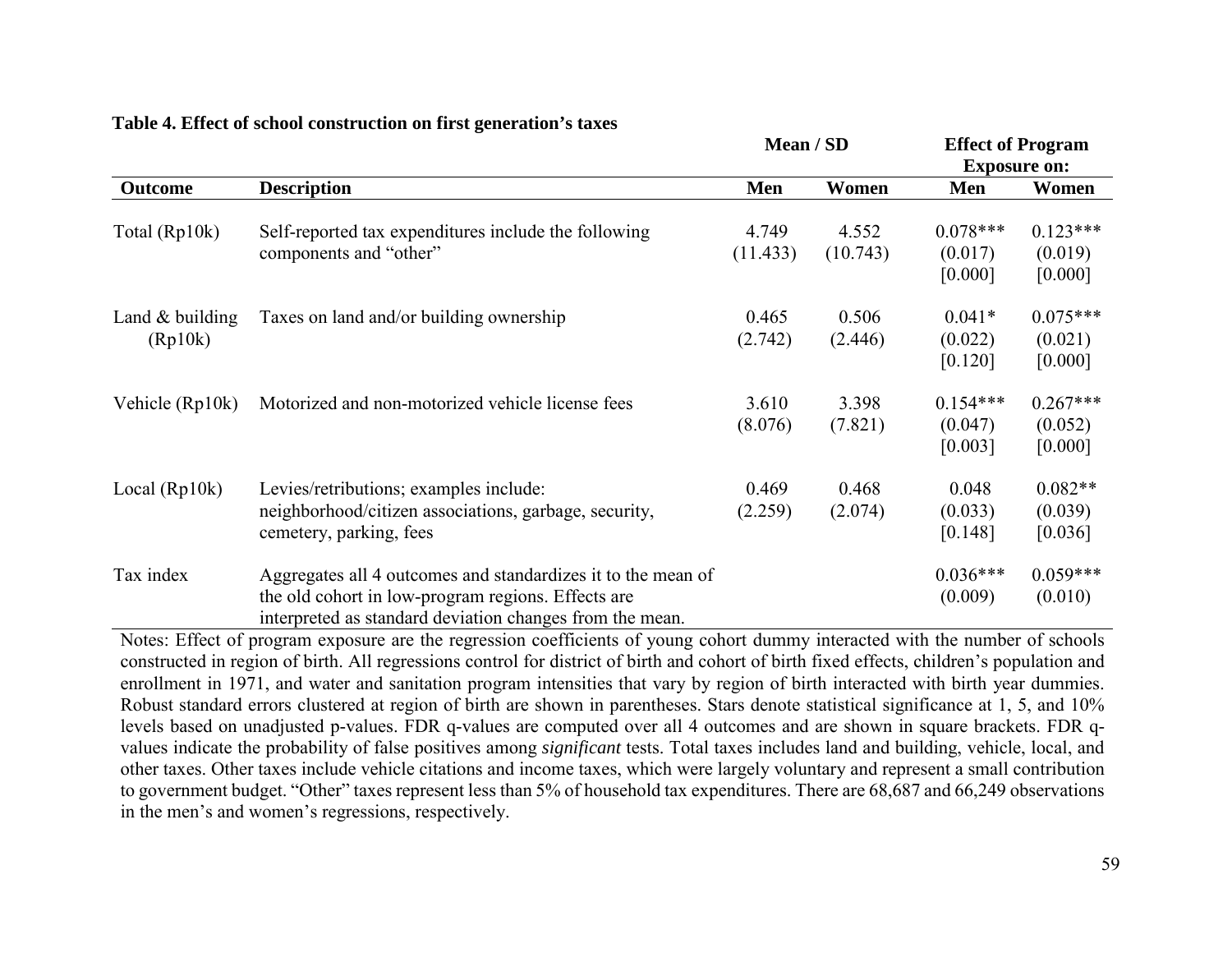|                   |                                                           | Mean / SD |          | <b>Effect of Program</b><br><b>Exposure on:</b> |                    |
|-------------------|-----------------------------------------------------------|-----------|----------|-------------------------------------------------|--------------------|
| <b>Outcome</b>    | <b>Description</b>                                        | Men       | Women    | Men                                             | Women              |
| Urban             | Indicator for residing in an urban area                   | 0.425     | 0.438    | $-0.001$                                        | 0.002              |
|                   |                                                           | (0.494)   | (0.496)  | (0.004)<br>[0.822]                              | (0.004)<br>[0.576] |
| Rent equivalent   | Actual monthly rent if house is rented, or estimated      | 42.991    | 43.085   | 0.012                                           | $0.028***$         |
| (Rp10k)           | rent value if house is owned or leased by the<br>employer | (56.342)  | (56.573) | (0.008)<br>[0.293]                              | (0.008)<br>[0.001] |
| Floor area        | House's floor area in square meters                       | 79.894    | 81.355   | 1.229**                                         | $1.480***$         |
| (m <sup>2</sup> ) |                                                           | (58.651)  | (59.726) | (0.566)                                         | (0.510)            |
|                   |                                                           |           |          | [0.119]                                         | [0.011]            |
| Utilities         | Expenditure on electricity, water, gas, and kerosene      | 15.714    | 15.729   | $0.051**$                                       | $0.085***$         |
| (Rp10k)           |                                                           | (20.983)  | (21.796) | (0.022)                                         | (0.024)            |
|                   |                                                           |           |          | [0.102]                                         | [0.002]            |
| Asset index       | PCA index on binary ownerships of motorcycle, car,        | $-0.035$  | $-0.069$ | $0.030*$                                        | $0.040**$          |
|                   | home phone, computer, TV, jewelry, refrigerator,          | (1.868)   | (1.882)  | (0.017)                                         | (0.015)            |
|                   | water heater, LPG gas tube, boat, and air conditioner     |           |          | [0.223]                                         | [0.020]            |
| Housing/Assets    | Aggregates all 5 outcomes and standardizes it to the      |           |          | $0.021**$                                       | $0.035***$         |
| index             | mean of the old cohort in low-program regions.            |           |          | (0.009)                                         | (0.009)            |
|                   | Effects are interpreted as standard deviation changes     |           |          |                                                 |                    |
|                   | from the mean.                                            |           |          |                                                 |                    |

# **Table 5. Effect of school construction on first generation's housing and assets**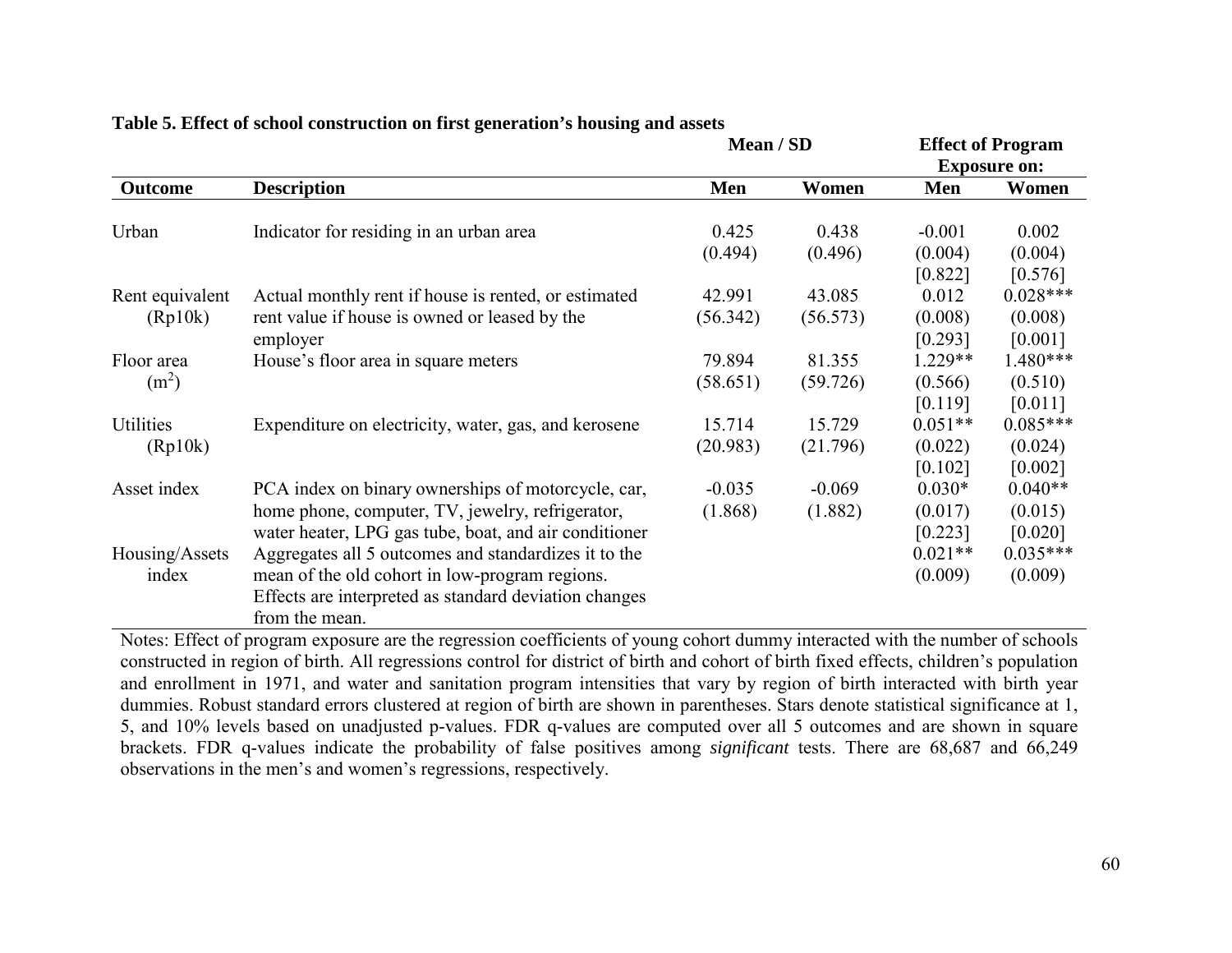|                 |                                                                                                                                                                                   | Mean / SD |           | <b>Effect of Program</b><br><b>Exposure on:</b> |                       |
|-----------------|-----------------------------------------------------------------------------------------------------------------------------------------------------------------------------------|-----------|-----------|-------------------------------------------------|-----------------------|
| <b>Outcome</b>  | <b>Description</b>                                                                                                                                                                | Men       | Women     | Men                                             | Women                 |
| Calories        | Household's accounts of units of food consumed in                                                                                                                                 | 260.915   | 249.699   | 0.005                                           | $0.018***$            |
|                 | the past week (e.g. 5 kg of rice) are converted into<br>nutritional intake by the Central Statistics Agency.<br>Following their procedure, we convert the weekly                  | (106.001) | (109.833) | (0.004)<br>[0.301]                              | (0.005)<br>[0.001]    |
| Protein         | intake to monthly intake. In the regressions, we                                                                                                                                  | 7.116     | 6.831     | 0.006                                           | $0.018***$            |
|                 | apply an inverse hyperbolic transformation for<br>reasons discussed above. The mean of calories<br>intake is reported in 1 kcal increments. The means                             | (3.254)   | (3.330)   | (0.005)<br>[0.301]                              | (0.005)<br>[0.001]    |
| Fat             | of protein, fat, and carbohydrate intakes are reported                                                                                                                            | 6.074     | 5.810     | $0.011**$                                       | $0.023***$            |
|                 | in 1 kg increments.                                                                                                                                                               | (3.110)   | (3.150)   | (0.004)<br>[0.061]                              | (0.006)<br>[0.000]    |
| Carbohydrates   |                                                                                                                                                                                   | 40.869    | 39.040    | 0.005                                           | $0.017***$            |
|                 |                                                                                                                                                                                   | (17.728)  | (18.245)  | (0.004)<br>[0.301]                              | (0.005)<br>[0.001]    |
| Nutrition index | Aggregates all 4 outcomes and standardizes it to the<br>mean of the old cohort in low-program regions.<br>Effects are interpreted as standard deviation changes<br>from the mean. |           |           | 0.014<br>(0.009)                                | $0.039***$<br>(0.010) |

## **Table 6. Effect of school construction on first generation's nutrition**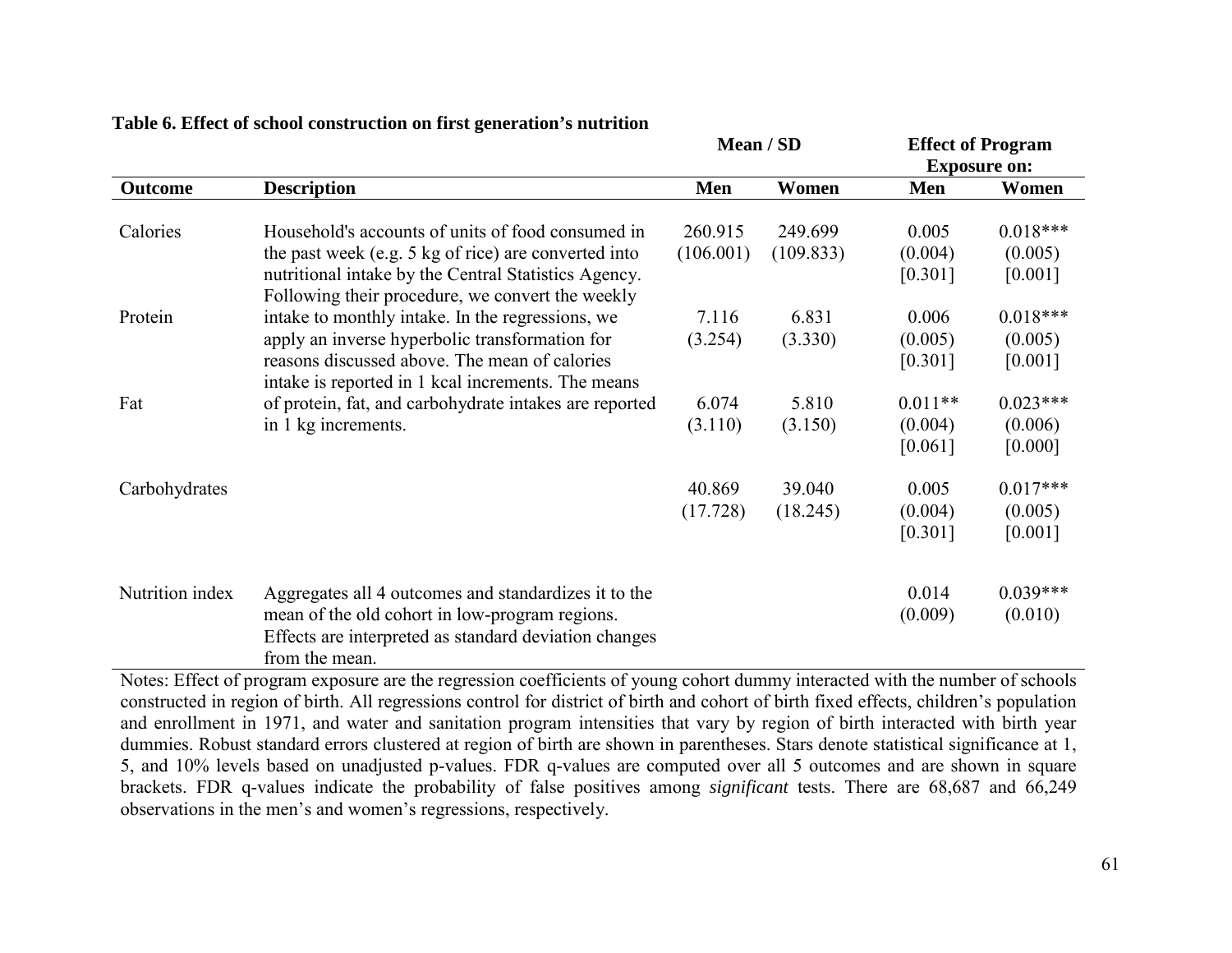|                        |                                                                                                 |          | Mean / SD | <b>Effect of Program</b><br><b>Exposure on:</b> |                    |
|------------------------|-------------------------------------------------------------------------------------------------|----------|-----------|-------------------------------------------------|--------------------|
| <b>Outcome</b>         | <b>Description</b>                                                                              | Men      | Women     | Men                                             | Women              |
| Total health           | Total monthly household health expenditures, which                                              | 7.517    | 7.961     | $0.071*$                                        | 0.055              |
| expenditure<br>(Rp10k) | aggregates curative, medicine, and preventive health<br>expenditures                            | (34.130) | (35.245)  | (0.038)<br>[0.114]                              | (0.041)<br>[0.185] |
| Preventive             | Consist of pregnancy checks, immunizations, medical                                             | 0.744    | 0.671     | $0.242***$                                      | $0.193***$         |
| measures<br>(Rp10k)    | check-ups, family planning, and other expenditures, e.g.,<br>vitamins, massage, gym memberships | (3.225)  | (3.135)   | (0.068)<br>[0.002]                              | (0.071)<br>[0.013] |
| Family planning        | A sub-category under preventive health expenditures,                                            | 0.286    | 0.219     | $0.321***$                                      | $0.226***$         |
| (Rp10k)                | which includes costs of contraceptives and consultations                                        | (0.872)  | (0.856)   | (0.061)<br>[0.000]                              | (0.071)<br>[0.008] |
| Private hospital       | A sub-category under curative health expenditures and is                                        | 2.101    | 2.200     | $0.048**$                                       | $0.075***$         |
| (Rp10k)                | distinct from expenditures on public hospitals, clinics,<br>and traditional healers             | (20.718) | (22.266)  | (0.023)<br>[0.114]                              | (0.024)<br>[0.008] |
| Health insurance       | Health insurance is distinct from life, accidental, vehicle,                                    | 3.821    | 3.635     | 0.083                                           | $0.142***$         |
| (Rp10k)                | and house insurances                                                                            | (16.425) | (14.047)  | (0.055)                                         | (0.048)            |
|                        |                                                                                                 |          |           | [0.134]                                         | [0.009]            |
| Health investment      | Aggregates all 5 outcomes and standardizes it to the                                            |          |           | $0.065***$                                      | $0.063***$         |
| index                  | mean of the old cohort in low-program regions. Effects                                          |          |           | (0.015)                                         | (0.016)            |
|                        | are interpreted as standard deviation changes from the                                          |          |           |                                                 |                    |
|                        | mean.                                                                                           |          |           |                                                 |                    |

## **Table 7. Effect of school construction on first generation's health investment**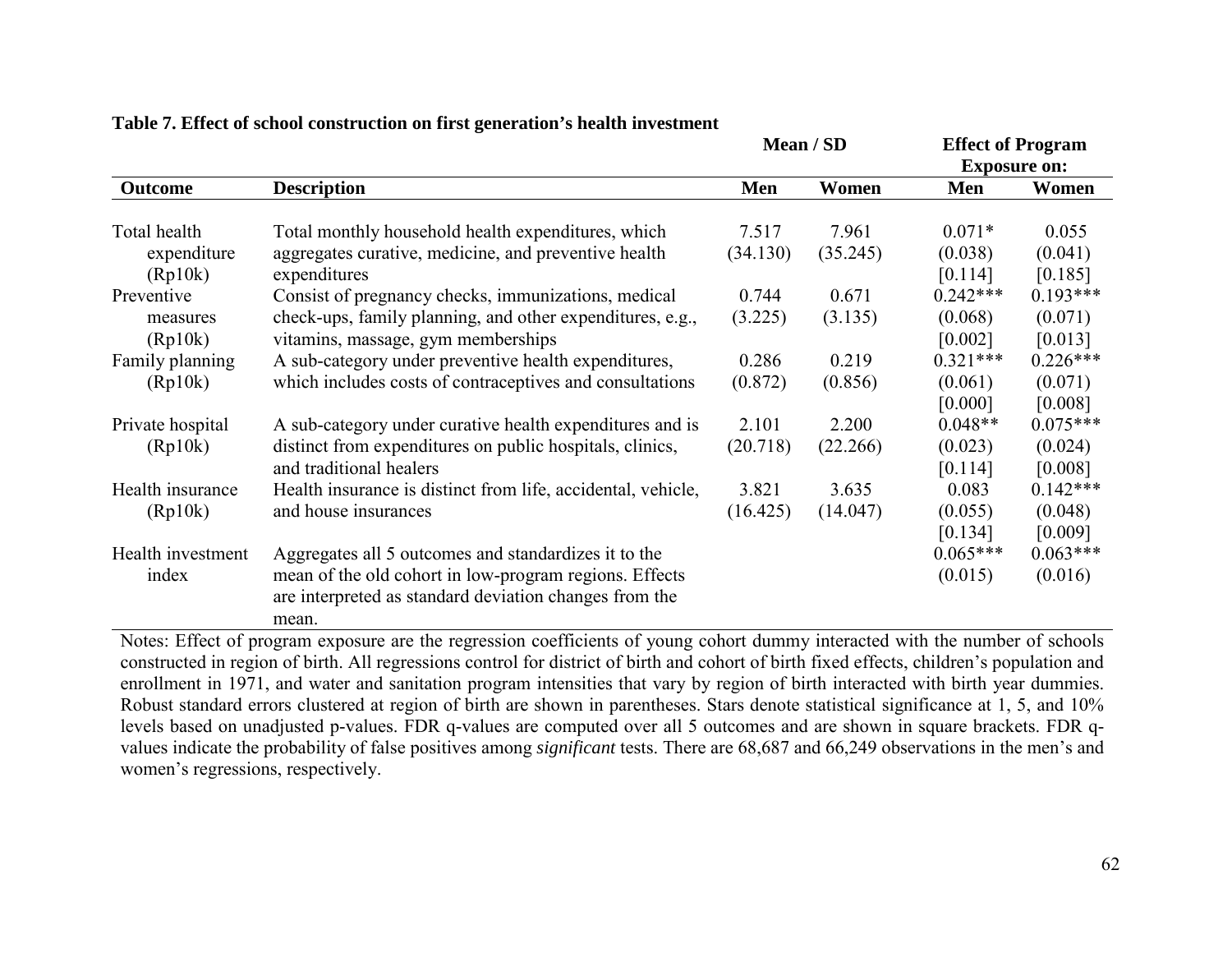|                  |                                                            | Mean / SD |         | <b>Effect of Program</b> |          |
|------------------|------------------------------------------------------------|-----------|---------|--------------------------|----------|
|                  |                                                            |           |         | <b>Exposure on:</b>      |          |
| <b>Outcome</b>   | <b>Description</b>                                         | Men       | Women   | <b>Men</b>               | Women    |
|                  |                                                            |           |         |                          |          |
| No health        | Self-reported indicator defined as 1 if did not experience | 0.690     | 0.646   | 0.004                    | 0.003    |
| complaint        | a health complaint in the past month                       | (0.463)   | (0.478) | (0.004)                  | (0.004)  |
|                  |                                                            |           |         | [0.352]                  | [0.771]  |
| Non-disrupted    | Self-reported number of days in the past month             | 28.851    | 28.801  | 0.042                    | 0.027    |
| days             | (maximum of 30 days) that a health complaint did not       | (4.012)   | (4.064) | (0.028)                  | (0.033)  |
|                  | disrupt daily activities                                   |           |         | [0.266]                  | [0.771]  |
| No severe health | Self-reported indicator defined as 1 if did not experience | 0.951     | 0.949   | $0.005***$               | $-0.001$ |
| complaint        | a severe health complaint in the past month                | (0.216)   | (0.221) | (0.002)                  | (0.002)  |
|                  |                                                            |           |         | [0.025]                  | [0.771]  |
| Health outcomes  | Aggregates all 3 outcomes and standardizes it to the       |           |         | $0.015**$                | 0.004    |
| index            | mean of the old cohort in low-program regions. Effects     |           |         | (0.007)                  | (0.007)  |
|                  | are interpreted as standard deviation changes from the     |           |         |                          |          |
|                  | mean.                                                      |           |         |                          |          |

# **Table 8. Effect of school construction on first generation's health outcomes**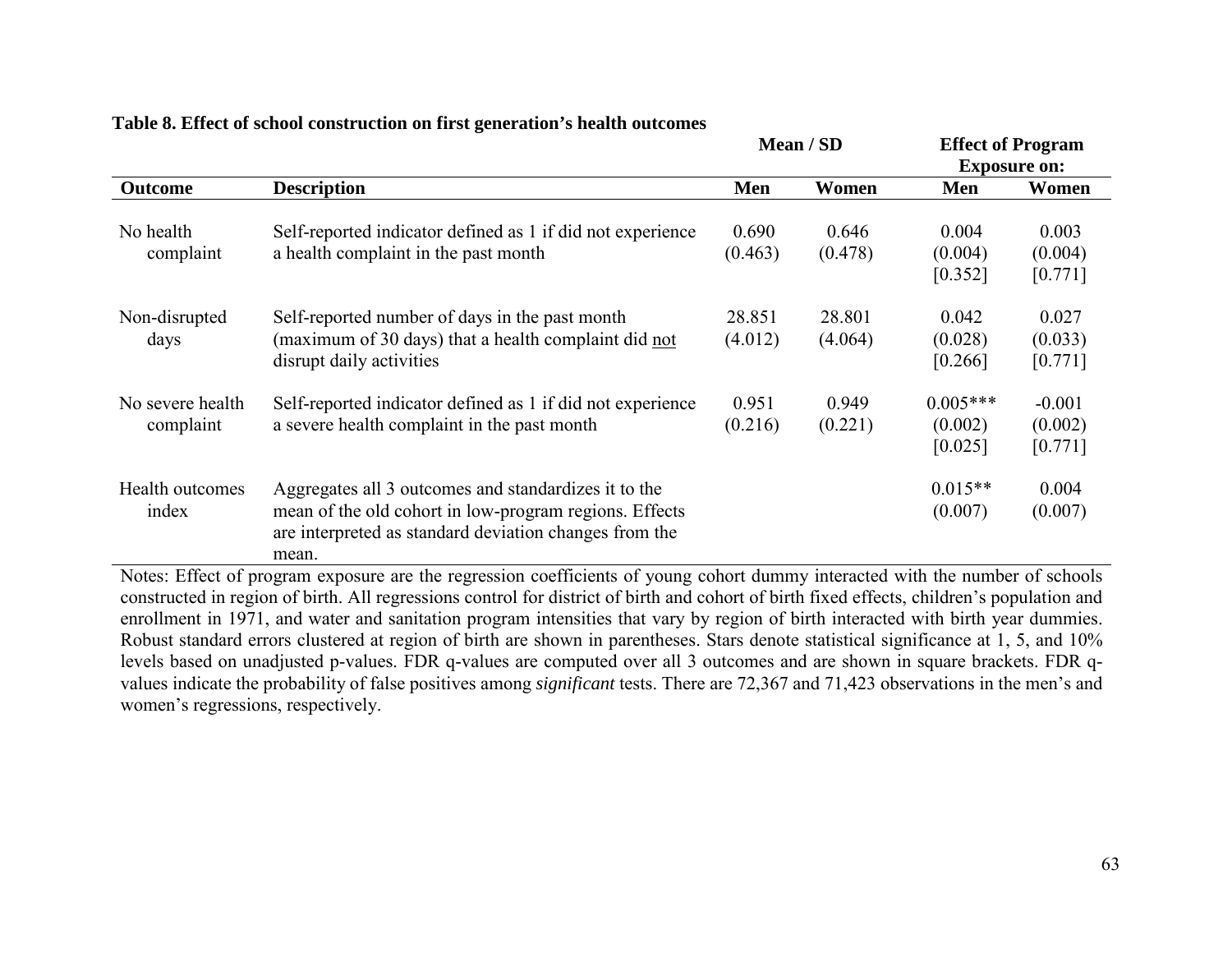|                          |                                                                                                                                                                                                                                                                           | Mean / SD         |                   | <b>Effect of Program</b><br><b>Exposure on:</b> |                                  |  |
|--------------------------|---------------------------------------------------------------------------------------------------------------------------------------------------------------------------------------------------------------------------------------------------------------------------|-------------------|-------------------|-------------------------------------------------|----------------------------------|--|
|                          |                                                                                                                                                                                                                                                                           |                   |                   |                                                 |                                  |  |
| Outcome                  | <b>Description</b>                                                                                                                                                                                                                                                        | Men               | Women             | Men                                             | Women                            |  |
| Age of first<br>marriage | Age of first marriage for ever-married household members                                                                                                                                                                                                                  | 25.219<br>(5.022) | 20.888<br>(4.788) | 0.058<br>(0.053)<br>[0.476]                     | 0.050<br>(0.059)<br>[0.395]      |  |
| Spouse's<br>education    | Spouse's years of schooling is defined only for household<br>heads and spouses                                                                                                                                                                                            | 7.635<br>(4.081)  | 7.426<br>(4.192)  | $0.180***$<br>(0.046)<br>[0.000]                | $0.116***$<br>(0.043)<br>[0.028] |  |
| Spouse still alive       | Indicator defined as 1 if marital status is married or<br>divorced, as opposed to widowed; missing for never<br>married individuals                                                                                                                                       | 0.971<br>(0.169)  | 0.866<br>(0.340)  | $-0.002$<br>(0.002)<br>[0.476]                  | $0.010**$<br>(0.004)<br>[0.032]  |  |
| Children 0-14            | Number of children aged 0-14 living in the household                                                                                                                                                                                                                      | 0.910<br>(1.059)  | 0.559<br>(0.868)  | $-0.012$<br>(0.017)<br>[0.476]                  | $-0.035**$<br>(0.016)<br>[0.063] |  |
| Marriage market<br>index | Aggregates all 4 outcomes and standardizes it to the mean<br>of the old cohort in low-program regions. Effects are<br>interpreted as standard deviation changes from the mean.<br>For the index, we reverse the sign for children 0-14 to<br>indicate a positive outcome. |                   |                   | 0.022<br>(0.013)                                | $0.053***$<br>(0.016)            |  |

# **Table 9. Effect of school construction on first generation's marriage market**

Notes: Effect of program exposure are the regression coefficients of young cohort dummy interacted with the number of schools constructed in region of birth. All regressions control for district of birth and cohort of birth fixed effects, children's population and enrollment in 1971, and water and sanitation program intensities that vary by region of birth interacted with birth year dummies. Robust standard errors clustered at region of birth are shown in parentheses. Stars denote statistical significance at 1, 5, and 10% levels based on unadjusted p-values. FDR q-values are computed over all 4 outcomes and are shown in square brackets. FDR q-values indicate the probability of false positives among *significant* tests. The age of first marriage and the spouse still alive regressions have 70,571 and 69,623 observations for men and women, respectively because it is set to missing if the individual is never married. The spouse's education regression has 64,422 and 55,468 observations because it is set to missing if the spouse does not currently live in the household (divorce, widow). The children 0-14 regression has 68,687 and 66,249 observations and corresponds to the number of household heads and spouses in Table 3.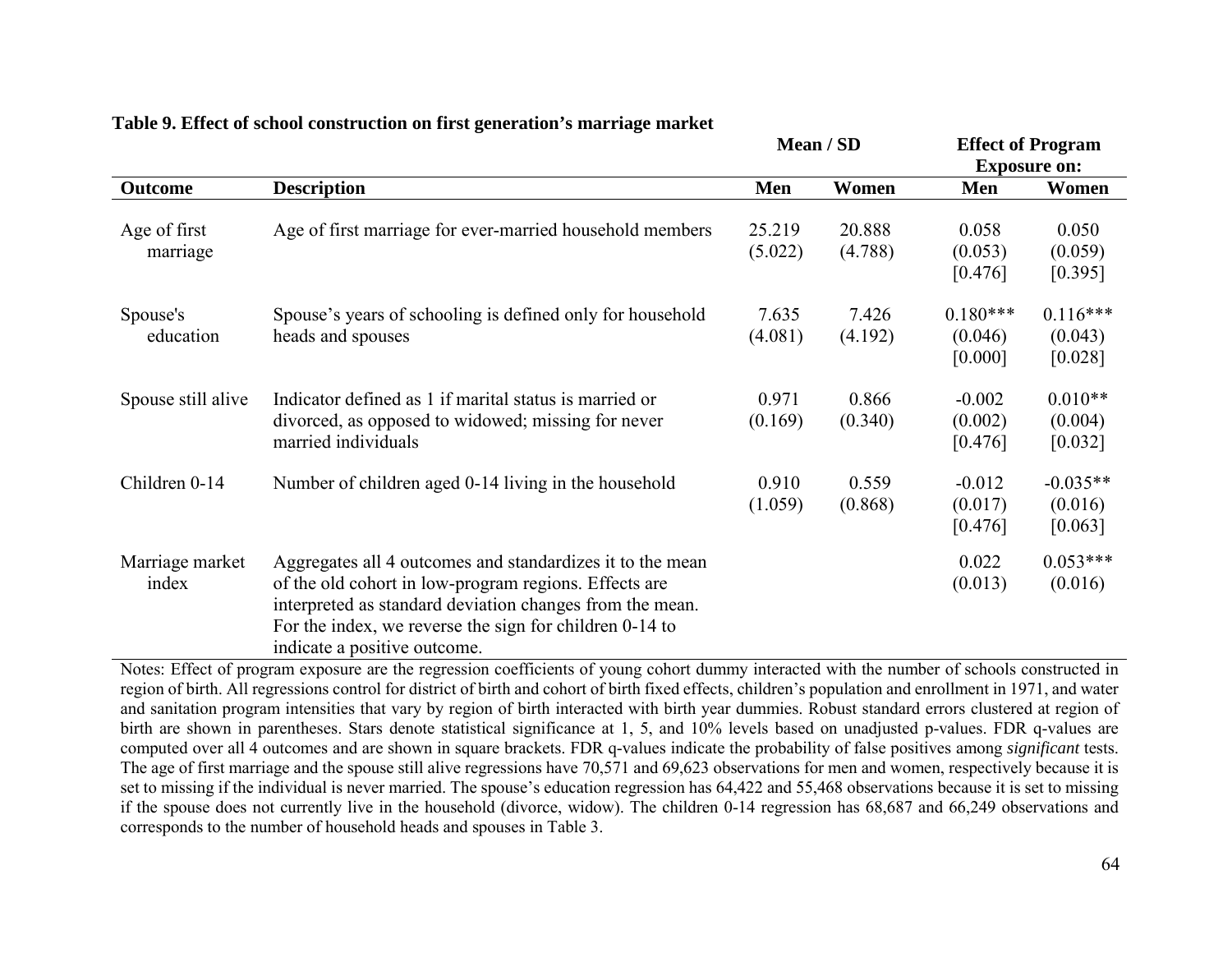|                                                   |                                                                                                                                                                                                                                                                                    | Mean / SD        |                  | <b>Effect of Program</b><br><b>Exposure on:</b> |                                 |
|---------------------------------------------------|------------------------------------------------------------------------------------------------------------------------------------------------------------------------------------------------------------------------------------------------------------------------------------|------------------|------------------|-------------------------------------------------|---------------------------------|
| <b>Outcome</b>                                    | <b>Description</b>                                                                                                                                                                                                                                                                 | Men              | Women            | Men                                             | Women                           |
| Cash Transfer                                     | Unconditional cash transfer to compensate for the removal<br>of gas price subsidy for poor households                                                                                                                                                                              | 0.041<br>(0.197) | 0.039<br>(0.194) | $-0.002$<br>(0.002)<br>[0.742]                  | $-0.001$<br>(0.002)<br>[0.914]  |
| Rice for Poor                                     | Monthly rice allowance for poor households                                                                                                                                                                                                                                         | 0.392<br>(0.488) | 0.406<br>(0.491) | 0.002<br>(0.004)<br>[0.850]                     | $-0.009*$<br>(0.005)<br>[0.200] |
| Poor Student's<br>Assistance                      | Cash transfer conditional on school enrollment                                                                                                                                                                                                                                     | 0.056<br>(0.363) | 0.127<br>(0.333) | $-0.001$<br>(0.004)<br>[0.850]                  | 0.000<br>(0.004)<br>[0.914]     |
| Social Protection<br>Card                         | Card provided to poor households, which entitles them to<br>social welfare programs mentioned above                                                                                                                                                                                | 0.186<br>(0.389) | 0.180<br>(0.384) | $-0.001$<br>(0.004)<br>[0.850]                  | $-0.000$<br>(0.004)<br>[0.914]  |
| Welfare program<br>non-<br>participation<br>index | Aggregates all 4 outcomes and standardizes it to the mean<br>of the old cohort in low-program regions. Effects are<br>interpreted as standard deviation changes from the mean.<br>For the index, we reverse the sign for the 4 welfare<br>programs to indicate a positive outcome. |                  |                  | 0.006<br>(0.011)                                | 0.010<br>(0.012)                |

# **Table 10. Effect of school construction on first generation's welfare program participation**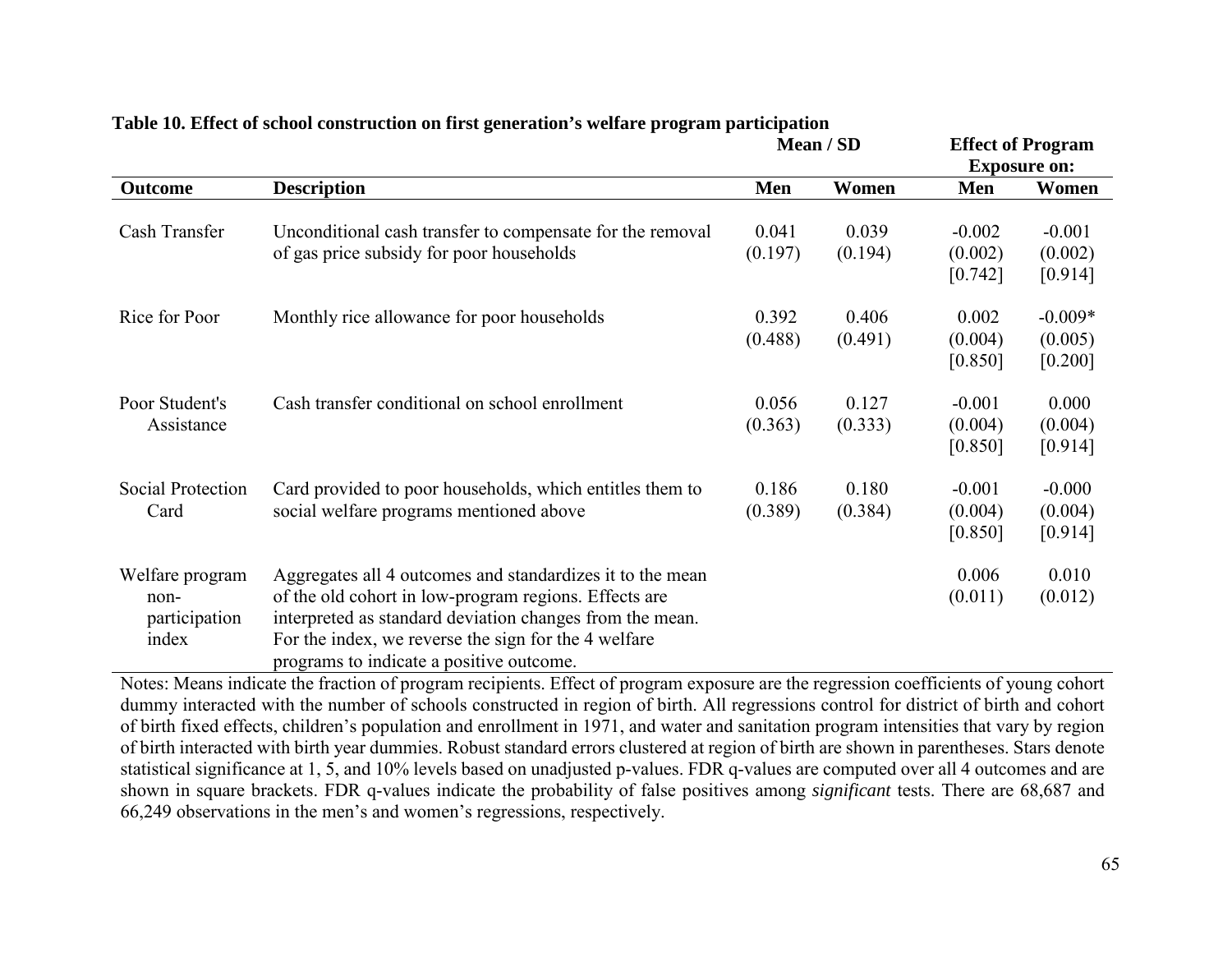|                 |                                                       | Mean / SD     |               | <b>Effect of Program</b> |                     |  |  |
|-----------------|-------------------------------------------------------|---------------|---------------|--------------------------|---------------------|--|--|
|                 |                                                       |               |               |                          | <b>Exposure by:</b> |  |  |
| Outcome         | <b>Description</b>                                    | <b>Father</b> | <b>Mother</b> | <b>Fathers on</b>        | <b>Mothers</b> on   |  |  |
|                 |                                                       |               |               | <b>Children</b>          | <b>Children</b>     |  |  |
| Years of        | Child's years of school based on highest education    | 7.967         | 8.854         | $0.097***$               | $0.169***$          |  |  |
| schooling       | level and grade attended. Standard durations of study | (4.340)       | (4.278)       | (0.032)                  | (0.045)             |  |  |
|                 | are assumed; grade retentions are not counted         |               |               | [0.014]                  | [0.001]             |  |  |
| Completed       | Indicator defined as 1 if child's highest diploma     | 0.637         | 0.728         | 0.000                    | 0.001               |  |  |
| Primary         | completed is higher than or equal to Primary          | (0.481)       | (0.445)       | (0.002)                  | (0.003)             |  |  |
|                 |                                                       |               |               | [0.928]                  | [0.796]             |  |  |
| Completed Lower | Indictor defined as 1 if child's highest diploma      | 0.413         | 0.504         | $0.006*$                 | $0.015***$          |  |  |
| Secondary       | completed is higher than or equal to Lower Secondary  | (0.492)       | (0.500)       | (0.003)                  | (0.005)             |  |  |
|                 |                                                       |               |               | [0.171]                  | [0.006]             |  |  |
| Completed Upper | Indicator defined as 1 if child's highest diploma     | 0.217         | 0.300         | $0.009**$                | $0.014***$          |  |  |
| Secondary       | completed is higher than or equal to Upper Secondary  | (0.412)       | (0.458)       | (0.004)                  | (0.005)             |  |  |
|                 |                                                       |               |               | [0.061]                  | [0.013]             |  |  |
| Completed       | Indicator defined as 1 if child's highest diploma     | 0.041         | 0.064         | $0.004*$                 | $0.008**$           |  |  |
| Tertiary        | completed is higher than or equal to Tertiary         | (0.198)       | (0.245)       | (0.002)                  | (0.003)             |  |  |
|                 |                                                       |               |               | [0.171]                  | [0.044]             |  |  |
| Age-for-grade   | Indicator for child starting primary school by age 7  | 0.835         | 0.789         | $0.011***$               | $0.018***$          |  |  |
|                 | and never repeating school up to Upper Secondary      | (0.371)       | (0.408)       | (0.004)                  | (0.005)             |  |  |
|                 |                                                       |               |               | [0.030]                  | [0.002]             |  |  |
| Second          | Aggregates all 6 outcomes and standardizes it to the  |               |               | $0.030**$                | $0.056***$          |  |  |
| generation      | mean of the old cohort in low-program regions.        |               |               | (0.013)                  | (0.016)             |  |  |
| education       | Effects are interpreted as standard deviation changes |               |               |                          |                     |  |  |
| index           | from the mean.                                        |               |               |                          |                     |  |  |

## **Table 11. Effect of school construction on second generation's education**

Notes: Effect of program exposure are the regression coefficients of father or mother's young cohort dummy interacted with the number of schools constructed in father or mother's region of birth. All regressions control for parent's district of birth and cohort of birth fixed effects, child age fixed effects, children's population and enrollment in 1971, and water and sanitation program intensities that vary by region of birth interacted with birth year dummies. Robust standard errors clustered at parent's region of birth are shown in parentheses. Stars denote statistical significance at 1, 5, and 10% levels based on unadjusted p-values. FDR q-values are computed over all 6 outcomes and are shown in square brackets. FDR qvalues indicate the probability of false positives among *significant* tests. The survey restricts questions on educational attainment to individuals aged 5 and older. There are 120,838 and 105,523 observations in the father's and mother's regressions, respectively.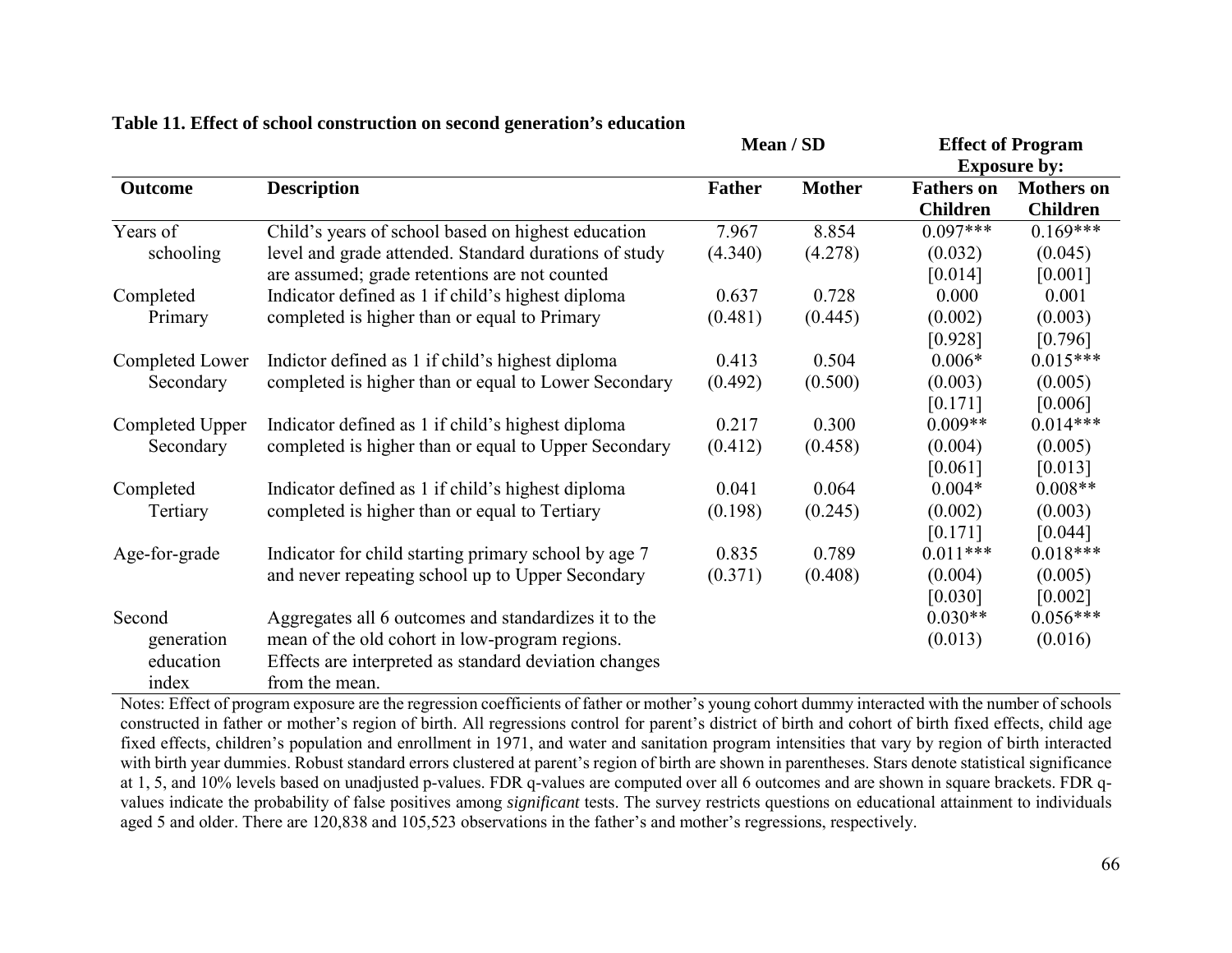|                    |                                                                                                                           |                  | Mean / SD        | <b>Effect of Program</b><br><b>Exposure by:</b> |                                      |  |
|--------------------|---------------------------------------------------------------------------------------------------------------------------|------------------|------------------|-------------------------------------------------|--------------------------------------|--|
| <b>Outcome</b>     | <b>Description</b>                                                                                                        | <b>Father</b>    | <b>Mother</b>    | <b>Fathers on</b><br><b>Children</b>            | <b>Mothers</b> on<br><b>Children</b> |  |
| Non-work days      | Number of days not worked in the past week by the<br>child unconditional on work, i.e. 7 for non-working                  | 5.317<br>(2.670) | 4.820<br>(2.865) | $0.044**$<br>(0.021)                            | 0.031<br>(0.019)                     |  |
| Non-work hours     | individuals<br>Number of hours not worked in the past week by the                                                         | 156.679          | 153.047          | [0.136]<br>$0.299*$                             | [0.463]<br>0.215                     |  |
|                    | child unconditional on work, i.e. 168 for non-working<br>individuals                                                      | (19.704)         | (21.597)         | (0.157)<br>[0.173]                              | (0.151)<br>[0.463]                   |  |
| No health          | Self-reported indicator defined as 1 if child did not                                                                     | 0.797            | 0.823            | $-0.008***$                                     | 0.004                                |  |
| complaint          | experience a health complaint in the past month                                                                           | (0.402)          | (0.382)          | (0.003)<br>[0.042]                              | (0.003)<br>[0.463]                   |  |
| Non-disrupted      | Self-reported number of days in the past month                                                                            | 29.492           | 29.550           | $-0.026*$                                       | 0.007                                |  |
| days               | (maximum of 30 days) that a health complaint did not<br>disrupt child's daily activities                                  | (2.086)          | (2.067)          | (0.016)<br>[0.198]                              | (0.015)<br>[0.893]                   |  |
| No severe health   | Self-reported indicator defined as 1 if child did not                                                                     | 0.978            | 0.980            | $-0.000$                                        | $-0.000$                             |  |
| complaint          | experience a severe health complaint in the past month                                                                    | (0.147)          | (0.140)          | (0.001)<br>[0.751]                              | (0.001)<br>[0.893]                   |  |
| Second generation  | Aggregates all 5 outcomes and standardizes it to the                                                                      |                  |                  | $-0.004$                                        | $0.017**$                            |  |
| wellbeing<br>index | mean of the old cohort in low-program regions. Effects<br>are interpreted as standard deviation changes from the<br>mean. |                  |                  | (0.009)                                         | (0.008)                              |  |

## **Table 12. Effect of school construction on second generation's child wellbeing**

Notes: Effect of program exposure are the regression coefficients of father or mother's young cohort dummy interacted with the number of schools constructed in father or mother's region of birth. All regressions control for parent's district of birth and cohort of birth fixed effects, child age fixed effects, children's population and enrollment in 1971, and water and sanitation program intensities that vary by region of birth interacted with birth year dummies. Robust standard errors clustered at parent's region of birth are shown in parentheses. Stars denote statistical significance at 1, 5, and 10% levels based on unadjusted p-values. FDR q-values are computed over all 5 outcomes and are shown in square brackets. FDR q-values indicate the probability of false positives among *significant* tests. The survey restricts questions on labor market outcomes to individuals aged 10 and older; questions on health outcomes are asked to all individuals. There are 100,293 and 94,067 observations in the father's and mother's regressions for labor market outcomes; 129,971 and 108,607 observations in the father's and mother's regressions for health outcomes.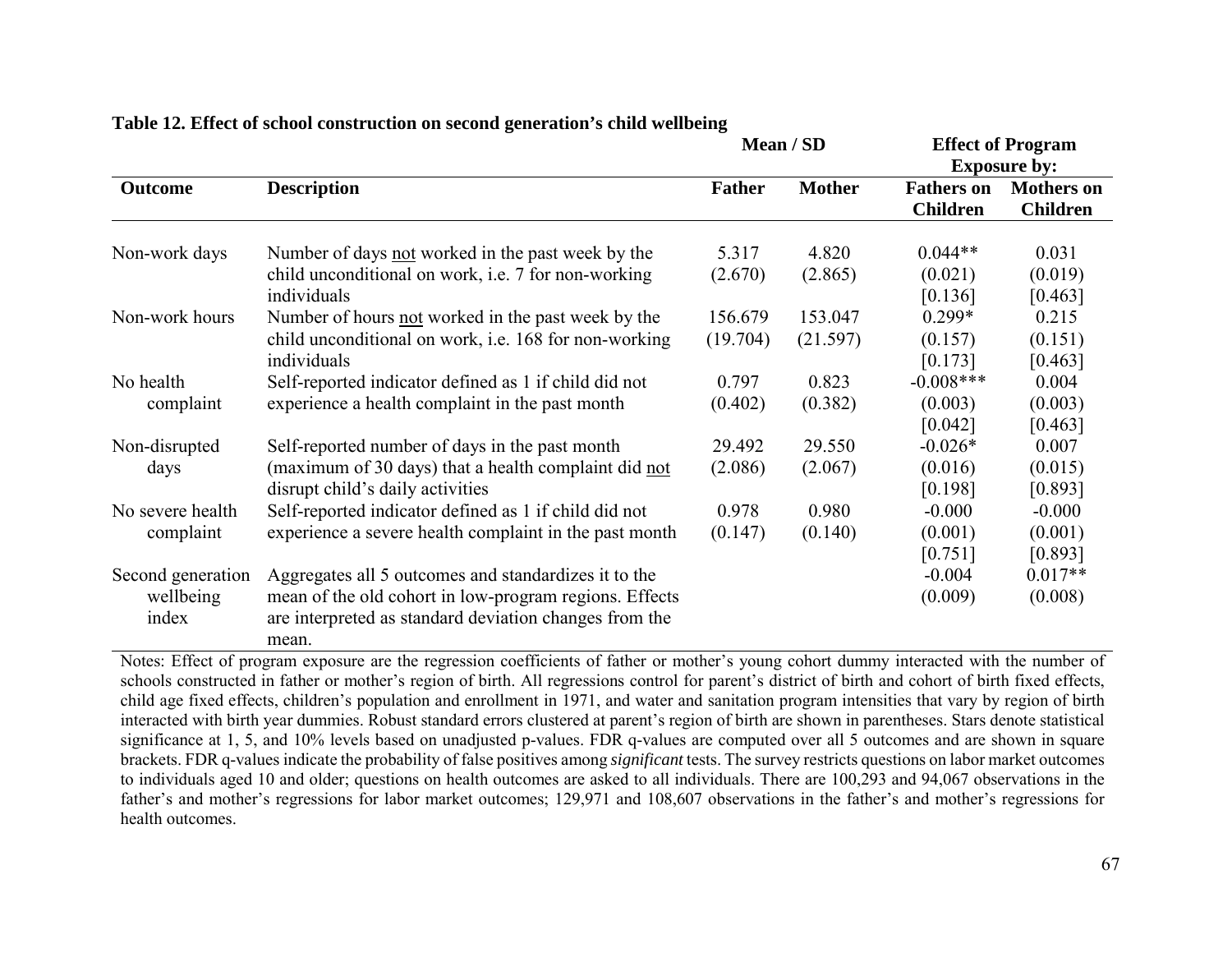|                                    | Years of schooling      |            |  |  |  |  |  |
|------------------------------------|-------------------------|------------|--|--|--|--|--|
|                                    | (1)                     | (2)        |  |  |  |  |  |
| Parents born between:              | 1957-1962 and 1968-1972 | 1950-1980  |  |  |  |  |  |
| <b>Panel A: Sons and Daughters</b> |                         |            |  |  |  |  |  |
| Father exposed                     | 0.001                   | $0.044**$  |  |  |  |  |  |
|                                    | (0.038)                 | (0.021)    |  |  |  |  |  |
| Mother exposed                     | $0.160***$              | $0.118***$ |  |  |  |  |  |
|                                    | (0.059)                 | (0.035)    |  |  |  |  |  |
| $Father = Mother (p-value)$        | 0.046                   | 0.050      |  |  |  |  |  |
| Mean                               | 8.674                   | 7.827      |  |  |  |  |  |
| Observations                       | 44,105                  | 246,466    |  |  |  |  |  |
| <b>Panel B: Sons Only</b>          |                         |            |  |  |  |  |  |
| Father exposed                     | $-0.038$                | 0.042      |  |  |  |  |  |
|                                    | (0.049)                 | (0.026)    |  |  |  |  |  |
| Mother exposed                     | $0.139**$               | $0.094**$  |  |  |  |  |  |
|                                    | (0.069)                 | (0.040)    |  |  |  |  |  |
| $Father = Mother (p-value)$        | 0.076                   | 0.267      |  |  |  |  |  |
| Mean                               | 8.575                   | 7.787      |  |  |  |  |  |
| Observations                       | 24,366                  | 133,896    |  |  |  |  |  |
| <b>Panel C: Daughters Only</b>     |                         |            |  |  |  |  |  |
| Father exposed                     | 0.036                   | $0.046**$  |  |  |  |  |  |
|                                    | (0.051)                 | (0.023)    |  |  |  |  |  |
| Mother exposed                     | $0.188***$              | $0.140***$ |  |  |  |  |  |
|                                    | (0.072)                 | (0.038)    |  |  |  |  |  |
| $Father = Mother (p-value)$        | 0.134                   | 0.026      |  |  |  |  |  |
| Mean                               | 8.796                   | 7.875      |  |  |  |  |  |
| Observations                       | 19,739                  | 112,570    |  |  |  |  |  |

# **Table 13. Effect of school construction on second generation's education, by parent and child gender**

Notes: \* p<0.10, \*\* p<0.05, \*\*\* p<0.01. Robust standard errors in parentheses, clustered at the father and mother's birth district level using the multiway clustering method of Cameron, Gelbach, and Miller (2011). Father exposed indicates an interaction of the number of INPRES primary schools constructed in the father's birth district and an indicator that the father is in the young cohort. Mother exposed is defined similarly. Father = Mother indicates the p-value testing the equality of coefficients of father exposed and mother exposed within each panel. The sample in Panel A consists of both sons and daughters, Panel B sons only, and Panel C daughters only.